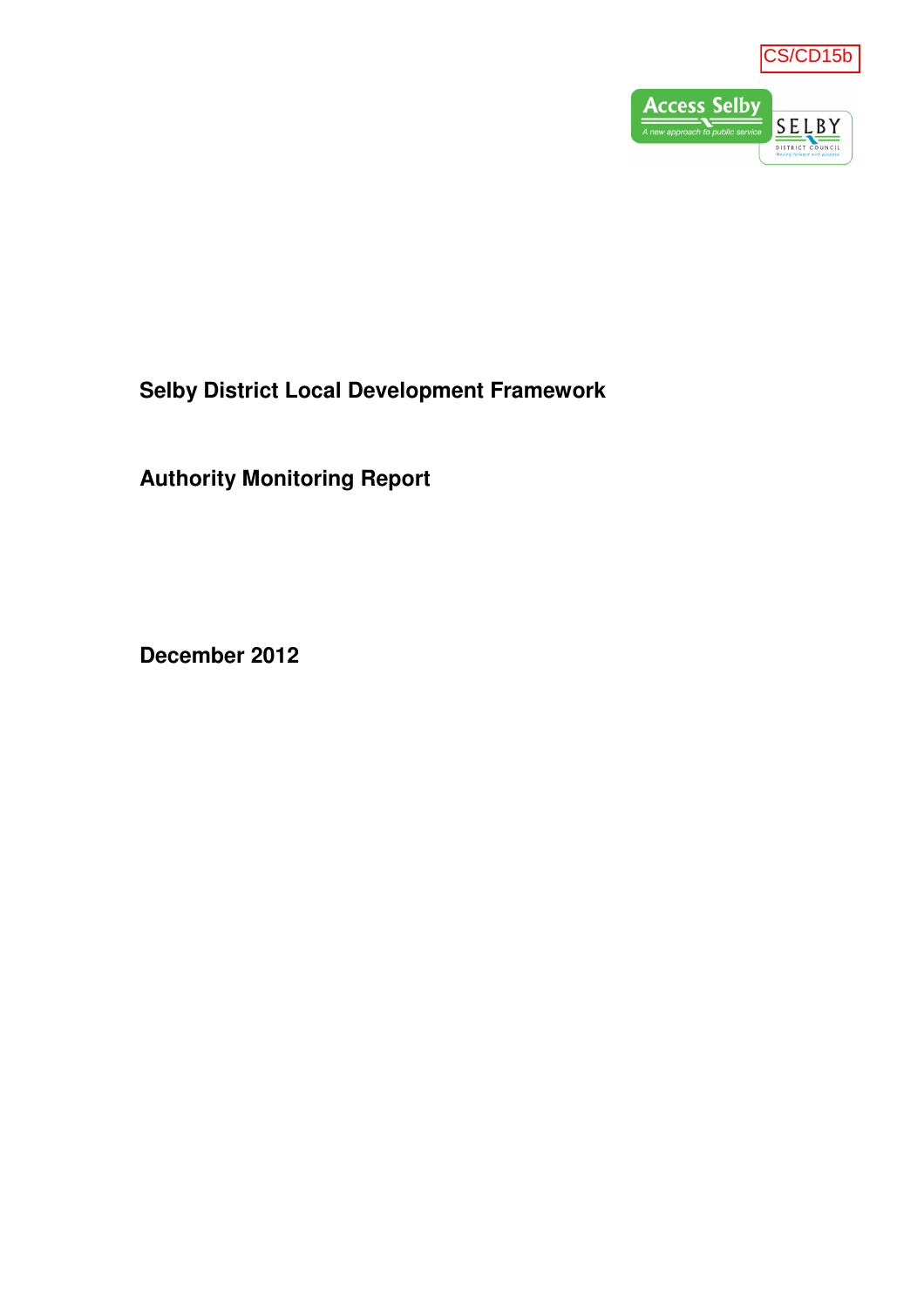|           | <b>Contents</b>                                                                         | Page |
|-----------|-----------------------------------------------------------------------------------------|------|
| 1.        | Introduction                                                                            | 1    |
| 2.        | <b>Local Development Scheme</b>                                                         | 5    |
| 3.        | Selby District Context 2012                                                             | 8    |
| 4.        | Spatial Development Strategy and Housing Land<br>Supply                                 | 9    |
| 5.        | <b>Creating Sustainable Communities</b>                                                 | 15   |
| 6.        | <b>Promoting Economic Prosperity</b>                                                    | 16   |
| 7.        | Improving Quality of Life                                                               | 18   |
|           |                                                                                         |      |
|           | Tables / Graphs / Figures                                                               |      |
| Table 1.  | Core Strategy extract from Local Development Scheme<br>- October 2010                   | 6    |
| Figure 1. | Core Strategy post-submission stages and relationship<br>with changing planning context | 7    |
|           |                                                                                         |      |

- Table 2. Sites Allocations DPD extract from Local Development Scheme – October 2010 9
- Table 3. Development Management DPD extract from Local Development Scheme – October 2010 11
- Table 4. Annual Housing Requirement and Annual Completions 15 Table 5. Annual Completions on PDL and Allocated Sites 17
- Table 6. Outstanding Planning Permissions 18 Table 7. Status of Housing Allocations 20 Graph 1. Housing Trajectory **23** Table 8. 5 Year Housing Land Supply and Buffer 25 Table 9. Affordable Housing Annual Requirement GROSS 26 Table 10. Gypsy and Traveller Planning Decisions 27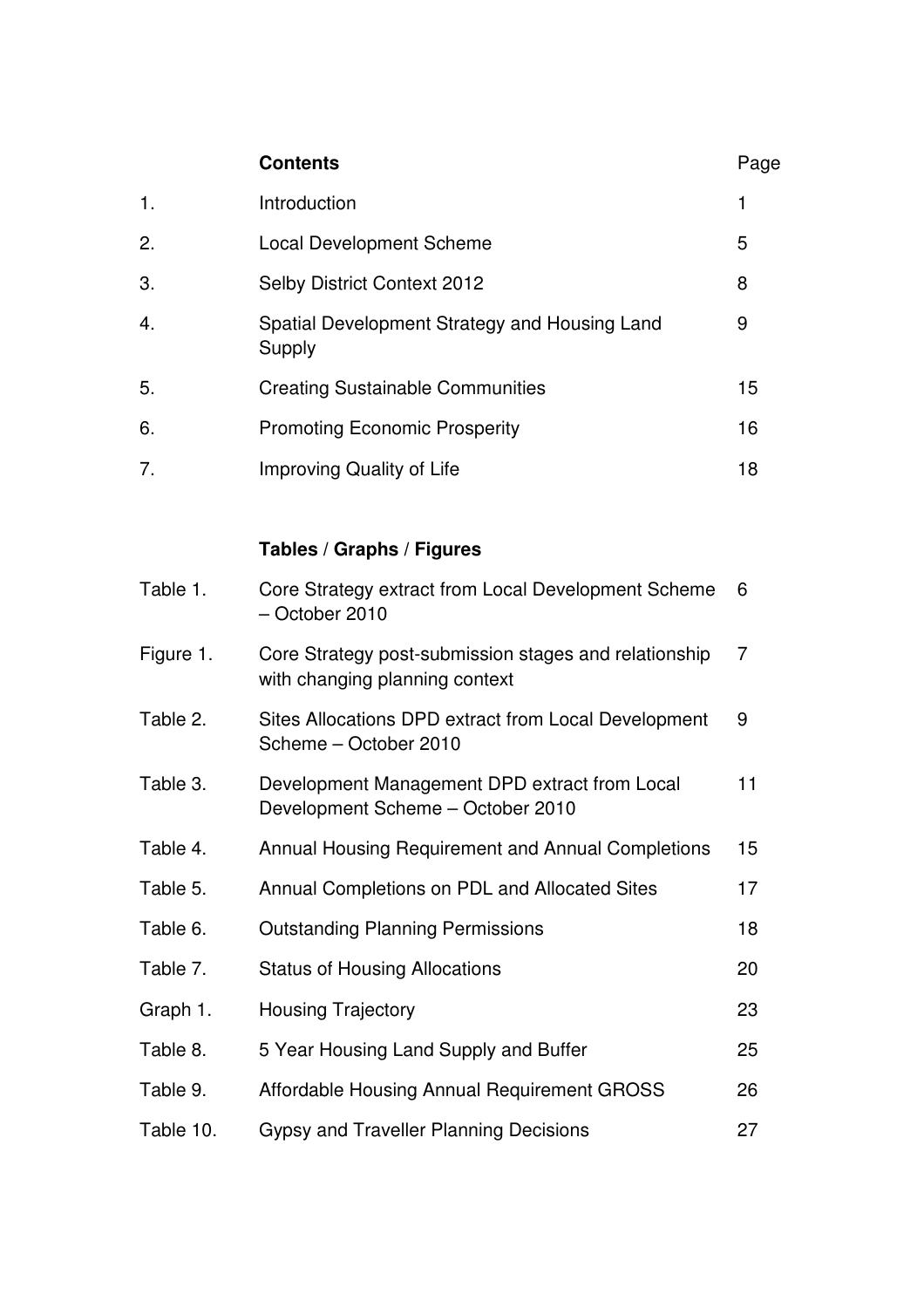| Table 11. | <b>ROS Commuted Sum Contributions</b> | 29  |
|-----------|---------------------------------------|-----|
| Table 12. | <b>Employment Land Available</b>      | -31 |
| Table 13. | <b>Town Centre Health Check</b>       | 32. |
|           | Table 14. Wind Farm Applications      | 35  |

## **Appendices**

| Appendix 1. Table of AMR 2011/12 Indicator results / Emerging<br>Performance Indicators | 38 |
|-----------------------------------------------------------------------------------------|----|
| Appendix 2. Number of Residential Completions by Parish<br>(April 2011 – March 2012)    | 49 |
| Appendix 3. Number of Outstanding Planning Permissions<br>(as at March 2012)            | 52 |
| Appendix 4. Status of Employment Allocations (as at March 2012)                         | 55 |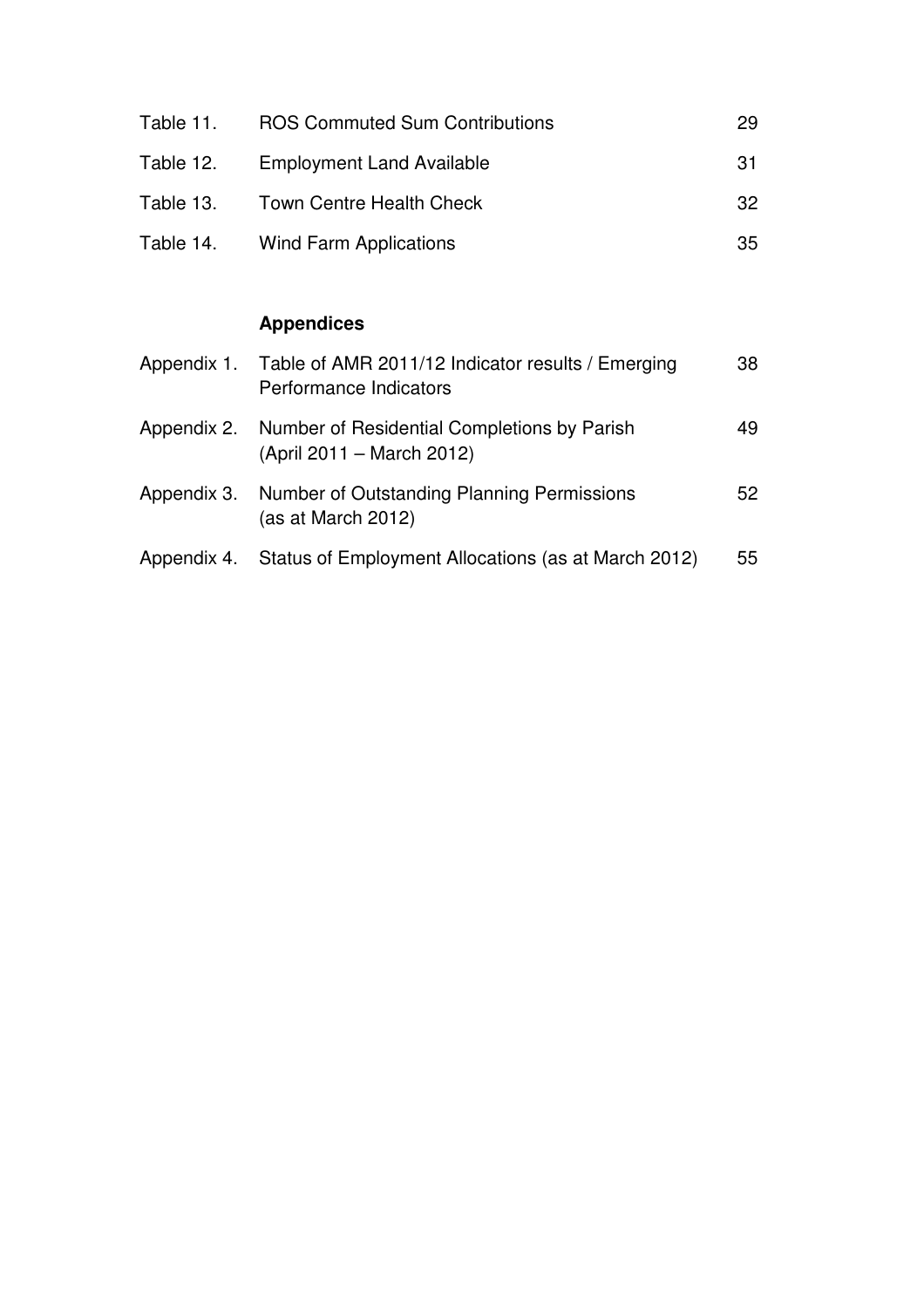#### **Authority Monitoring Report 2011/2012**

**Implementation of the Local Plan and Emerging Core Strategy.**

#### **1. Introduction**

l

1.1 Monitoring has an essential role in policy development. It is important that checks are in place to ensure that the plan is being implemented correctly. Continuous monitoring enables achievements and changing circumstances to be identified, where policy changes may be required and to ensure that policies remain relevant and that a sufficient supply of land for development exists.

## **Previous AMR / changes in statuary requirements**

- 1.2 The collection of annual monitoring reports by the Department for Communities for Local Government (CLG) ceased on January 2012 when the Localism Act (Section 113) came into force. This removes the requirement for annual monitoring reports to be made to the Secretary of State (SoS) under Section 35 of the Planning and Compulsory Purchase Act 2004. This section amends this requirement so that Local Planning Authorities must publish this information direct to the public at least yearly in the interests of transparency.
- 1.3 Furthermore, in 2011 MP Bob Neil wrote to all Local Planning Authorities outlining the removal of LDF Monitoring; A Good Practice Guide (ODPM 2008), Annual Monitoring Report FAQ & Emerging Practise 2004 -2005 (ODPM 2006) and Regional Spatial and Local Development Framework; Core Output Indicators – Update 2/2008 (CLG/2008). The letter also indicated that following removal of these documents 'It is therefore a matter for each Council to decide what to include in their monitoring reports while ensuring they are prepared in accordance with relevant UK and EU legislation $11$ .
- 1.4 In addition to this in March 2012 the Department of Communities and Local Government published The Single Data List<sup>2</sup>; a catalogue of all the datasets that local government must submit to central government

<sup>1</sup> Preperation of Local Plans, Letter from Bob Neil MP, Communities and local Government 30 March 2011.<br><sup>2</sup> The Single Data List, Communities and Local Government, March 2012.

https://www.gov.uk/government/policies/making-local-councils-more-transparent-andaccountable-to-local-people/supporting-pages/single-data-list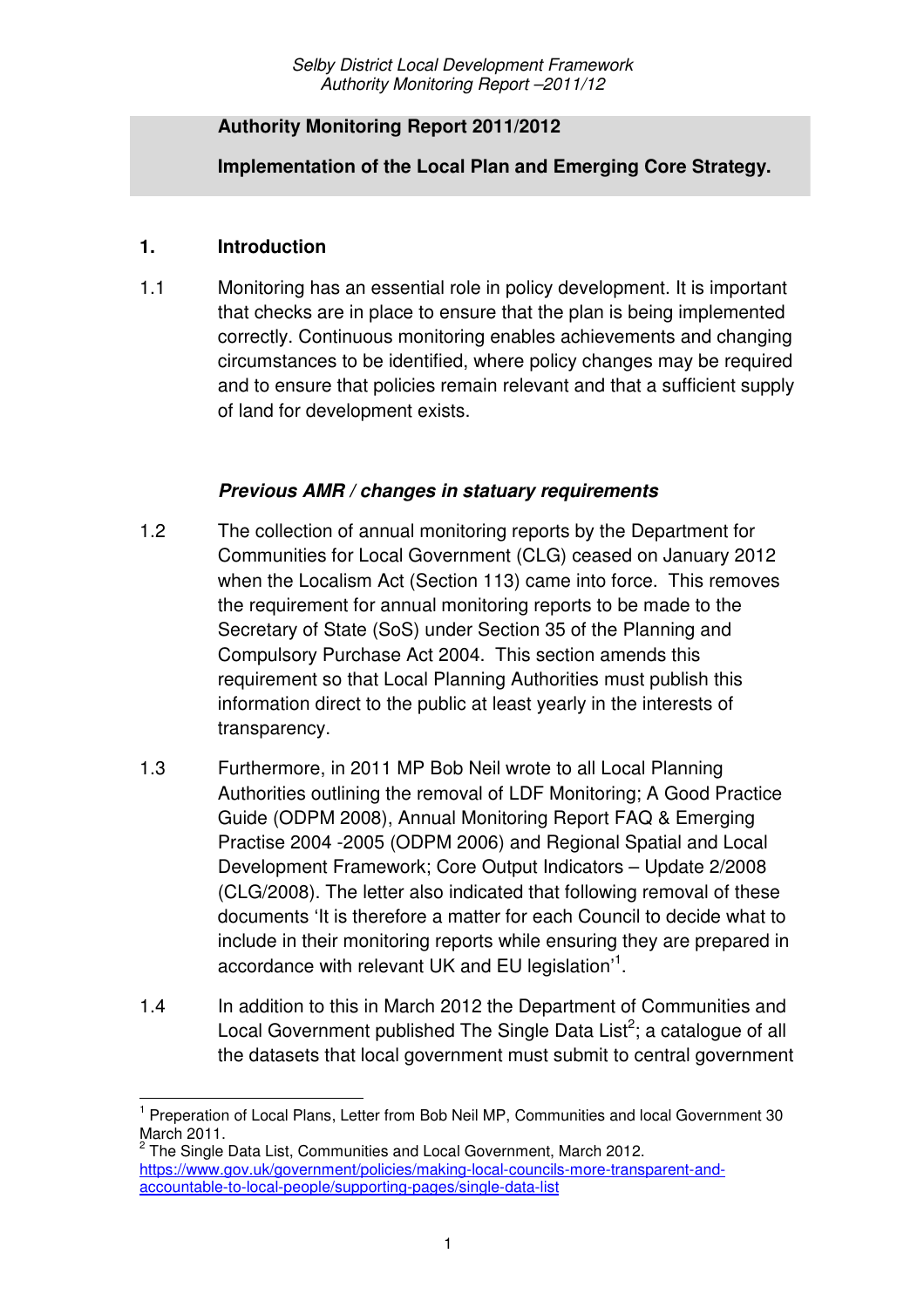in a given year.

- 1.5 The aim of the list is to facilitate transparency, bring clarity for local authorities and the public as to what data central government collects and what should be available to them.
- 1.6 Both the 5 year housing land supply (ref 023 of CLG Single Data List) and the Annual Monitoring Report (ref 024) have now been removed from the Single Data List and local planning authorities are no longer required to submit these to the Secretary of State.

## **This year's approach to the AMR**

- 1.7 In the light of the above, the Council's AMR sets out the framework for monitoring the existing Selby District Local Plan (SDLP) policies and to some extent the emerging Submission Draft Core Strategy policies. Due to the changes in legislation over this monitoring period it is proposed to update the statistics submitted in the previous AMR (2010/11) and review indicators over the next monitoring period.
- 1.8 The AMR 2011/12 reflects the monitoring needs of the emerging Core Strategy which is currently under Examination by the Planning Inspectorate. The Core Strategy is expected to be adopted in 2013; therefore some key indicators and chapters are aligned to the Submission Draft Core Strategy May 2011 Document as well as the Selby District Local Plan (SDLP).

## **Future AMRs**

- 1.9 Over time the AMR will be developed to assess both the extent to which the policies set in local development documents are being achieved and progress in preparing these documents against milestones in the local development scheme.
- 1.10 Over the next monitoring year (2012/13), in line with Part 8 of The Town and Country Planning (Local Planning) (England) Regulations 2012 [No. 767], it is proposed that a review will be undertaken to assess what indicators the AMR will consider in future monitoring periods.
- 1.11 Part 8 of the Town and Country Planning (Local Planning) (England) Regulations 2012 [No. 767] removes the requirement to prepare a monitoring report for the Secretary of State. Council's are instead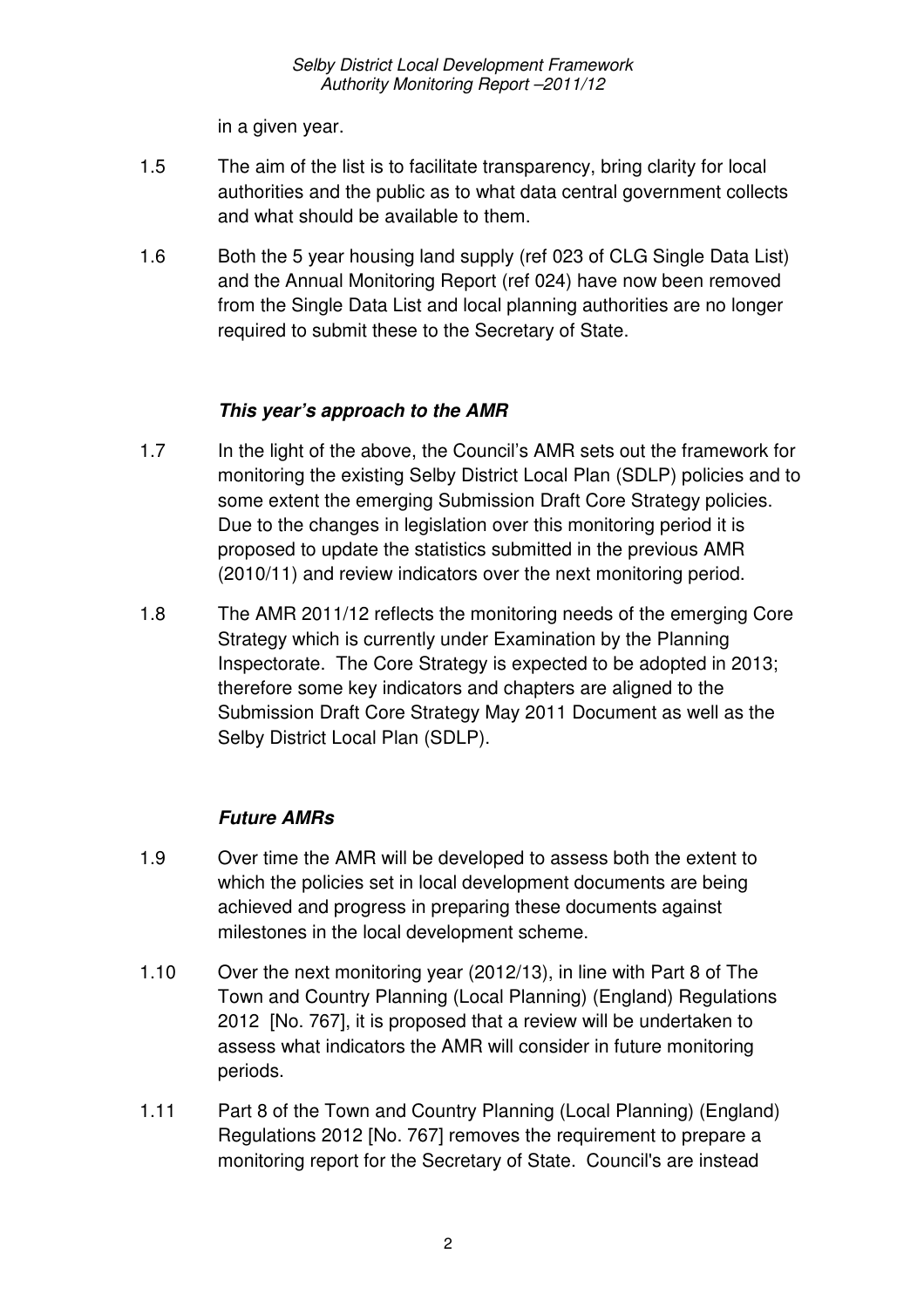required to make the report for local people on key issues to be determined locally, as set out in the Localism Act. These regulations also remove reference to the 'Annual Monitoring Report', instead referring to 'Authorities' Monitoring Reports'.

## **Duty to Co-operate**

- 1.12 The Localism Act 2011 (Section 110) introduces the duty to co-operate which applies to all Local Planning Authorities, National Park Authorities and County Councils in England as well as a number of other public bodies. It requires Local Planning Authorities to engage constructively, actively and on an ongoing basis during the preparation of local plan documents to develop strategic policies.
- 1.13 The duty to co-operate is further developed in the National Planning Policy Framework and forms part of the soundness test for Local Plans as they go through independent examination. In developing Local Plan documents the Council will need to show how it has considered joint plan making arrangements, what decisions were reached and why. It will also need to report how the duty is being taken forward on an ongoing basis through its Authority Monitoring Report(s).
- 1.14 Given the current stage of the emerging Core Strategy and subsequent Local Plan preparation, it is envisaged that next year's Report will include how the duty is being taken forward.

## **Indicators and Targets**

- 1.15 To enable the performance of the emerging Core Strategy to be assessed, targets and indicators have been identified as set out in Appendix 1. It should be noted that not all these are currently being monitored and the table will in any case be amended prior to adoption of the Core Strategy in 2013.
- 1.16 Monitoring of the indicators (see appendix 1) will enable the Council to identify:
	- Any significant effects that the core strategy is having on the delivery of sustainable development.
	- The extent to which policies within the Core Strategy are being implemented.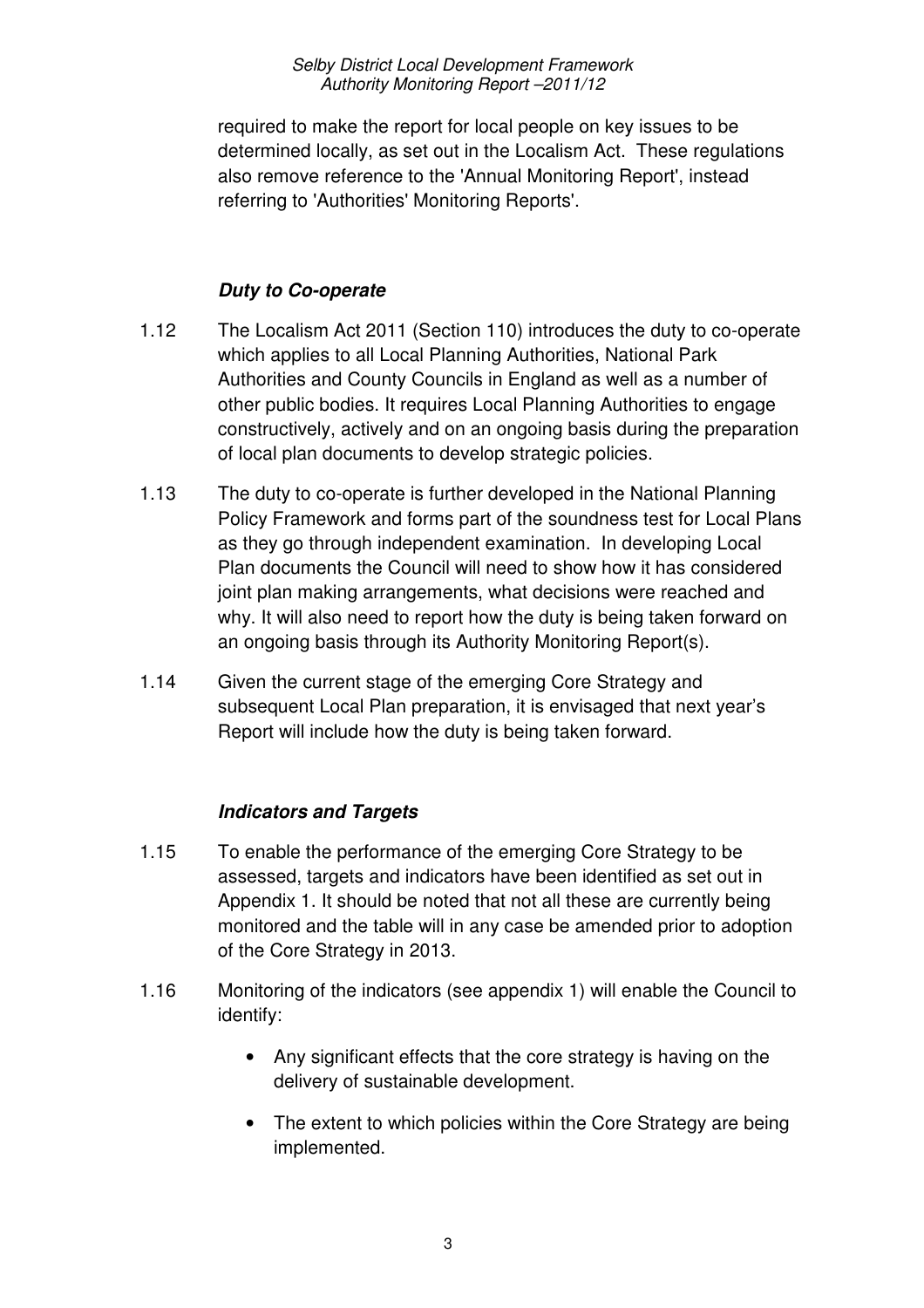- Whether the policies are working successfully and if they are not to explain why not.
- If any of the Core Strategy policies needs reviewing.
- 1.17 Whilst a wealth of indicators is necessary to ensure a robust measure of the plan's performance, it is important to curtail the number of indicators with targets to ensure that it remains practical to collect the necessary information.

#### **Data Collection**

1.18 Data for the Selby District AMR is compiled from a number of sources, however the majority of the information comes from internal monitoring and information recording within the Council, unless another source is specified.

#### **Implementation and Review**

- 1.19 Should annual monitoring of indicators set out in Appendix 1 reveal any significant failure(s) to meet targets, the Council will take action to rectify the situation as soon as possible. This could include actions needed either by the Local Authority or its partners to improve delivery. Alternatively it might identify a need for a partial or full review of the Development Plan Document, Core Strategy or Local Plan document.
- 1.20 In relation to individual areas or site-specific spatial development projects the partnership will consist of the Council, together with government bodies, any local regeneration or community partnership, and the private sector. Other District-wide or non-spatial aspects will be delivered in conjunction with the Selby Local Strategic Partnership and consultation and involvement through the Community Engagement Forums.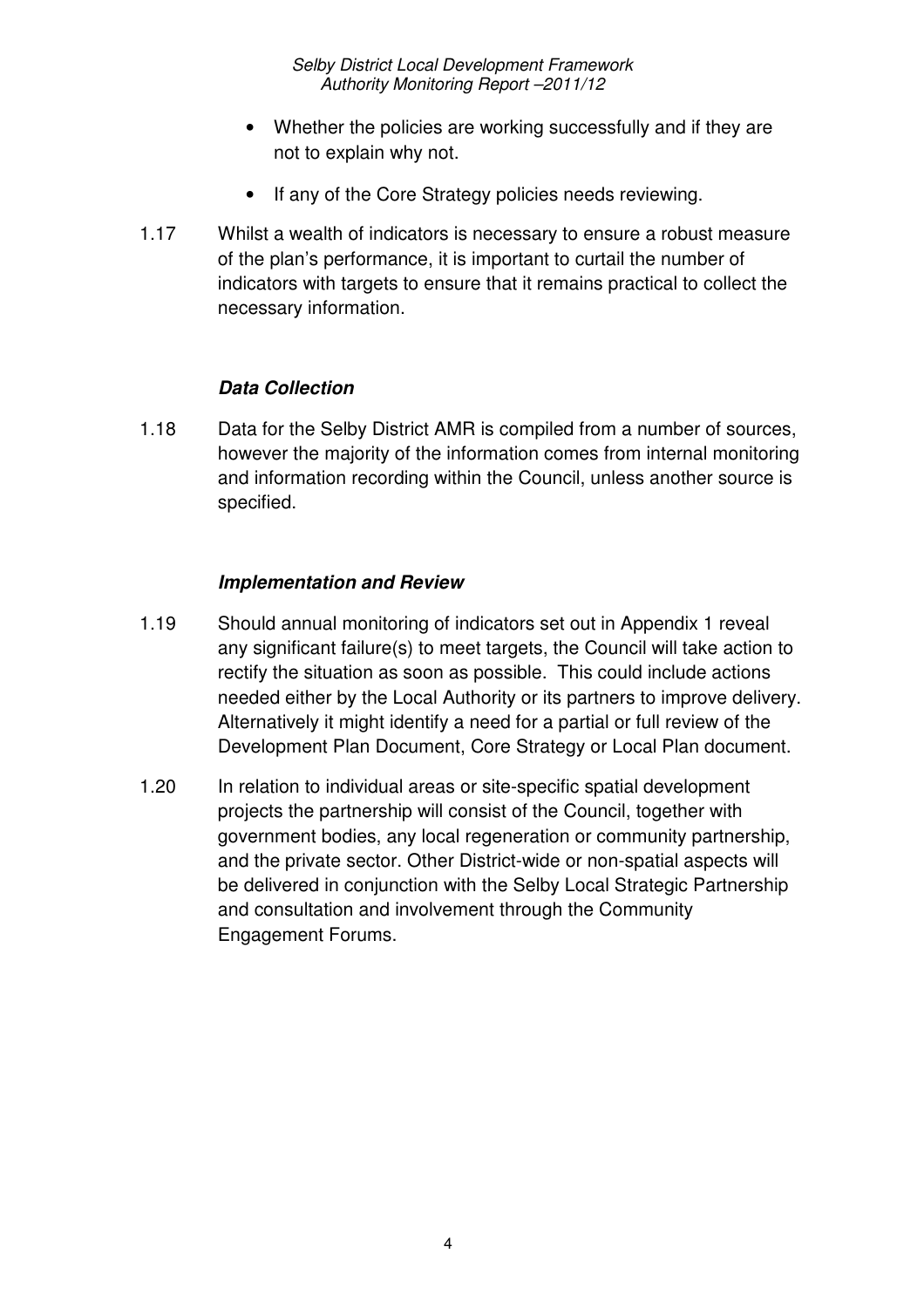## **2. The Local Development Scheme (LDS)**

- 2.1 Local Planning Authorities (LPA) are required under the Planning and Compulsory Purchase Act 2004 to prepare and maintain an up to date Local Development Scheme.
- 2.2 The LDS sets out the programme for producing other general and area specific development plan documents that will support the Core Strategy. The LDS, as a key project management tool, will ensure that the policies and proposals of the Core Strategy are brought forward in such a way that ensures areas of greatest priority and need are tackled first. This will help to secure implementation and timely delivery of the Core Strategy's objectives.
- 2.3 Over a three year period the LDS identifies the main documents constituting the new Local Plan to be prepared including their coverage and status.
- 2.4 Unlike indicators in this report, which are based on the 2011/2012 financial year, the AMR is required<sup>3</sup> to review and publish progress towards meeting milestones and targets at the time the AMR is published, and to identify any adjustments needed to the programme.
- 2.5 In the light of delays in the progress of the Core Strategy Examination In Public (EIP), a revised LDS will be considered by the Council in 2013 and will be available in the next AMR.

## **Core Strategy**

 $\overline{a}$ 

- 2.6 Table 1 overleaf provides the extract from the most recently agreed October 2010 LDS relating to the Core Strategy. Performance against the LDS is summarised by the addition of new rows in the table.
- 2.7 There have been delays in the progress of the Core Strategy related to publication of the NPPF, and new Localism Act 2011 changes from Local Development Frameworks (LDFs) to Local Plans. The stages in the progression of the Core Strategy are set out in more detail below.

 $^3$  The Town and Country Planning (Local Planning) (England) Regulations 2012 [No. 767] sets out what information a Local Planning Authority's monitoring report should contain.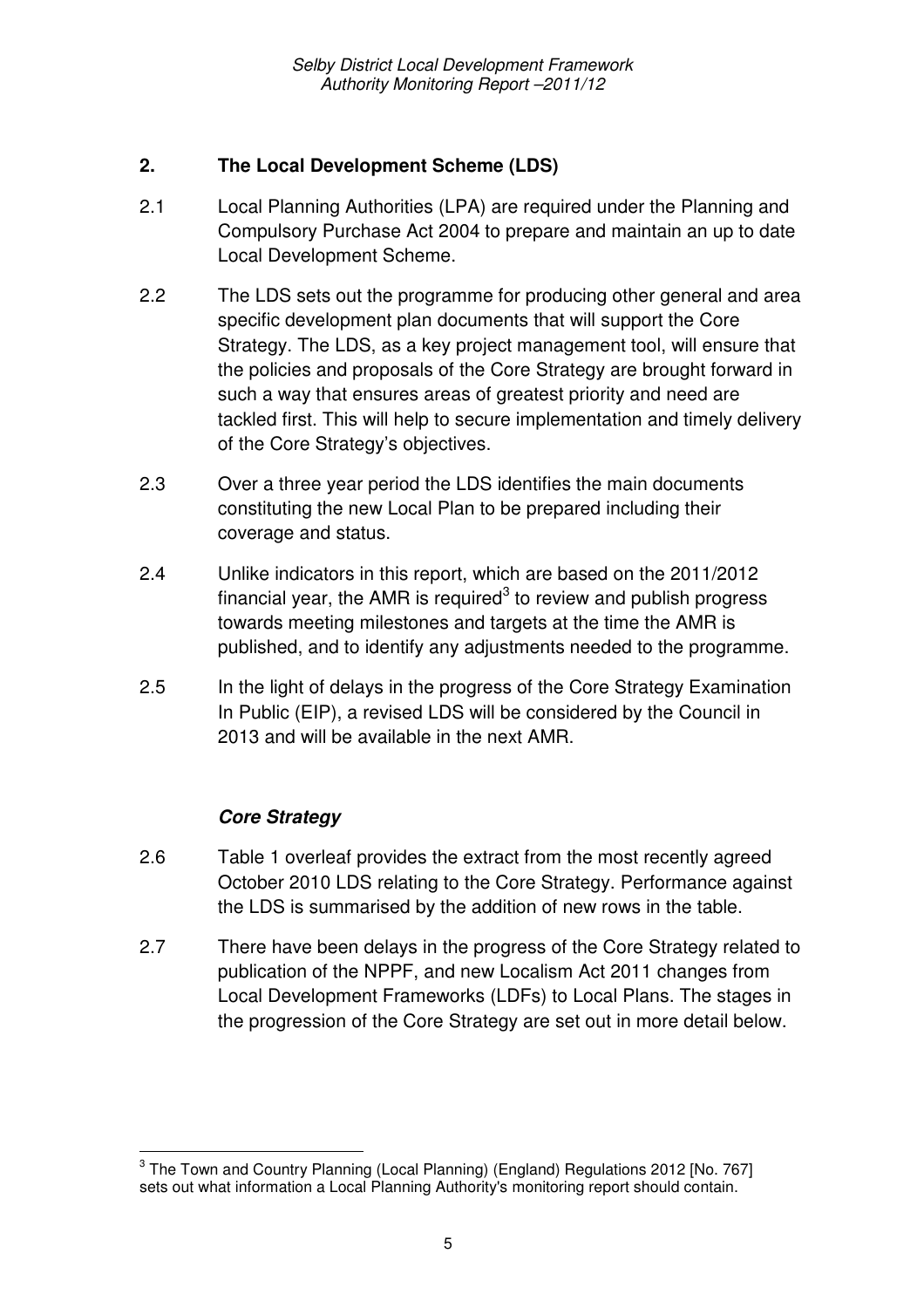## **Table 1.** Extract from the agreed October 2010 LDS relating to the Core Strategy (with updates for info)

| <b>Document</b><br><b>Name</b>                       | <b>Description</b>                                                                                                                                                                                             | <b>Chain of</b><br><b>Conformity</b>                             | <b>Evidence</b><br>Gathering,<br><b>Preparation</b><br>and<br>Stakeholder/<br><b>Community</b><br><b>Engagement</b> | <b>Consultation</b><br>on draft DPD /<br><b>Preferred</b><br><b>Options</b> | <b>Publication</b><br><b>of</b><br><b>Submission</b><br><b>DPD</b> | <b>Submission</b><br>to Secretary<br>of State | <b>Receipt of</b><br>Inspector's<br><b>Binding</b><br><b>Report</b> | <b>Estimated</b><br>date of<br>adoption |
|------------------------------------------------------|----------------------------------------------------------------------------------------------------------------------------------------------------------------------------------------------------------------|------------------------------------------------------------------|---------------------------------------------------------------------------------------------------------------------|-----------------------------------------------------------------------------|--------------------------------------------------------------------|-----------------------------------------------|---------------------------------------------------------------------|-----------------------------------------|
| Core Strategy<br>Development<br><b>Plan Document</b> | District-wide vision<br>and spatial strategy,<br>including policies to<br>control the release<br>of housing land and<br>achieve balanced<br>housing markets,<br>and to identify areas<br>for strategic growth. | Must be in<br>general<br>conformity<br>with national<br>guidance | By end of July<br>2010                                                                                              | February -<br>March 2010                                                    | January $-$<br>February 2011                                       | April 2011                                    | September<br>2011                                                   | October<br>2011                         |
| Actual<br>Performance                                |                                                                                                                                                                                                                |                                                                  | Met                                                                                                                 | Met                                                                         | Met                                                                | Slight delay                                  | <b>Revised</b><br><b>Estimate</b>                                   | <b>Revised</b><br><b>Estimate</b>       |
| <b>Dates</b>                                         |                                                                                                                                                                                                                |                                                                  |                                                                                                                     | Feb/March<br>2010                                                           | Jan/Feb<br>2011                                                    | May 2011                                      | <b>April 2013</b>                                                   | <b>Summer</b><br>2013                   |
| <b>Notes</b>                                         | EIPs September 2011, April 2012, September 2012, February 2013. Changes to legislation (Localism Act 2011) and national policy<br>(NPPF 2012). No longer binding report.                                       |                                                                  |                                                                                                                     |                                                                             |                                                                    |                                               |                                                                     |                                         |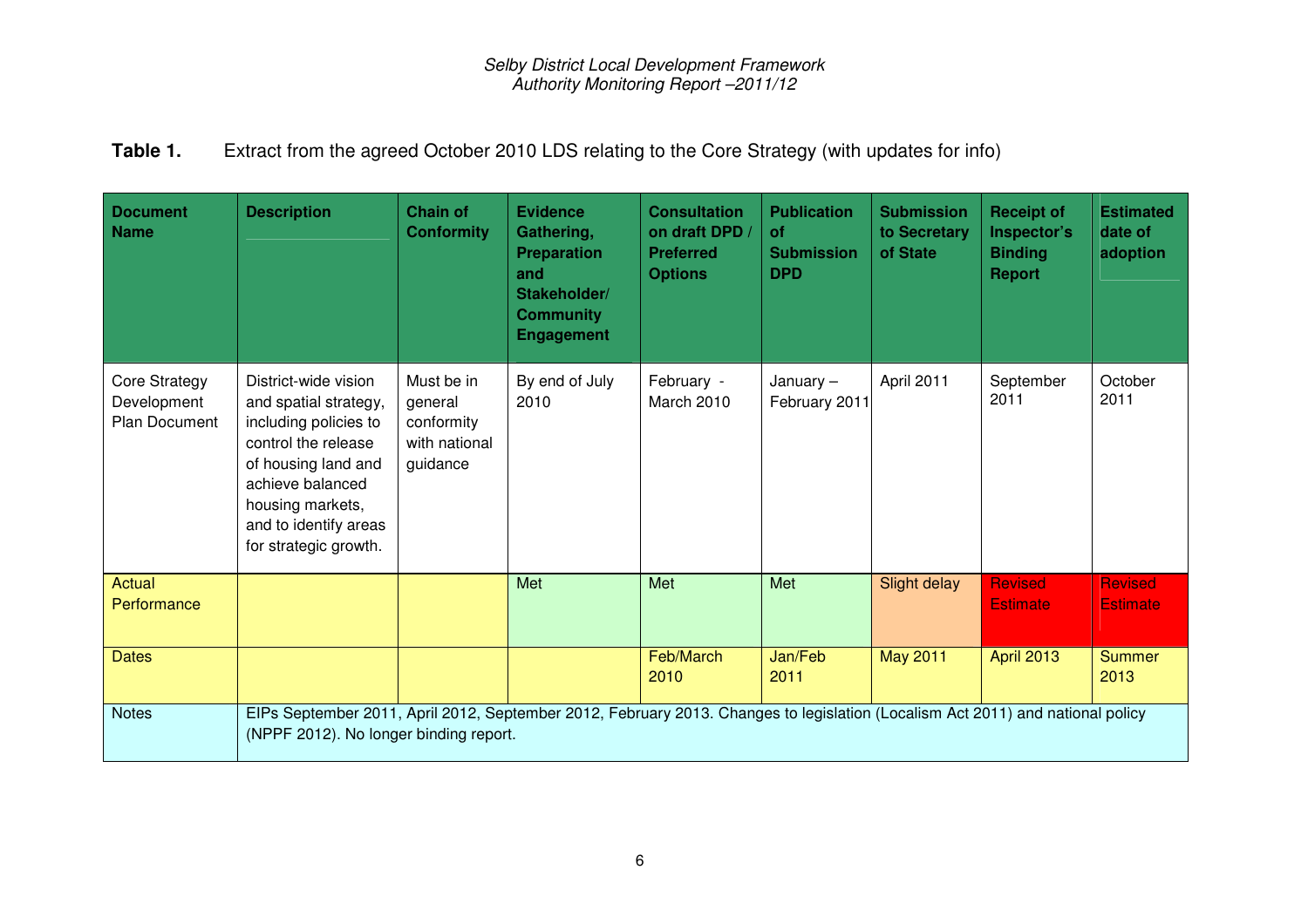- 2.8 The Core Strategy was formally Published in January 2011, for a sixweek period during which time views were received on the Soundness of the Strategy (including legal compliance). The Core Strategy was formally Submitted to the Secretary of State for Examination on the 5 May 2011.
- 2.9 Figure 1 below illustrates the various stages post-submission and the relationship with changing planning context during the monitoring period.

#### Submission 6 May 2011 2011 May June July Pre Hearing Meeting 20 July Draft NPPF 27 July 2011 August Sept September 2011 EIP Oct Localism Act Nov 2011 **Nov** Dec 2012 Jan Consultation on Changes Feb NPPF March 2012 March April April 2012 EIP May June Consultation on Changes July Aug Sept September 2012 EIP Consultation on SEA on **Revocation of RSS** Oct **Nov** Consultation on Changes Dec 2013 Jan Feb February 2013 EIP

#### **Figure 1**

- 2.10 The Examination in Public (EIP) took place over a two-week period between the 20 September and 30 September 2011. The Examination was suspended to allow the Council to address the following three topics, as set out in the Inspector's Ruling:
	- (i) The strategic approach to Green Belt releases;
	- (ii) The scale of housing and employment development proposed for Tadcaster and the implications for the Green Belt;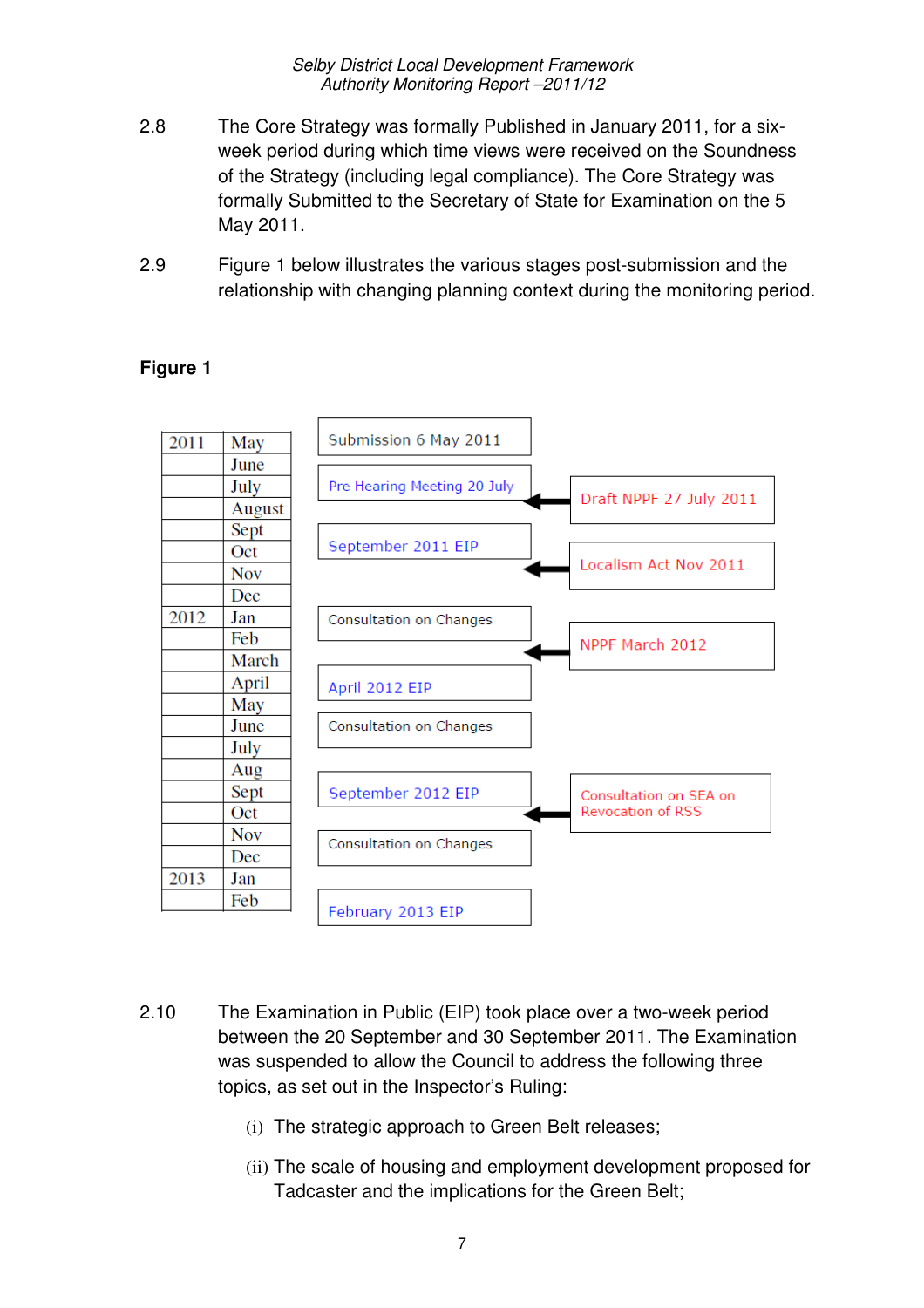(iii)The overall scale of housing development over the plan period.

- 2.11 The Council's Proposed Changes to the Submission Draft Core Strategy and associated documents (for example an Addendum to the Sustainability Appraisal) were published on the Council's website (December 2011). Consultation on the documents commenced on 5 January 2012 for a six-week period. Once Submitted to the Secretary of State, the Proposed Changes and associated documents, as well as the representations received, were considered at the reconvened EIP in April 2012.
- 2.12 The EIP reconvened on 18 April 2012 for 2 days and all published documents and the responses received were considered during the hearing sessions. Following the April sessions the EIP was suspended to allow consideration of the National Planning Policy Framework (NPPF) which was introduced at the end of March 2012.
- 2.13 Following the reconvened EIP in April 2012 the Council undertook a further 6-week consultation beginning on 7 June 2012 on a NPPF Compliance Statement relating to the whole Core Strategy (except the three topics previously consulted on in January 2012) and on further Proposed Changes.
- 2.14 The reconvened EIP took place on 5 and 6 September 2012 and was subsequently adjourned to allow for consultation on a further set (7th Set) of Proposed Changes to the Submission Draft Core Strategy and for legal submissions to the independent Inspector on interpretation of S20(7) of Planning and Compulsory Act 2004 (as amended). Consultation ran from 12 November 2012 to 28 December 2012.
- 2.15 The EIP is due to reconvene on 27 February 2013 where the consultation documents and responses will be considered.

## **Site Allocations Development Plan Document (SADPD)**

2.16 Table 2 overleaf provides the extract from the agreed October 2010 LDS relating to the SADPD. Performance against the LDS is summarised by the addition of new rows in the table.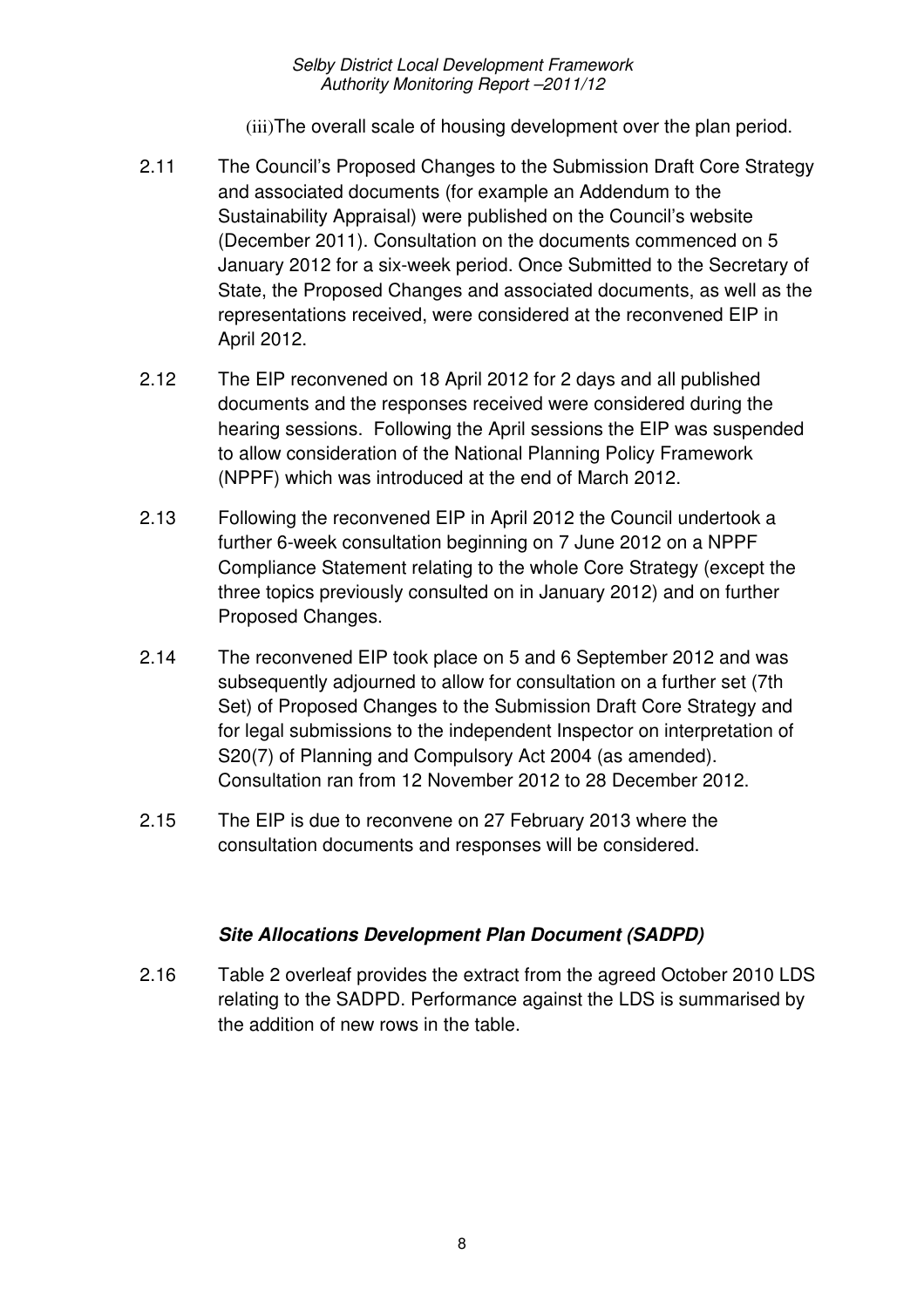## **Table 2.** Extract from the agreed October 2010 LDS relating to the SADPD

| <b>Document</b><br><b>Name</b> | <b>Description</b>                                                                                                                                                     | <b>Chain of</b><br><b>Conformity</b>                   | <b>Evidence</b><br>Gathering,<br><b>Preparation</b><br>and<br>Stakeholder/<br><b>Community</b><br><b>Engagement</b> | <b>Consultation</b><br>on draft DPD                                                                | <b>Publication of</b><br><b>Submission</b><br><b>DPD</b> | <b>Submission</b><br>to Secretary<br>of State | <b>Receipt of</b><br>Inspector's<br><b>Report</b> | <b>Estimated</b><br>date of<br>adoption |
|--------------------------------|------------------------------------------------------------------------------------------------------------------------------------------------------------------------|--------------------------------------------------------|---------------------------------------------------------------------------------------------------------------------|----------------------------------------------------------------------------------------------------|----------------------------------------------------------|-----------------------------------------------|---------------------------------------------------|-----------------------------------------|
| Allocations                    | District - wide details<br>of sites allocated for<br>housing<br>(including gypsy and<br>traveller sites),<br>employment and other<br>purposes and related<br>policies. | With national<br>guidance, and<br>the Core<br>Strategy | By end of<br>October 2011                                                                                           | Issues &<br>Options<br>January -<br>February 2011<br>Preferred<br>Options July -<br>August<br>2011 | February $-$<br>March<br>2012                            | May 2012                                      | October<br>2012                                   | November<br>2012                        |
| Actual                         |                                                                                                                                                                        |                                                        | Met                                                                                                                 | <b>Slight Delay</b>                                                                                | Delayed due                                              | <b>Revised</b>                                | <b>Revised</b>                                    | <b>Revised</b>                          |
| Performance                    |                                                                                                                                                                        |                                                        |                                                                                                                     | Sept -Dec 2011                                                                                     | to Core<br><b>Strategy EIP</b>                           | <b>Estimate</b>                               | <b>Estimate</b>                                   | <b>Estimate</b>                         |
| <b>Dates</b>                   |                                                                                                                                                                        |                                                        |                                                                                                                     |                                                                                                    | <b>TBC</b>                                               | <b>TBC</b>                                    | <b>TBC</b>                                        | <b>TBC</b>                              |
| <b>Notes</b>                   | The Council is currently attaching little weight to the SADPD - a way forward will be considered as part of an updated LDS.                                            |                                                        |                                                                                                                     |                                                                                                    |                                                          |                                               |                                                   |                                         |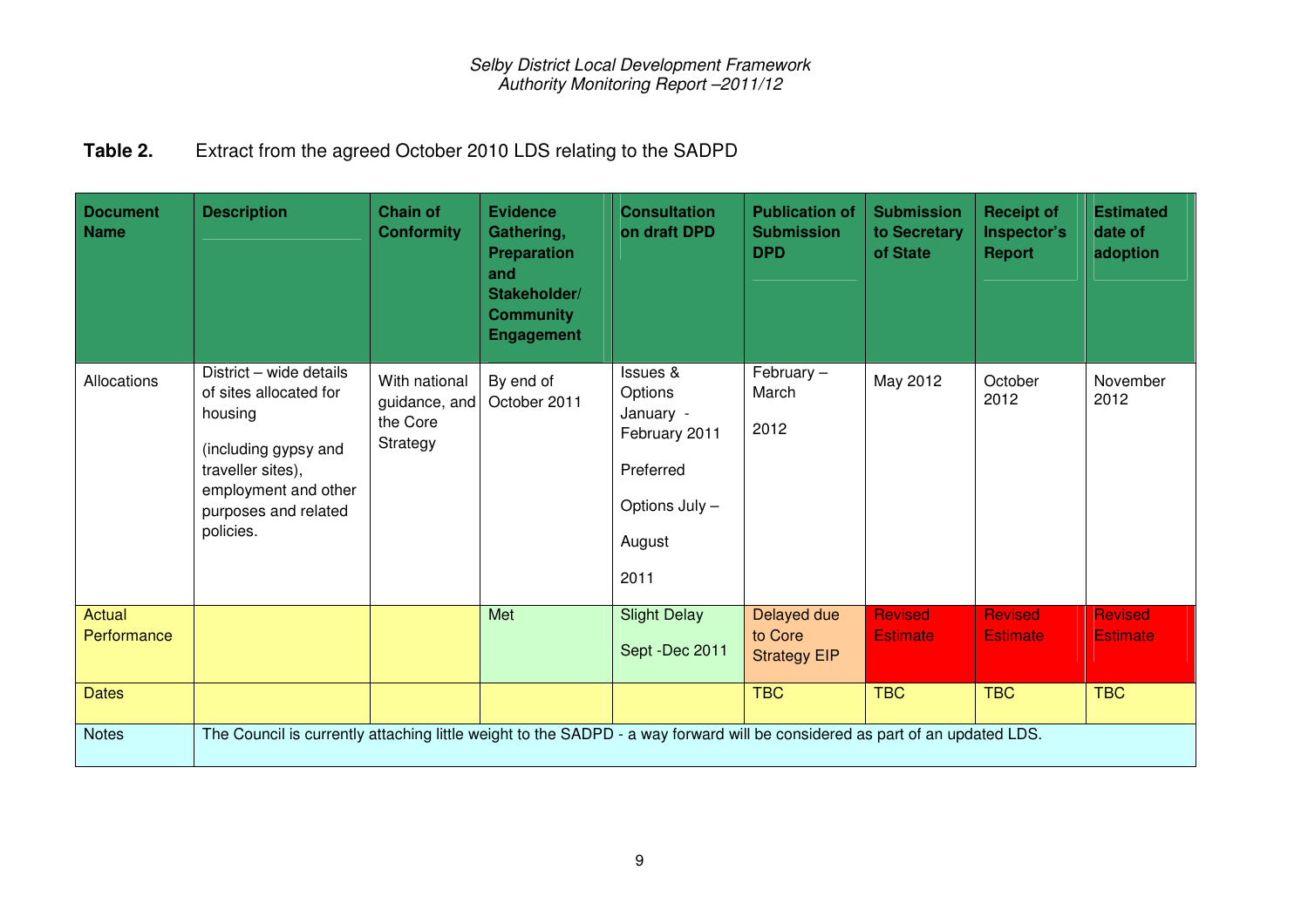- 2.17 As illustrated in Table 2, work has progressed on the Site Allocations DPD. This document will aim to achieve the vision and deliver the objectives of the Core Strategy through identifying future sites for housing, employment and supporting infrastructure up to 2027 (the Plan Period set out in the Submission Draft Core Strategy).
- 2.18 Work so far includes a 'call for sites' consultation in June 2010, which requested land to be put forward for consideration for development. Since June 2010, work on the data and evidence collation stage has been completed and a draft Issues and Options was published for consultation in January 2011. Over 3000 responses were received; consequently delaying the Preferred Options consultation until September 2011. The Preferred Options consultation closed on the 2 December 2011 and responses are being analysed.
- 2.19 Due to delays in the Core Strategy EIP and in light of new central government legislation and policy guidance, the timetable for adoption of a Site Allocations document has not been met.
- 2.20 Following the outcome of the Core Strategy, further work may be required to take into account any changes as a result of the Core Strategy EIP and Inspector's report. A revised timetable will be published in 2013.

#### **Development Management DPD (DMDPD)**

- 2.21 Table 3 overleaf provides the extract from the agreed October 2010 LDS relating to the DMDPD.
- 2.22 No progress has been made on the DMDPD due to delays in the Core Strategy in the light of new central government legislation and policy guidance.
- 2.23 The Council will be reviewing future Local Plan documents in 2013 to reflect the new guidance coming from central government as part of its localism agenda (see also 'future Local Plan documents' below).
- 2.24 The Council will consider a revised LDS in 2013 and will be available in next year's AMR.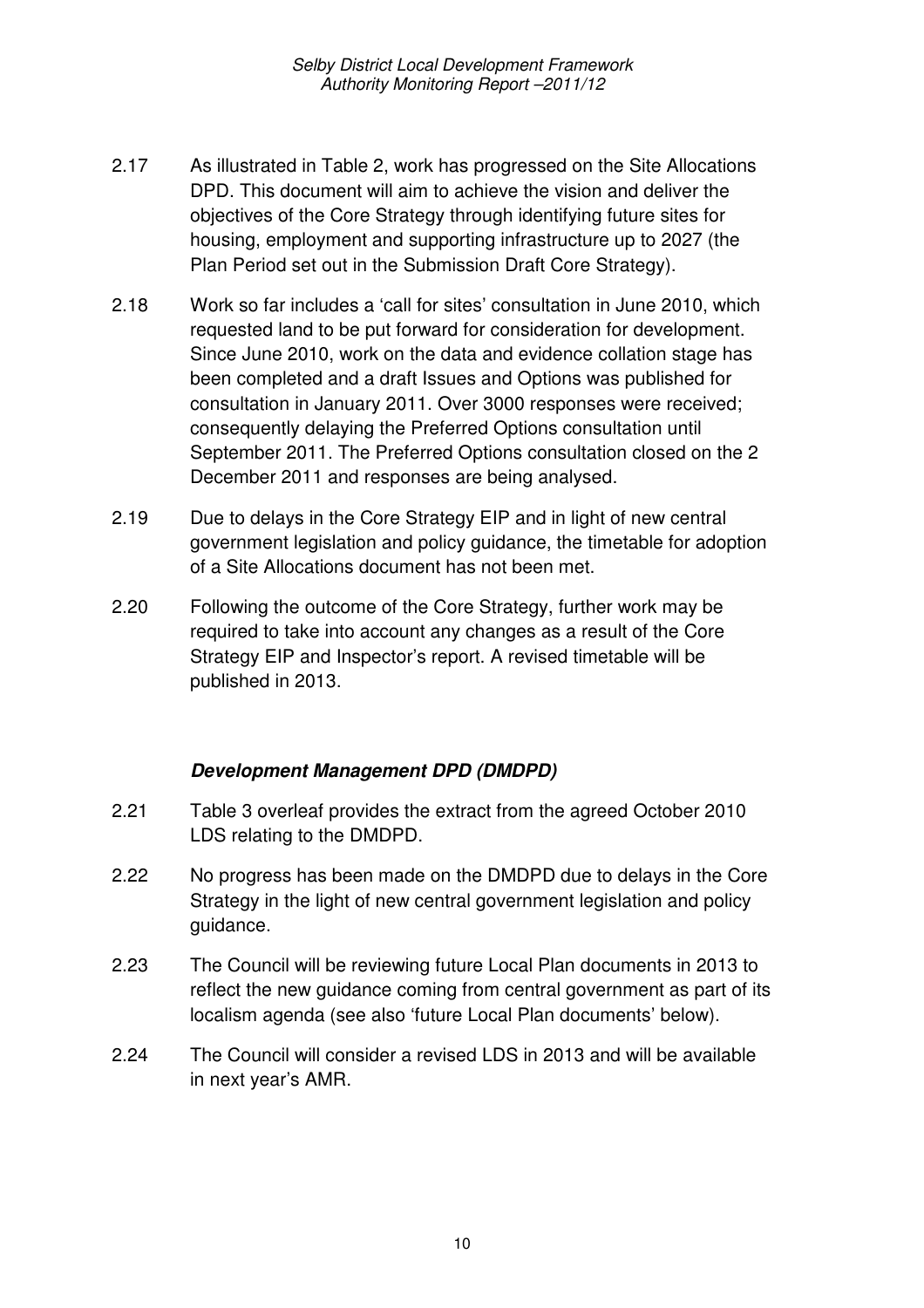## **Table 3.** Extract from the agreed October 2010 LDS relating to the DMDPD.

| <b>Document</b><br><b>Name</b> | <b>Description</b>                                                    | <b>Chain of</b><br><b>Conformity</b>                  | <b>Evidence</b><br>Gathering,<br><b>Preparation</b><br>and<br>Stakeholder/<br><b>Community</b><br><b>Engagement</b> | <b>Consultation</b><br>on draft DPD /<br><b>Preferred</b><br><b>Options</b>                                | <b>Publication</b><br><b>of</b><br><b>Submission</b><br><b>DPD</b> | <b>Submission</b><br>to Secretary<br>of State | <b>Receipt of</b><br>Inspector's<br>Report | <b>Estimated</b><br>date of<br>adoption |
|--------------------------------|-----------------------------------------------------------------------|-------------------------------------------------------|---------------------------------------------------------------------------------------------------------------------|------------------------------------------------------------------------------------------------------------|--------------------------------------------------------------------|-----------------------------------------------|--------------------------------------------|-----------------------------------------|
| Development<br>Management      | General policies to<br>control the use<br>and development<br>of land. | With national<br>guidance and<br>the Core<br>Strategy | January $2011 -$<br>October 2011                                                                                    | Issues &<br>Options<br>September-<br>October 2011<br>Preferred<br>Options -<br>February $-$<br>March 2012. | September-<br>October 2012                                         | November<br>2012                              | May 2013                                   | June 2013                               |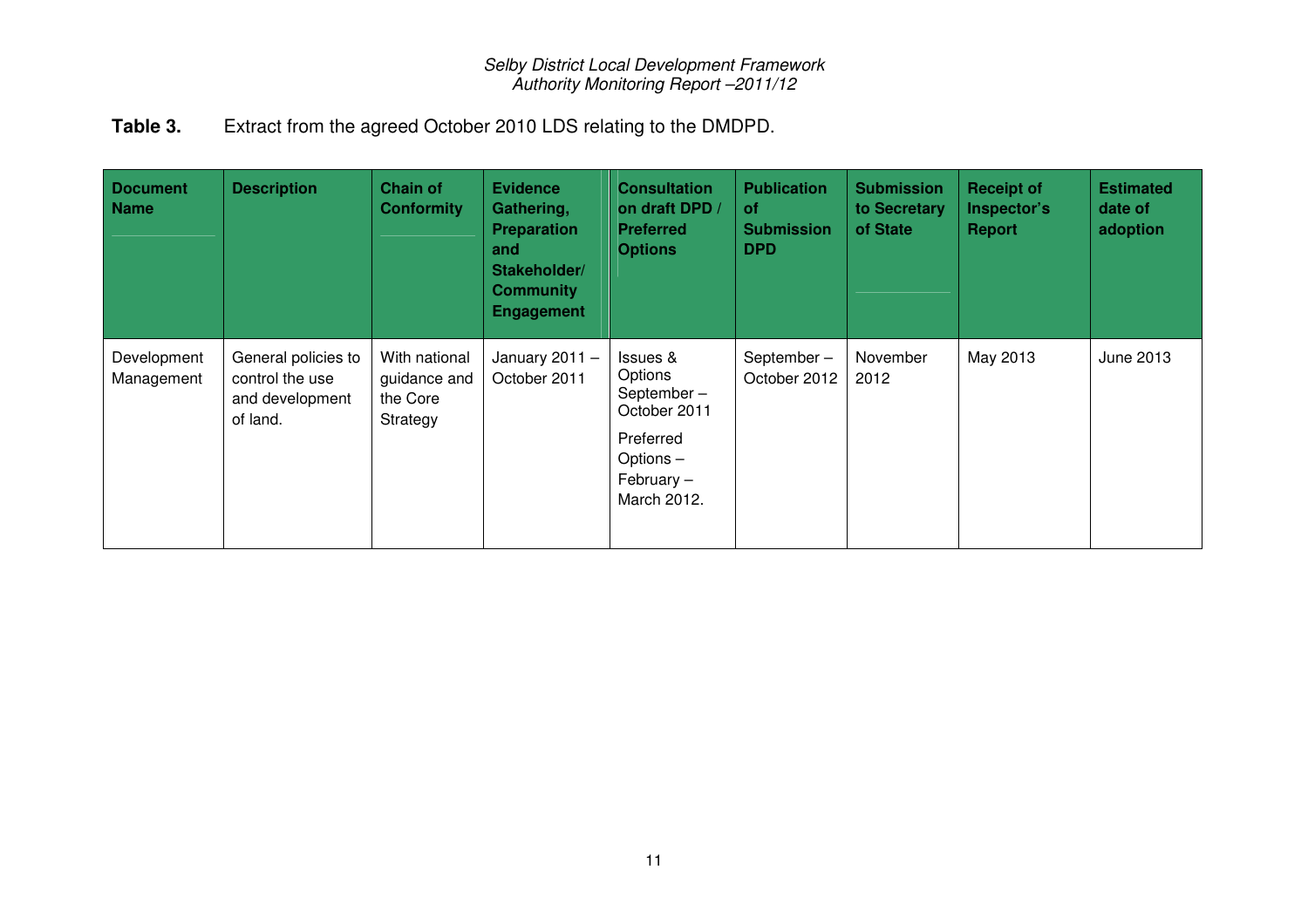#### **Future Local Plan documents**

- 2.25 The requirements for development plan preparation are provided by the Planning and Compulsory Purchase Act 2004 and subsequent amendments through the Localism Act 2011. These Acts do not stipulate the precise format of the development plan. Procedures and arrangements for development plan preparation are set out in the new Local Planning Regulations that came in to force on 6 April 2012.
- 2.26 Whilst the Regulations do not define a Local Plan as a single document, and it is theoretically possible for a Local Planning Authority to produce a suite of documents there is clear preference for moving towards a single Local Plan approach.
- 2.27 The Council in 2013 will consider whether it is appropriate to direct its resources into the preparation of separate SADPD and DMDPD or a single new Local Plan document encompassing both.
- 2.28 Council will also consider a revised LDS in 2013 which will be published in next year's AMR.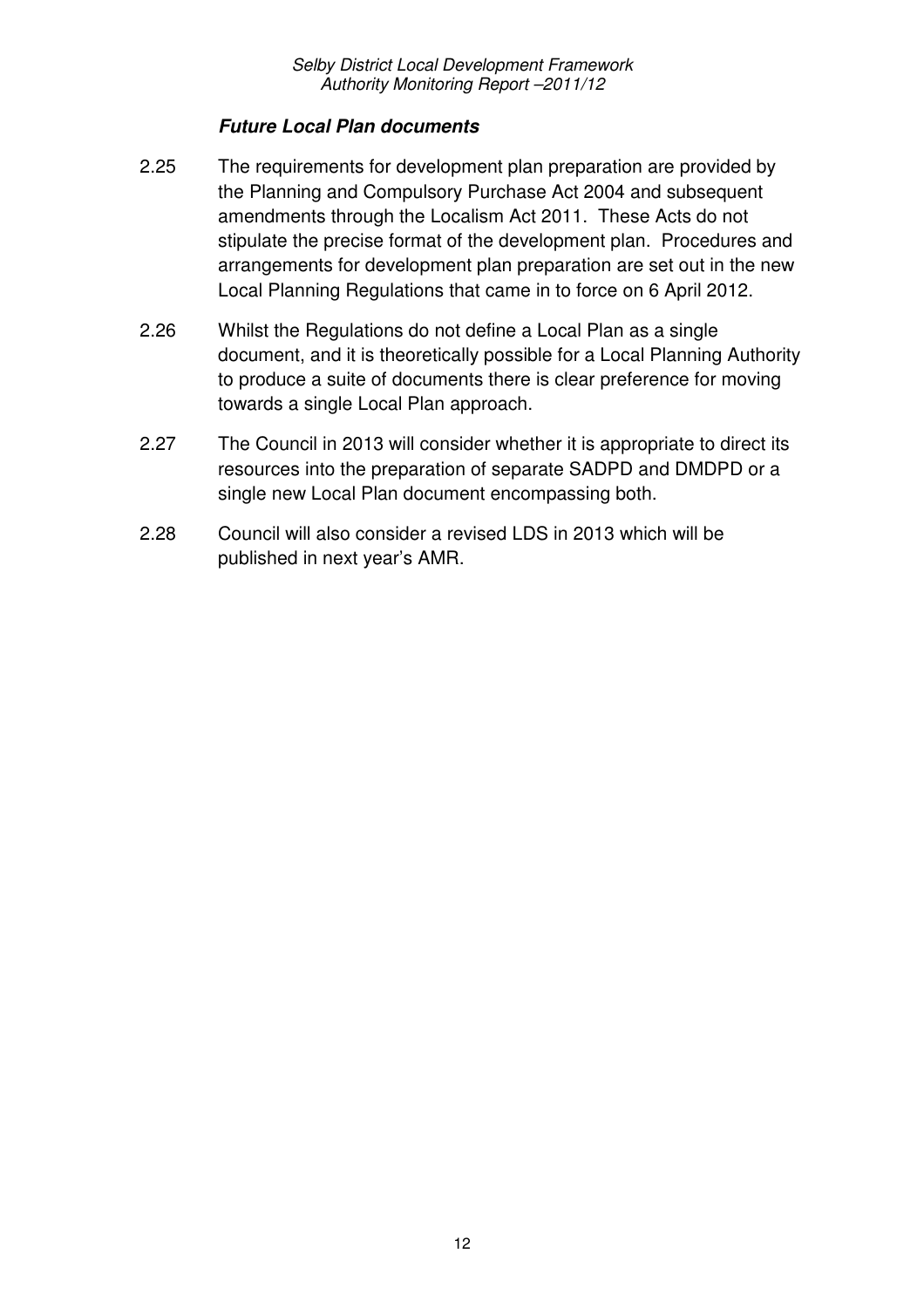#### **3. The Selby District Context**

## 3.1 The place

The Halifax Rural Areas Quality of Life Survey 2012 listed the Selby District as the highest ranked area within the whole of the Yorkshire and Humber region for quality of life. The survey considered issues such as the labour market, housing market, local environment, education and health.

## 3.2 The people

People living in the Selby District have life expectancy in line with the national average (North Yorkshire County Council STREAM data analysis). Health inequalities do exist, however; notably in the most deprived areas of Selby town where life expectancy is lower by around eight years for both men and women (Ibid). The Selby District, as part of North Yorkshire, has one of the lowest recorded crime rates in England and Wales (Ibid).

## 3.3 The economy

Educational achievement is lower in the District compared to other parts of North

Yorkshire and there is a larger proportion of the District's workforce accessing employment that does not need a high standard of education, compared to the rest of the county (Ibid). Eighty-six percent of employment in the District is in the private sector (Ibid). Nearly half of those in employment in the District commute elsewhere, mainly to York and Leeds, with people taking advantage of the area's good transport links to enable a rural lifestyle (Local Development Framework evidence).

## 3.4 Planning for the community

Planning issues are an integral part of Selby District Council's long term strategic goals, as set out in the Corporate Plan 2011-15, with particular importance in three of the five key areas:

- i. Changing places: helping others to see our district through new eyes.
- ii. Living well: working with others to make this a great place to lead happy and healthy lives.
- iii. Tackling the tough stuff: taking the lead in supporting every part of the district.

The Council is delivering on these strategic goals through its Programme for Growth, a three-year £2 million investment in the area. This funding has been made possible because of innovative changes to the way in which the Council delivers its services. The Programme for Growth comprises a number of work programmes that will deliver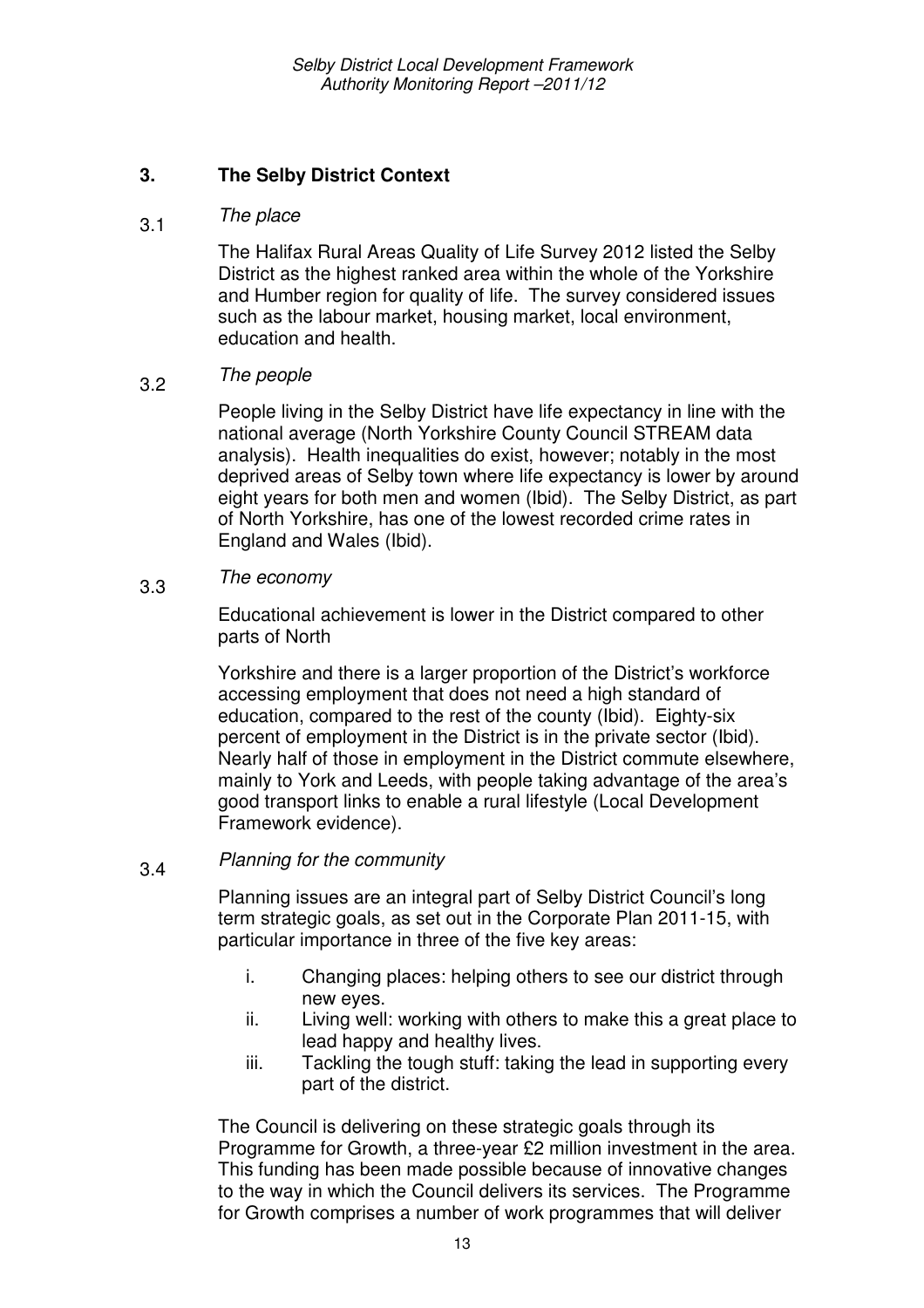practical solutions to meet the long-term strategic goals.

3.5 The Council commissions Access Selby to deliver this work. Access Selby is a local authority enterprise that works at arm's length from the Council. In terms of planning matters, Access Selby works to a set contract with the authority, based on the delivery of key pieces of policy work and performance in dealing with planning applications.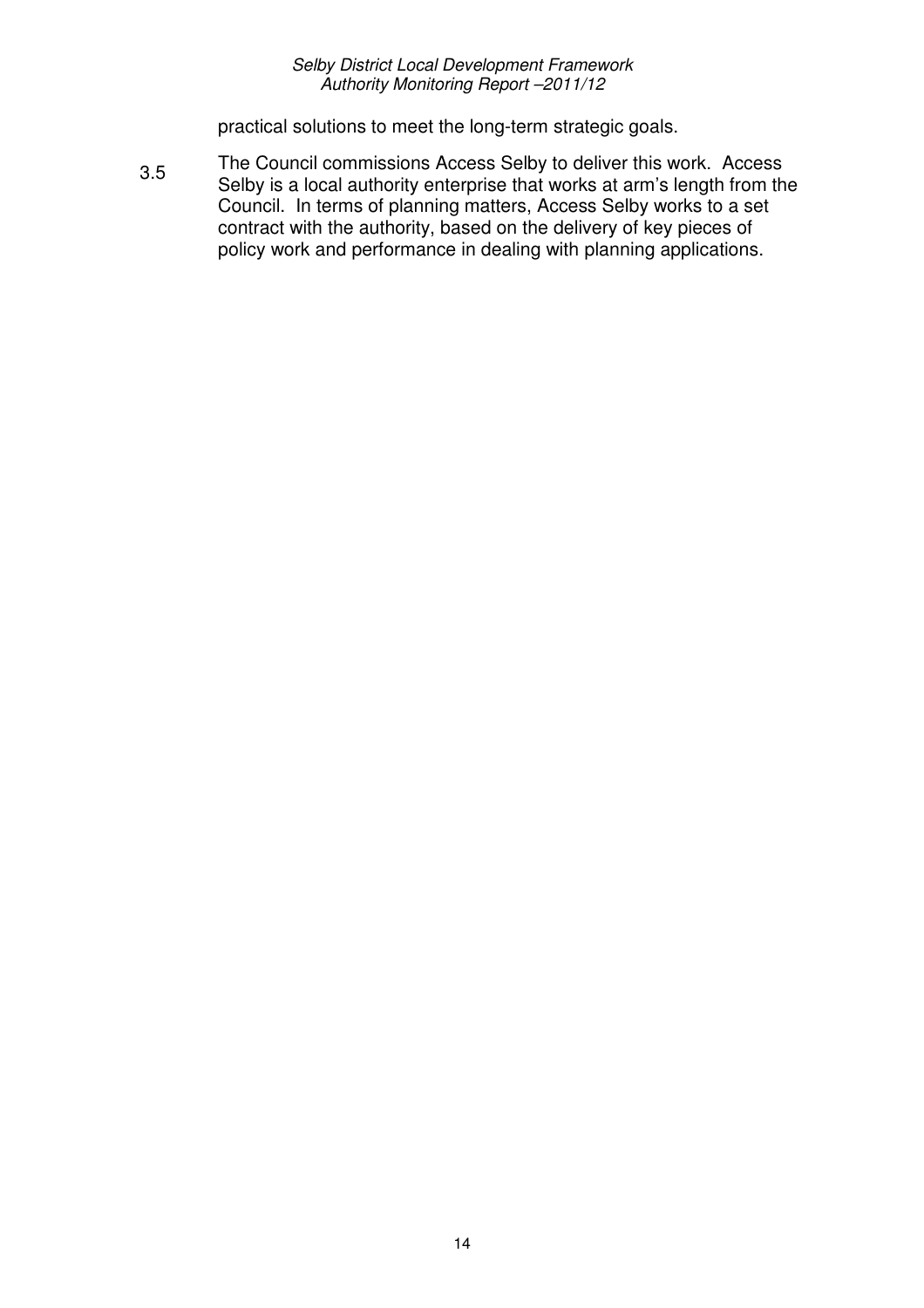#### **4. Spatial Development Strategy and Housing Land Supply**

#### **Housing Land Requirement**

4.1 Selby District Local Plan (SDLP) saved Policy H1 requires that beyond 31 December 2006 the annual build rate from the Regional Strategy (RS) will apply. RS establishes an annual target of 440 dwellings for Selby District. Whilst there are plans to abolish the RS through the Localism Act 2011 (and further work has been undertaken locally on housing numbers as part of the emerging Core Strategy); until these changes have come into force and for AMR purposes the RS annual target of 440 dwellings per annum has been used for assessment.

#### **Housing Land Supply**

#### **Annual Completions**

l

4.2 Table 4 below shows the number of total housing completions against the RS/SDLP target.

| Table 4 - Annual Housing Requirement and Annual Completions <sup>4</sup> |  |
|--------------------------------------------------------------------------|--|
|--------------------------------------------------------------------------|--|

| Year                 | $02 -$<br>03 | $03 -$<br>04 | 04-<br>05 | 05-<br>06 | 06-<br>07 | $07 -$<br>08 | 08-<br>09 | 09-<br>10 | 10-<br>11 | $11 -$<br>12 |
|----------------------|--------------|--------------|-----------|-----------|-----------|--------------|-----------|-----------|-----------|--------------|
| Total<br>Completions | 363          | 297          | 469       | 638       | 874       | 583          | 226       | 270       | 366       | 338          |
| Target               | 620          | 620          | 620       | 620       | 575*      | 440          | 440       | 440       | 440       | 440          |

\* Total annual dwelling requirement up to 31 December 2006 is 620 and 440 from 1 January 2007, providing a requirement of 575 dwellings between 1 April 2006 and 31 March 2007.

4.3 Between 2005/06 and 2007/08 the annual target was greatly exceeded, however in more recent years there has been an underdelivery of housing against the target. This under-delivery can be attributed to a downturn in the economy and subsequent effect upon

 $<sup>4</sup>$  Note: Housing completions up to and including 2003/2004 must be taken as indicative only.</sup> In the later stages of the District Local Plan preparation process, detailed surveys revealed under enumeration in past years. An average correction factor has been applied to compensate and therefore the totals for individual years will not be strictly accurate.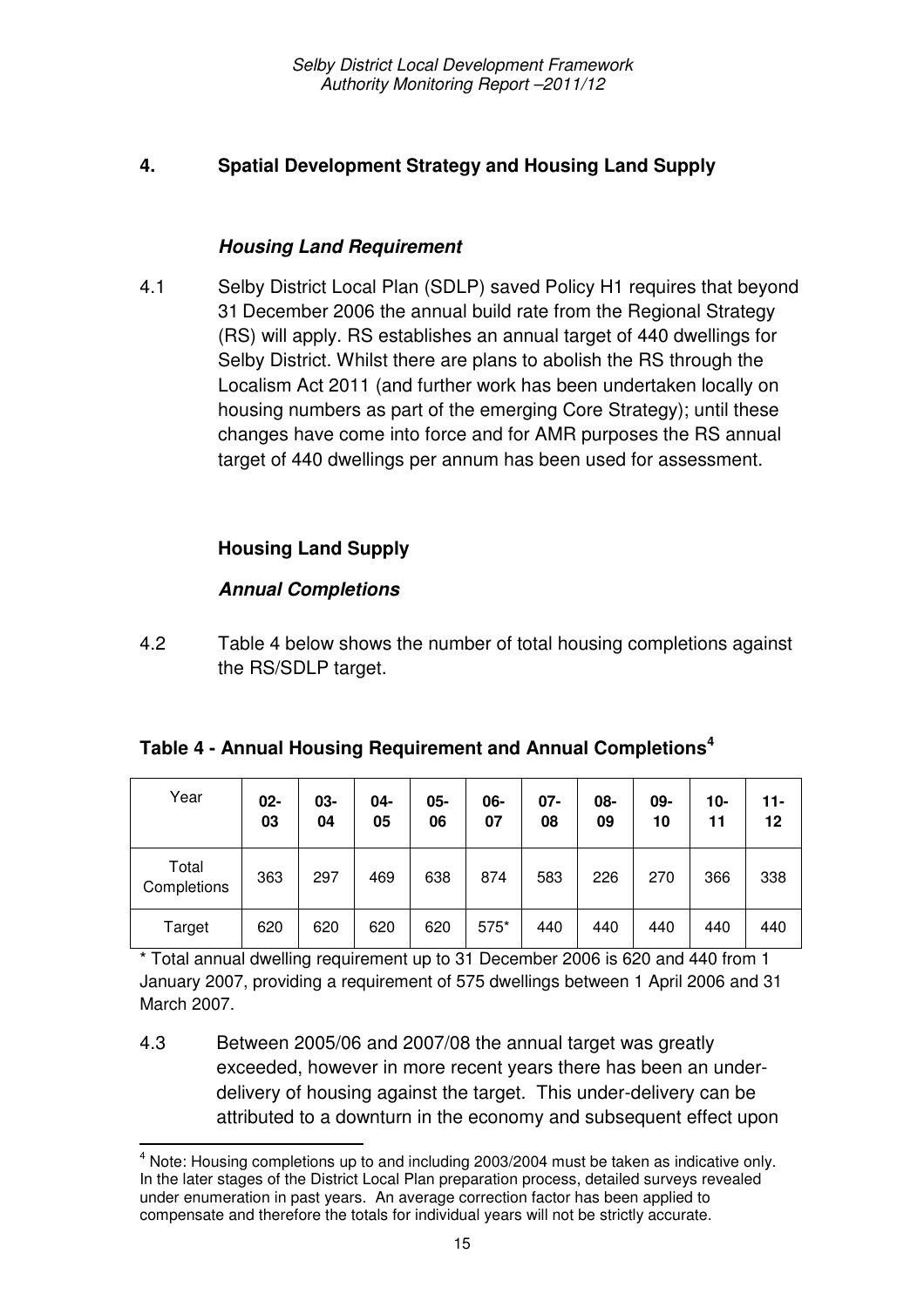the housing market. However since the low in 2008/09 there has been a steady general increase in supply.

- 4.4 Housing delivery this year is similar to that of last year (2010/11) with a small decrease in the number of completions from 366 last year to 338 this year.
- 4.5 Three large allocated sites provided a total of 141 of housing completions at Moor Lane, Sherburn in Elmet (SHB/1A), Staynor Hall, Selby (SEL/2) and Land at Holmes Lane/Coupland Road (SEL/2A), contributing 42% to the total completions for this monitoring period.

#### **New and Converted dwellings on Previously Developed Land (PDL) - GROSS** (previously indicator H3)

- 4.6 National policy and the Local Plan Policy H2A seek to encourage the re-use of previously developed land. This indicator measures the success of these policy objectives.
- 4.7 Between 1st April 2011 and 31st March 2012 there were 140 dwellings completed on previously developed land. This equates to 41% of all completions (338). A summary of completed dwellings (GROSS) by Parish can be found in Appendix 2.
- 4.8 The proportion of development on PDL year on year is shown in table 5 overleaf and indicates a steady supply of new developments from that source and a continued success for the Local Plan policy.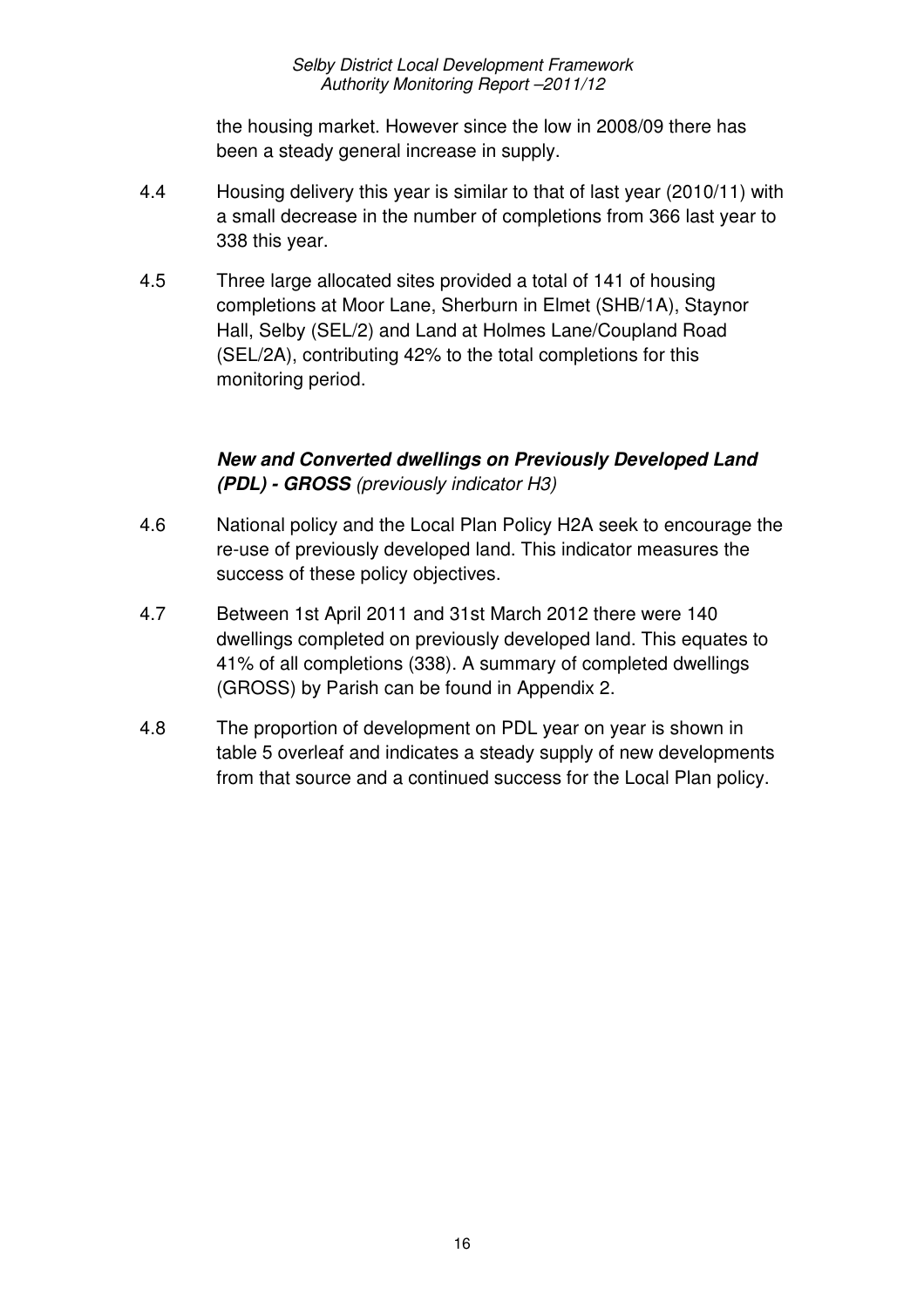|  |  | Table 5 – Annual Completions on PDL and Allocated Sites |
|--|--|---------------------------------------------------------|
|--|--|---------------------------------------------------------|

|                             |                   |                                   |                                        | Figures for non-<br>allocated sites<br>(SDC definition) |                                                      |                           |                                   | <b>Figures for only</b><br>those non-<br>allocated sites<br>which are also PDL |                                        |
|-----------------------------|-------------------|-----------------------------------|----------------------------------------|---------------------------------------------------------|------------------------------------------------------|---------------------------|-----------------------------------|--------------------------------------------------------------------------------|----------------------------------------|
| Period                      | Completions total | Completions on<br>allocated sites | On allocated sites<br>% of completions | Completions on all<br>other sites<br>(windfall)         | % of Completions<br>on all other sites<br>(windfall) | All completions on<br>PDL | completions on<br>% of all<br>PDL | Of windfalls, how<br>many on PDL                                               | completions on<br>% of windfall<br>PDL |
| 2011/12                     | 338               | 143                               | 42.3                                   | 195                                                     | 57.7                                                 | 140                       | 41.4                              | 140                                                                            | 71.8                                   |
| 2010-11                     | 366               | 155                               | 42.3                                   | 211                                                     | 57.7                                                 | 181                       | 49.5                              | 174                                                                            | 82.5                                   |
| 2009-10                     | 270               | 107                               | 39.6                                   | 163                                                     | 60.4                                                 | 125                       | 46.3                              | 117                                                                            | 71.8                                   |
| 2008-09                     | 222               | 59                                | 26.6                                   | 163                                                     | 73.1                                                 | 154                       | 69.4                              | 146                                                                            | 89.6                                   |
| 2007-08                     | 583               | 240                               | 41.2                                   | 343                                                     | 58.8                                                 | 299                       | 51.3                              | 271                                                                            | 79.0                                   |
| 2006-07                     | 874               | 187                               | 21.4                                   | 687                                                     | 78.6                                                 | 585                       | 66.9                              | 585                                                                            | 85.2                                   |
| 2005-06                     | 633               | 53                                | 8.4                                    | 580                                                     | 91.6                                                 | 473                       | 74.7                              | 473                                                                            | 81.6                                   |
| 2004-05                     | 469               | 167                               | 35.6                                   | 302                                                     | 64.4                                                 | 242                       | 51.6                              | 242                                                                            | 80.1                                   |
| <b>TOTAL</b><br>2005-2012   | 3755              | 1111                              | $\overline{\phantom{a}}$               | 2644                                                    | $\overline{\phantom{0}}$                             | 2199                      | $\qquad \qquad -$                 | 2148                                                                           |                                        |
| <b>Average</b><br>2005-2012 | 469               | 139                               | 32.2%                                  | 331                                                     | 67.8%                                                | 275                       | 56.4%                             | 269                                                                            | 80.2%                                  |

\*All allocated sites with the exception of HAM/2 are Greenfield. HAM/2 has 51 of its 89 dwellings on PDL, delivered as follows:

- 2007/08 = 33 completions of which 28 on PDL
- 2008/09 = 16 completions of which 8 on PDL
- 2009/10 = 13 completions of which 8 on PDL
- $2010/11 = 28$  completions of which 7 on PDL

All other PDL was from windfalls.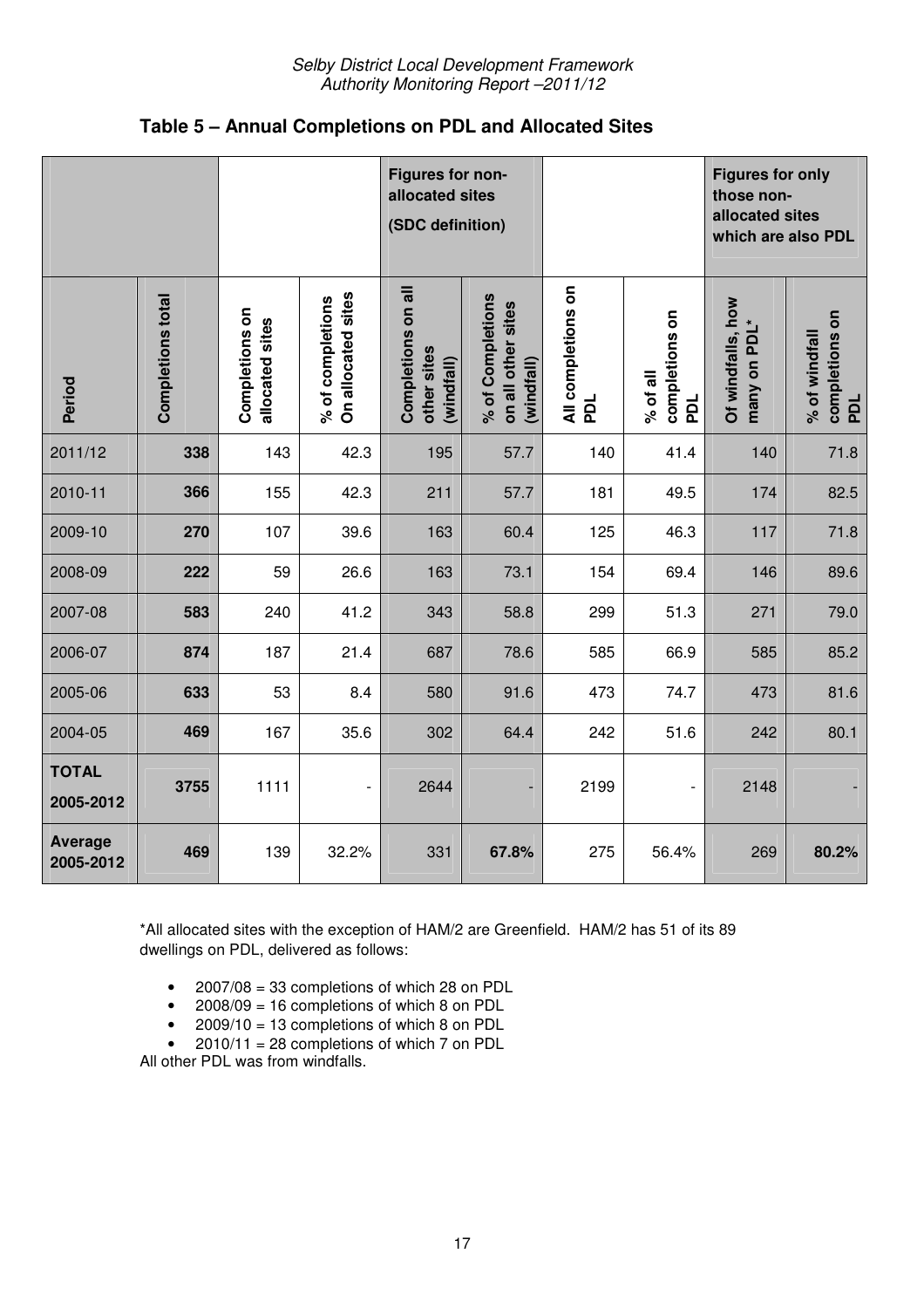### **Number of Outstanding Planning Permissions – GROSS – by District and Parish**

4.9 Table 6 below provides a summary of the annual outstanding planning permissions across the District over the last 10 years. Year on year there is a substantial amount of extant planning permissions ready to be built providing on average 2387 dwellings per annum between 2003/04 to 2011/12.

| Table 6 – Outstanding Planning Permissions 2002 – 2012 |  |
|--------------------------------------------------------|--|
|--------------------------------------------------------|--|

| Year                                   | $02 -$<br>03             | $03 -$<br>04 | $04 -$<br>05 | $05 -$<br>06 | $06-$<br>07 | $07 -$<br>08 | 08-<br>09 | 09-<br>10 | $10 -$<br>11 | $11 -$<br>12 |
|----------------------------------------|--------------------------|--------------|--------------|--------------|-------------|--------------|-----------|-----------|--------------|--------------|
| <b>Number of</b><br>dwellings<br>built | 363                      | 297          | 469          | 638          | 874         | 583          | 226       | 270       | 366          | 338          |
| Number of<br>outstanding<br>dwellings  | $\overline{\phantom{a}}$ | 1847         | 1966         | 3029         | 2998        | 2636         | 2604      | 2418      | 2063         | 1919         |

\* Detailed figures for outstanding planning permissions for 2002/03 are not available.

4.10 The table in Appendix 3 provides a breakdown by parish of outstanding commitments as at 31 March 2012. At the end of the monitoring period there were a total of 1919 dwellings outstanding. 39% (740) of outstanding dwellings are on previously developed land (PDL). Between March 2011 and March 2012 the level of commitments fell by 144 dwellings compared to the previous monitoring period.

## **Status of Local Plan Housing Allocations as at 31st March 2012**

4.11 Government policy requires that development plans provide policies and sufficient sites to deliver housing needs. Table 4 above sets out how many homes are being delivered against the requirement in the SDLP (drawn from the Regional Strategy of 440 dpa). SDLP housing allocations provide the planned land supply, which alongside other developments, provides for the District's housing requirements<sup>5</sup>. Table 7 overleaf demonstrates how the allocated sites are contributing towards housing delivery.

 $\overline{a}$ 

 $5$  The Council is also required to ensure there is a 5 year housing land supply, which is dealt with later in the AMR.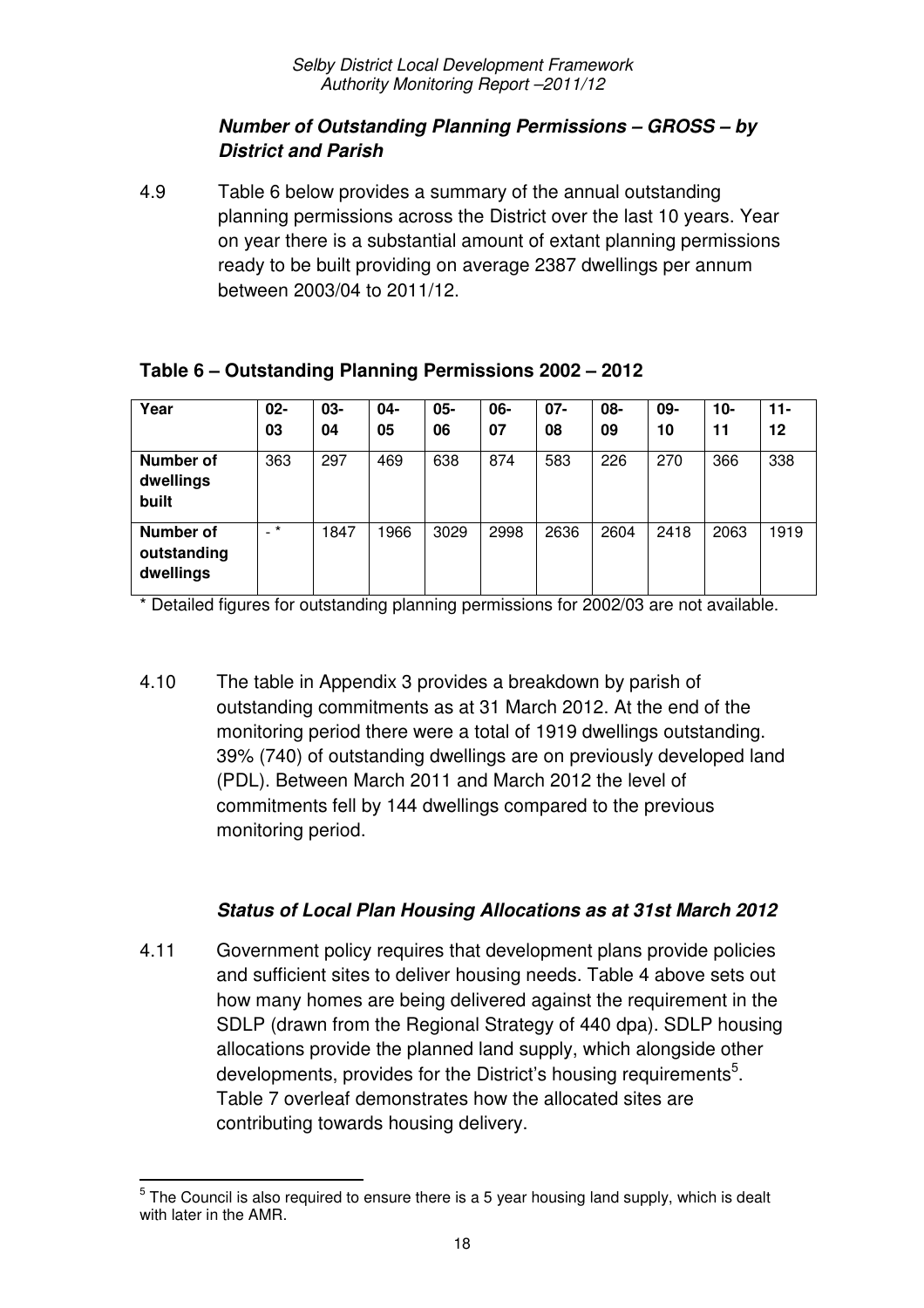- 4.12 Table 7 shows that planning permissions have been granted on all of the Phase 1 allocated sites (SDLP). All Phase 1 sites have been completed with the exception of SEL/2 which has a total of 771 dwellings outstanding out of a total of 1616 dwellings across all Phase 1 allocations.
- 4.13 Under the provisions of saved SDLP Policy H2A, Phase 2 allocations were released by the Council during this monitoring year, in September 2011. Further explanation is provided in a supporting paper available on the website (see Full Council report dated 13 September 2011).
- 4.14 In the 6-month period between the September 2011 release and the end of monitoring period at March 2012 one of the Phase 2 sites has been granted planning permission.
- 4.15 The remaining Phase 2 sites will provide the housing land supply for subsequent years until the adoption of the Core Strategy and SADPD (see also housing trajectory below).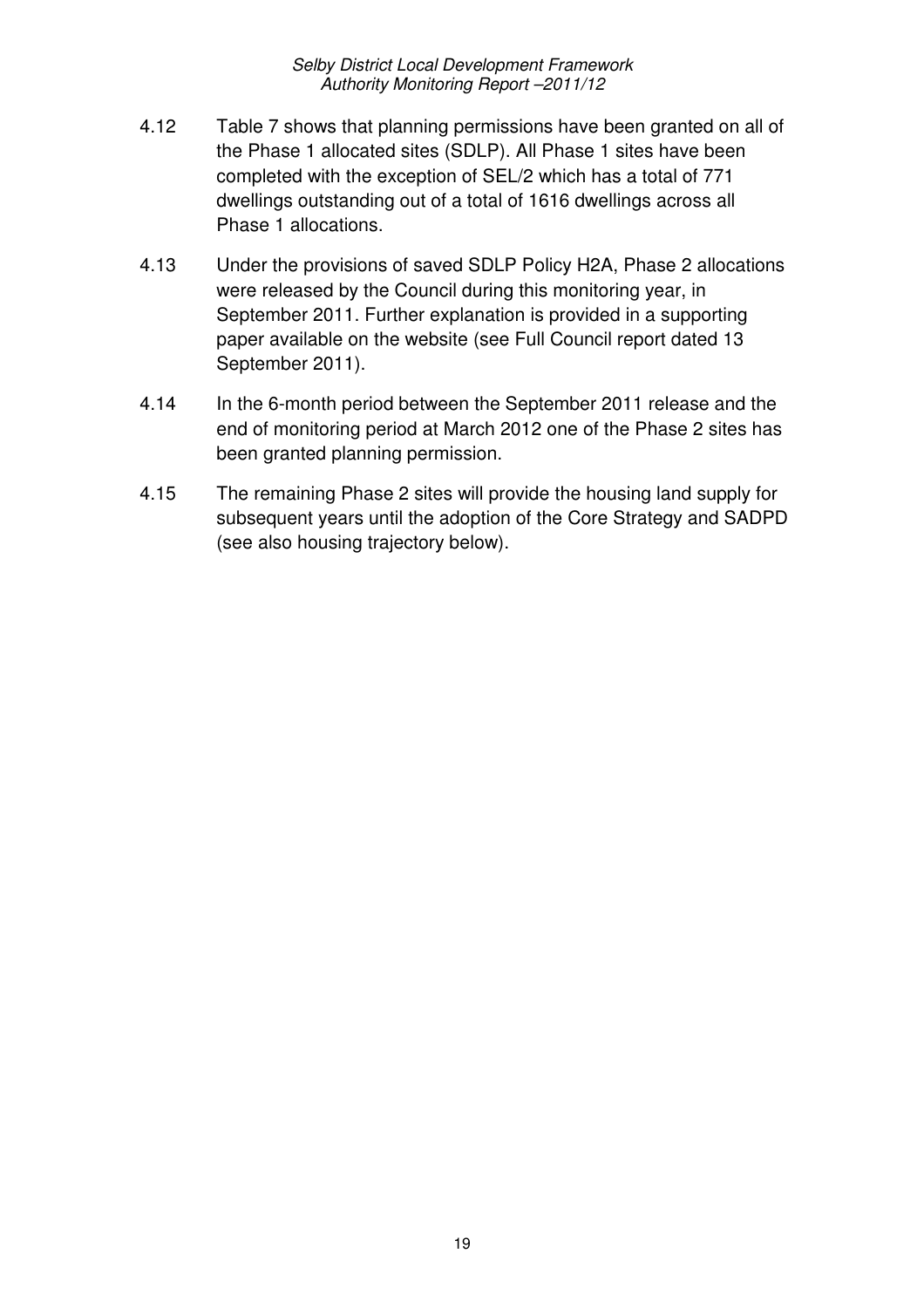## **Table 7 - Status of Housing Allocations<sup>6</sup>**

Key to colours on following page

| <b>SDLP</b><br>REF: | <b>Location</b>                                                                          | <b>Site</b><br><b>Area</b><br>(Ha) | <b>Expected No</b><br><b>Of Dwellings</b>                                                  | <b>Planning</b><br><b>Permission</b><br><b>Status</b> | <b>Approved</b><br><b>Gross</b><br><b>Site</b><br><b>Total</b> | <b>Number Of</b><br><b>Dwellings</b><br><b>Completed</b> | <b>Phase</b>   | <b>Date Site</b><br><b>Finally</b><br><b>Completed</b><br>(Financial<br>Year<br>2011/12) |
|---------------------|------------------------------------------------------------------------------------------|------------------------------------|--------------------------------------------------------------------------------------------|-------------------------------------------------------|----------------------------------------------------------------|----------------------------------------------------------|----------------|------------------------------------------------------------------------------------------|
| HAM/2               | <b>Land West of</b><br>Station Road,<br>Hambleton                                        | 2.35<br>Ha                         | 71                                                                                         | P.P.                                                  | 90                                                             | 90                                                       | 1              | $4/10$ to<br>3/11                                                                        |
| SEL/2               | Land between<br>Abbot's Road<br>and the<br>proposed<br>bypass, Selby                     | 56.14<br>Ha                        | $200$ up to<br>2006<br>Post 2006 -<br>to find total<br>of 1200 (a<br>max of 100 /<br>year) | P.P.                                                  | 1200                                                           | 429                                                      | $\mathbf{1}$   | ÷,                                                                                       |
| SHB/1A              | <b>Land off Moor</b><br>Lane, Sherburn                                                   | 5.50<br>Ha                         | 167                                                                                        | P.P.                                                  | 193                                                            | 193                                                      | 1              | $4/11$ to<br>3/12                                                                        |
| STM/1A              | Land between<br>Low Street and<br><b>Common Lane</b><br>(North), South<br><b>Milford</b> | 3.20<br>Ha                         | $\overline{96}$                                                                            | P.P.                                                  | 108                                                            | 108                                                      |                | $4/09$ to<br>3/10                                                                        |
| CAR/2               | Land West of<br>Low Street,<br>Carlton                                                   | 2.60<br>Ha                         | 25                                                                                         | P.P.                                                  | 25                                                             | 25                                                       | $\overline{2}$ | $4/03$ to<br>3/04                                                                        |
| BYR/1               | Land at East<br>Acres, Byram                                                             | $0.7$ Ha                           | $20\,$                                                                                     |                                                       |                                                                |                                                          | $\sqrt{2}$     |                                                                                          |
| CAM/1               | Land adjacent<br>to A645 (Drax<br>Road) /<br>A1041(T)                                    | 2.12<br>Ha                         | 55                                                                                         |                                                       |                                                                | ÷,                                                       | $\overline{2}$ |                                                                                          |

 $^6$  Allocations CHF/1 and HEM/2 were completed in 00/01 and 02/03 prior to sites being phased and are therefore not included on this table. HEM/1, MONK/1, EGG/1 and WHIT/1 were Phase 1 sites but are not included in the table, which refers to allocated land set out in Policy H2 of the SDLP. These 4 sites already had planning permissions prior to 31<sup>st</sup> March 2004 and Policy H2 identifies sites that refer to additional allocations that were over and above existing commitments. All 4 sites were completed in either 04/05 or 05/06. The allocations identified above and allocation NRD/1 which was completed during the 07/08 monitoring year, expired on 7<sup>th</sup> February 2008 by Direction of Secretary of State for Communities and Local Government under Development Plan regulations.

l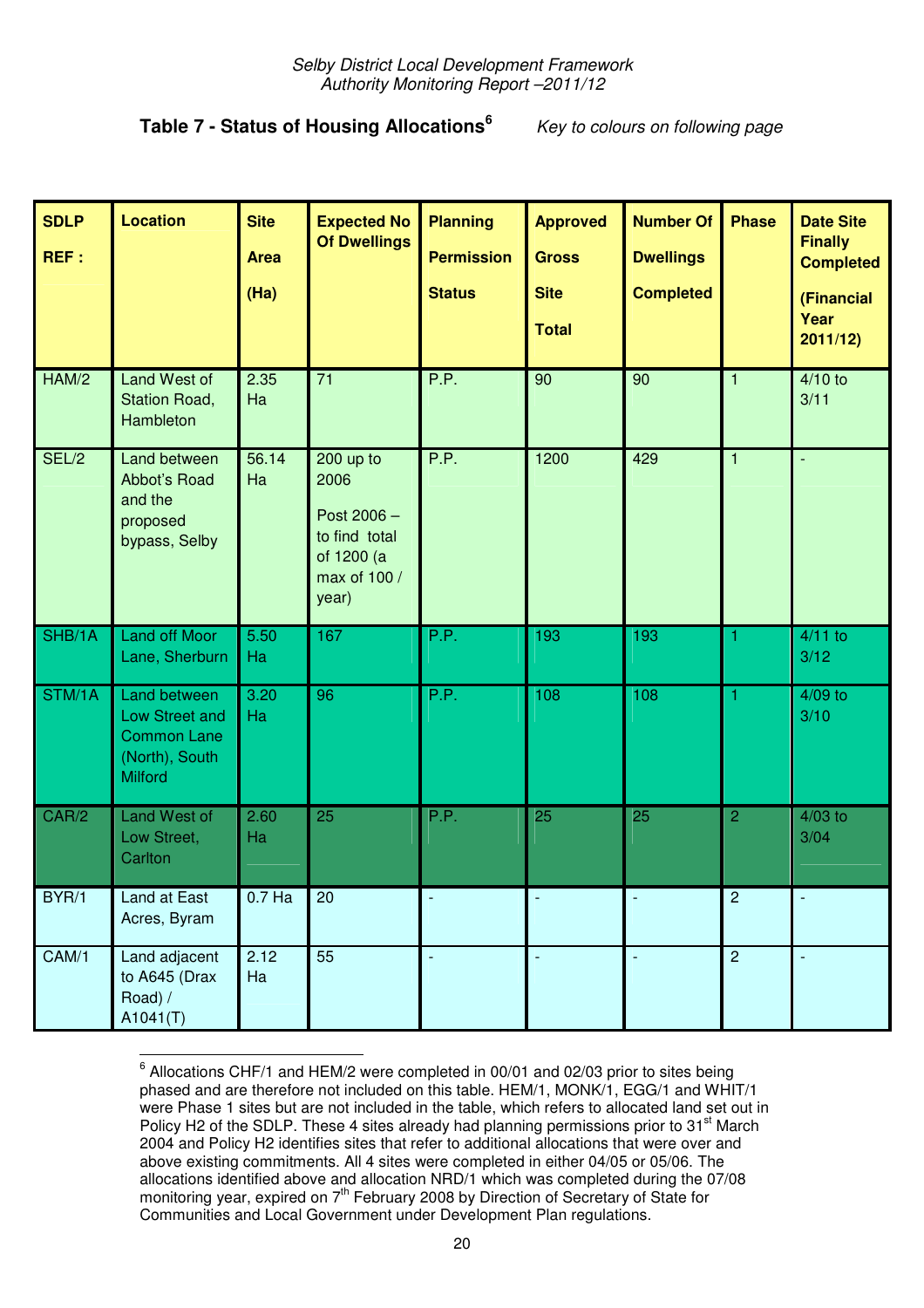Selby District Local Development Framework Authority Monitoring Report –2011/12

|        | (Snaith Road),<br>Camblesforth                                             |             |     |                                 |                             |                          |                |                |
|--------|----------------------------------------------------------------------------|-------------|-----|---------------------------------|-----------------------------|--------------------------|----------------|----------------|
| CAR/1  | Land West of<br>High Street,<br>Carlton                                    | 2.40<br>Ha  | 38  | $\blacksquare$                  | $\blacksquare$              | $\sim$                   | $\overline{2}$ | $\blacksquare$ |
| CAR/2  | Land West of<br>Low Street,<br>Carlton                                     |             | 12  |                                 |                             |                          |                |                |
| EGG/2  | Land East of<br>High<br>Eggborough<br>Road,<br>Eggborough                  | 1.50<br>Ha  | 30  | $\blacksquare$                  | $\blacksquare$              | $\blacksquare$           | $\overline{2}$ | $\blacksquare$ |
| EGG/3  | Land at A19<br>and Selby<br>Road,<br>Eggborough                            | 6.76<br>Ha  | 67  | $\blacksquare$                  | $\blacksquare$              | $\overline{\phantom{a}}$ | $\overline{2}$ | $\blacksquare$ |
| HAM/1  | Land East of<br>Cherwell Croft,<br>Hambleton                               | 0.53<br>Ha  | 14  | $\sim$                          | $\blacksquare$              |                          | $\overline{2}$ |                |
| OSG/1  | Land to North<br>of Tindall's<br>Farm, Osgodby                             | 1.47<br>Ha  | 48  | $\sim$                          | $\blacksquare$              |                          | $\overline{2}$ | $\blacksquare$ |
| SEL/1  | Land between<br><b>Cross Hills</b><br>Lane and<br>Leeds Road,<br>Selby     | 21.90<br>Ha | 450 | $\overline{\phantom{a}}$        | $\blacksquare$              |                          | $\overline{2}$ | $\blacksquare$ |
| SEL/2A | Land North of<br>Garden House,<br>off New<br>Millgate, Selby               | 1.04<br>Ha  | 31  | P.P. (Part of<br>a larger site) | 301                         | 28                       | $\overline{2}$ |                |
| SHB/1B | Land off Low<br>Street,<br>Sherburn                                        | 39.30<br>Ha | 282 | $\blacksquare$                  | $\overline{\phantom{a}}$    |                          | $\overline{2}$ | $\Box$         |
| STM/1B | Land between<br>Low Street and<br>Common Lane<br>(South), South<br>Milford | 4.20<br>Ha  | 98  | $\overline{\phantom{a}}$        | $\sim$                      | $\sim$                   | $\overline{2}$ | $\blacksquare$ |
| TAD/2  | Land North of<br>Station Road,                                             | 3.48<br>Ha  | 104 | $\mathbb{Z}$                    | $\mathcal{L}_{\mathcal{A}}$ | $\sim$                   | $\overline{c}$ | $\Box$         |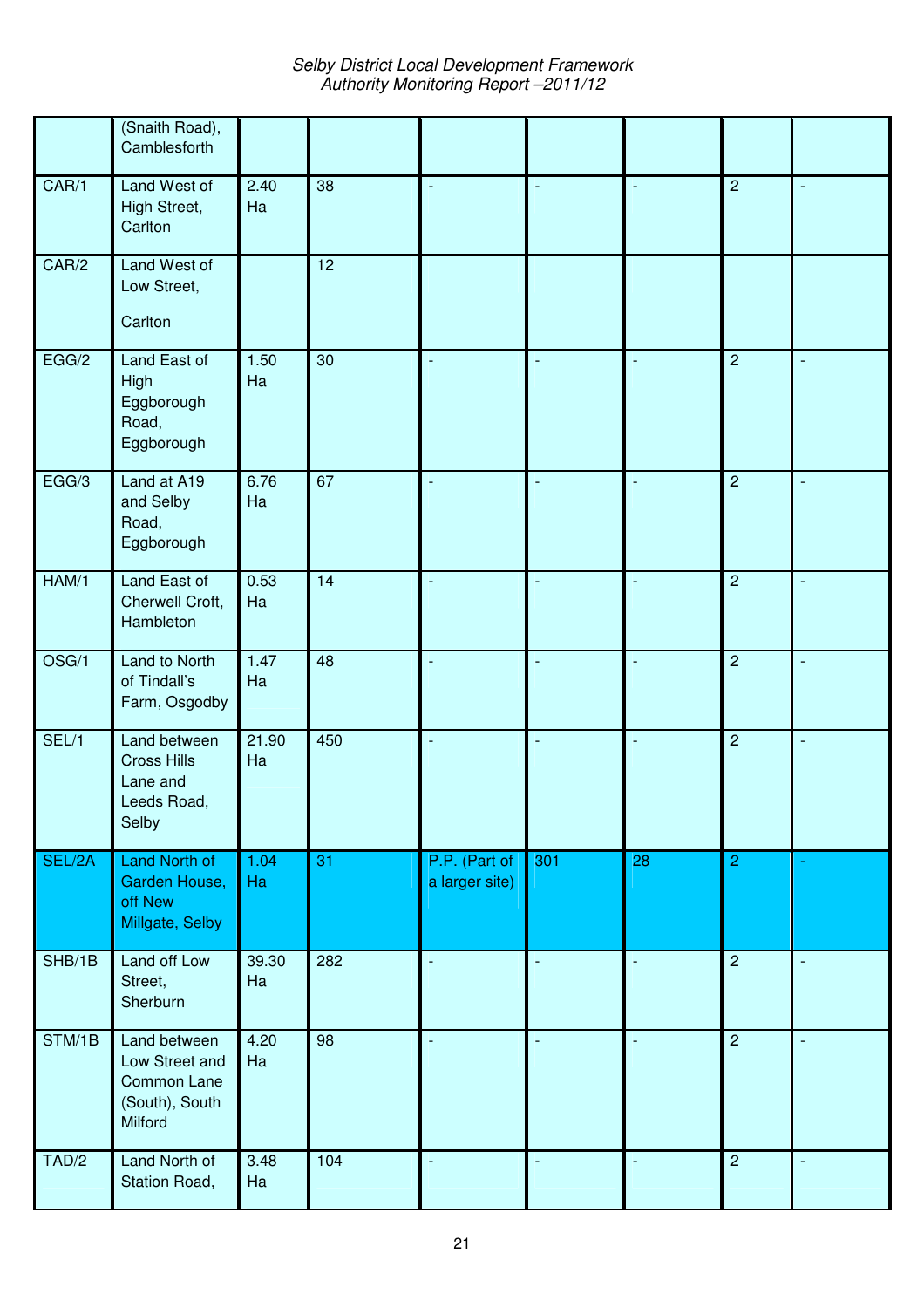|              | Tadcaster                                            |            |     |  |      |     |   |  |
|--------------|------------------------------------------------------|------------|-----|--|------|-----|---|--|
| THW/2        | Land South of<br>Leeds Road,<br>Thorpe<br>Willoughby | 4.96<br>Ha | 133 |  |      |     | 2 |  |
| <b>Total</b> |                                                      |            |     |  | 1917 | 873 |   |  |

#### **Key to table**



\* Phase 2 sites released by Council 13th September 2011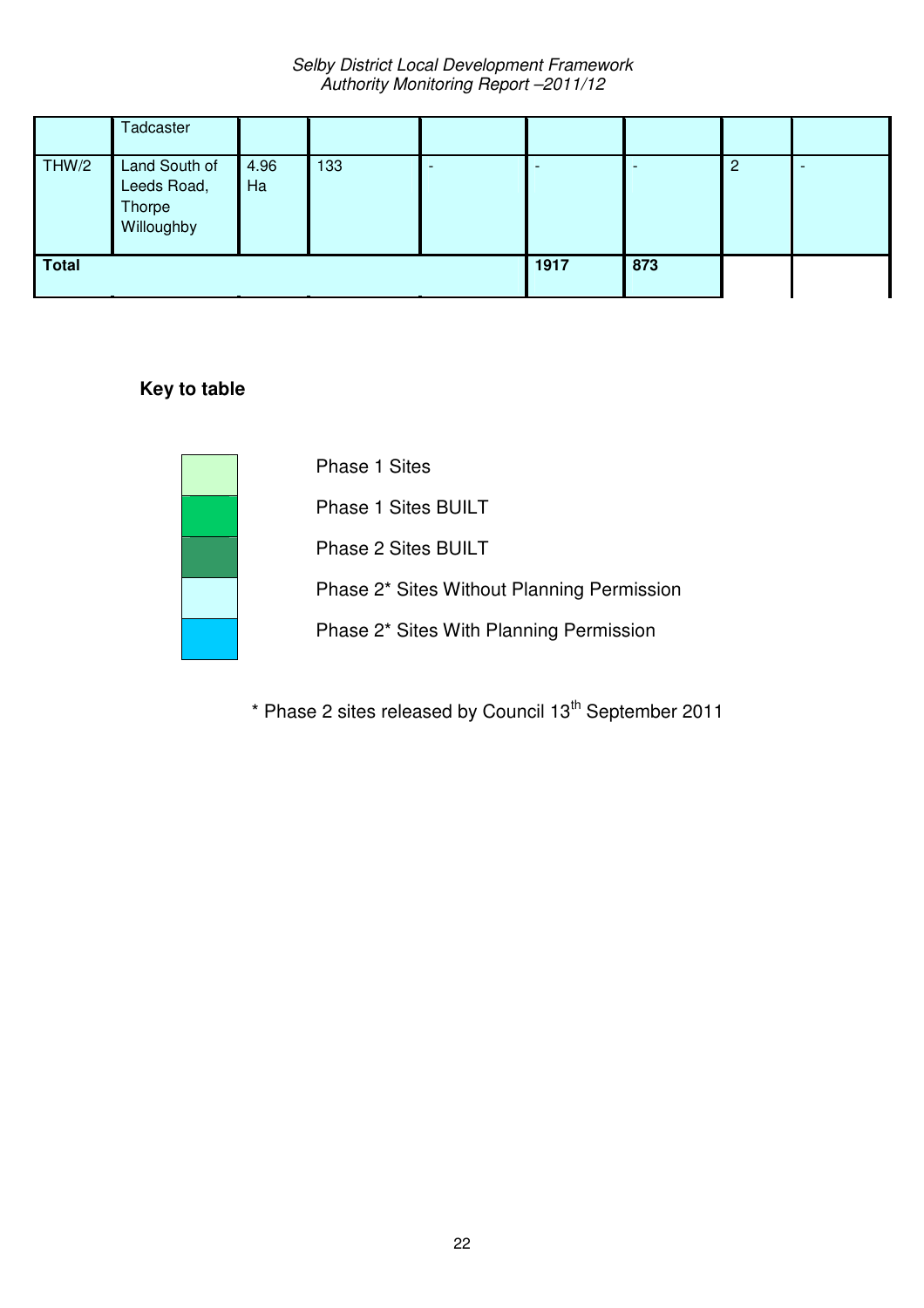**Housing Trajectory** (previously core indicator H2 (a) to (d))

- 4.16 National policy requires that Councils set out a housing trajectory including an affordable housing trajectory (paragraph 47 NPPF).
- 4.17 Graph 1 below shows the housing trajectory and first affordable housing trajectory. Further explanation is provided in the 5 Year Housing Land Supply Supplementary Paper alongside this AMR.



#### **Graph 1**

## **Five Year Land Supply**

- 4.18 NPPF (paragraph 47) states that the Council on an annual basis are required to demonstrate a sufficient supply of specific deliverable sites to provide five years worth of housing against the LPA's housing requirement, including an additional buffer of 5% (moved forward from later in the plan period) to ensure choice and competition in the market for land. Or where there has been a record of persistent under delivery of housing, LPAs should increase the buffer to 20% to provide a realistic prospect of achieving the planned supply and to ensure choice and competition in the market for land.
- 4.19 A Supplementary Paper to this AMR provides further details on the 5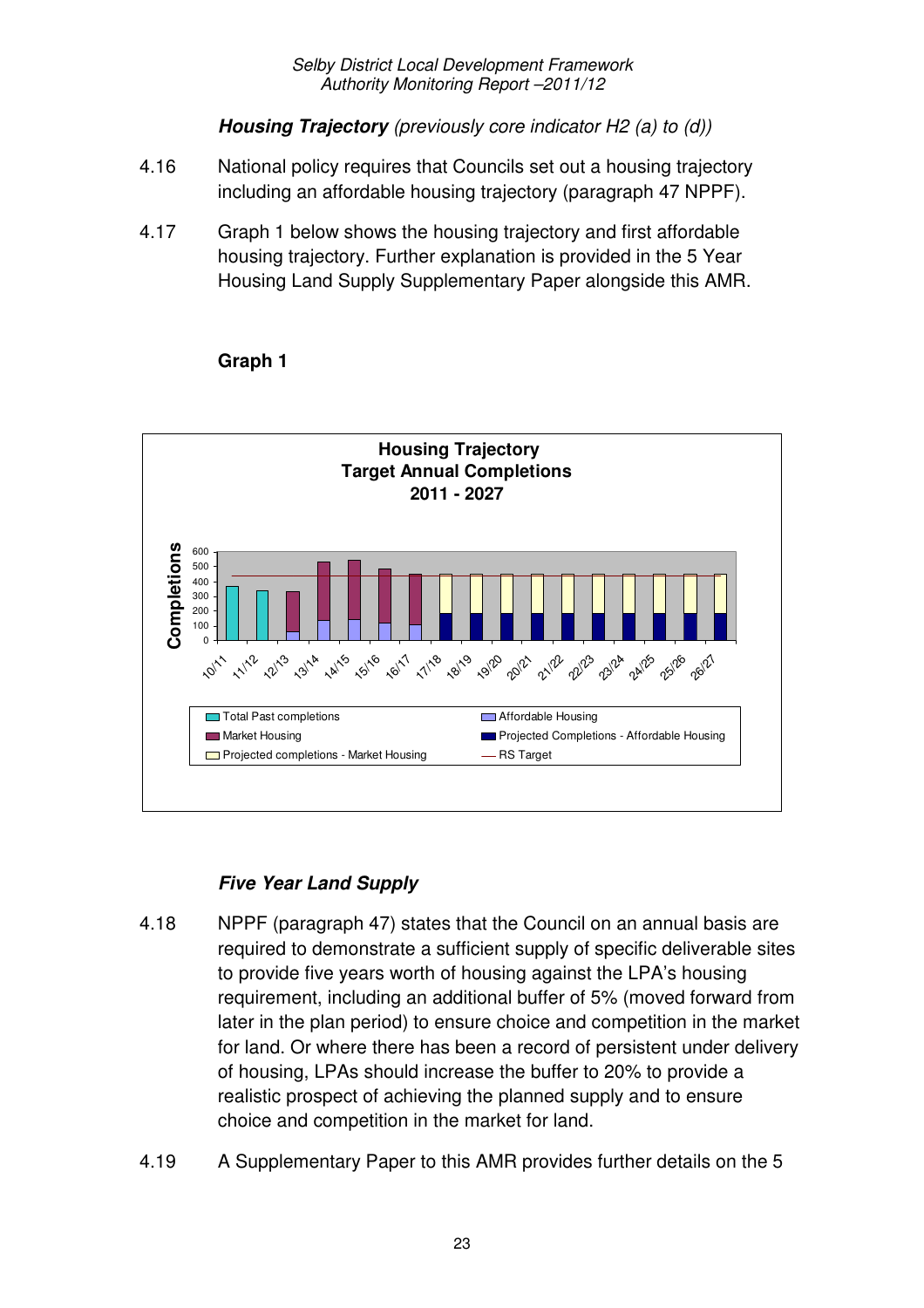Year Housing Land Supply and is available on the website. This demonstrates a 5 year supply of deliverable sites, together with a comprehensive schedule of sites.

- 4.20 The current 5 Year Housing Land Supply is set against the current minimum housing requirement of 440 dwellings per annum for Selby District as set out in the adopted SDLP and Regional Strategy (May 2008).
- 4.21 **The results give an overall total of 2336 potential dwellings over the five years, indicating a 5.31 year supply at 440 dpa.** Further details of the calculation method and sites included are provided in the Supplementary Paper, but the summary is shown in Table 8 overleaf. The table is provided in two parts with the latter showing the buffer required under NPPF.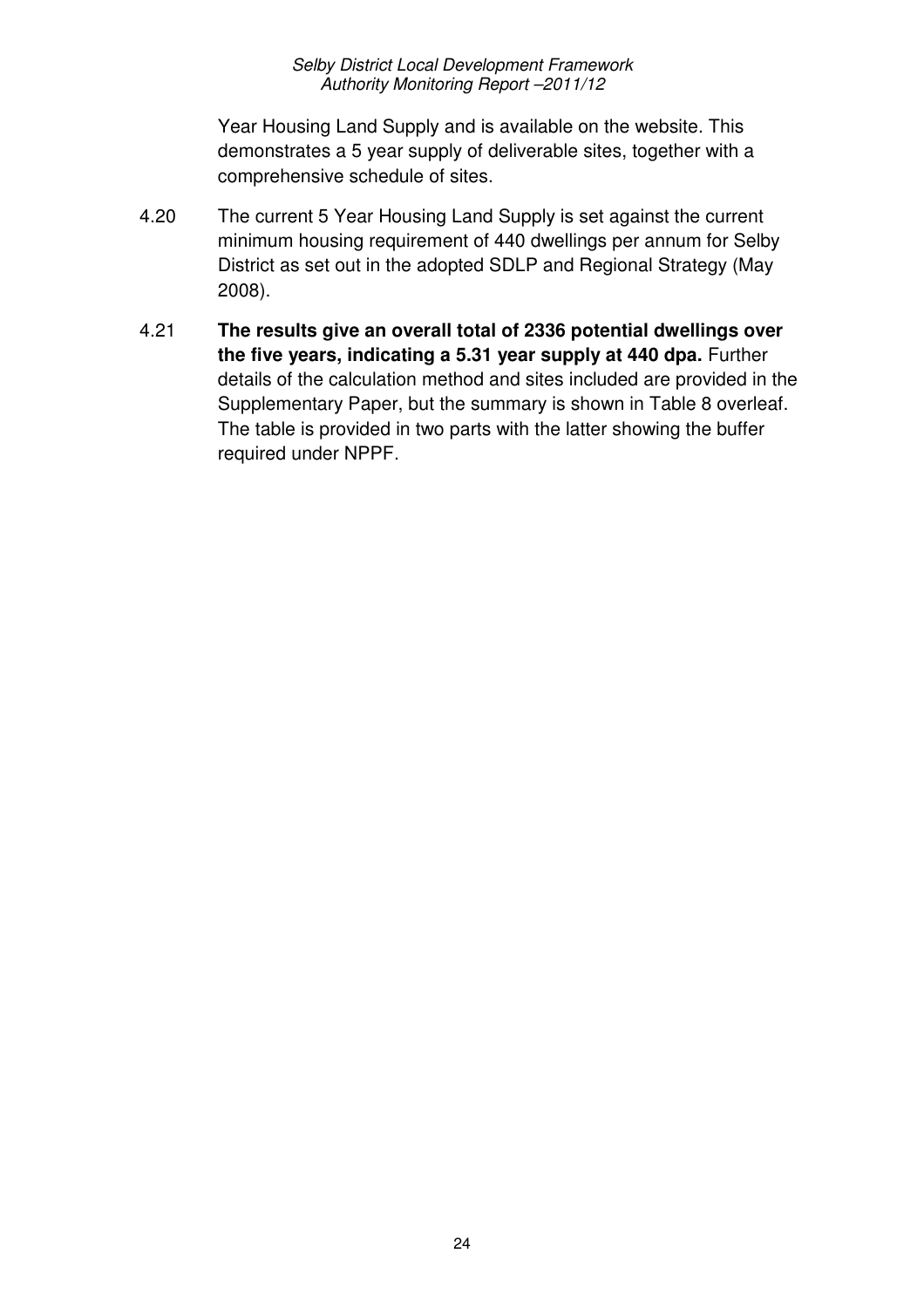|   | Summary of sites contributing to 5 year supply                | <b>Potential Yield</b><br>(Dwellings) |
|---|---------------------------------------------------------------|---------------------------------------|
| A | Outstanding Planning Permissions (NETT) (2011-12)             | 1052                                  |
| B | <b>SDLP Phase 2 Allocations</b>                               | 821                                   |
| C | 2011 SHLAA sites*                                             | 463                                   |
|   | Total plots considered to contribute to 2011/12 5 Year Supply | 2336                                  |

| 5 YEAR HOUSING LAND REQUIREMENT (440 x 5)               | 2200              |
|---------------------------------------------------------|-------------------|
| 5 year land supply position (supply/annual requirement) | 2336/440 (dpa)    |
|                                                         | 5.31 Years Supply |

#### **Buffer**

| <b>NPPF Buffer sites</b>                                | <b>Potential Yield</b><br>(Dwellings) |
|---------------------------------------------------------|---------------------------------------|
| SHLAA 6-10 Year sites*                                  | 500                                   |
|                                                         |                                       |
| 5 year land supply position (supply/annual requirement) | 500/440 (dpa)                         |

| I 5 YEAR HOUSING LAND REQUIREMENT BUFFER | 22.7% |
|------------------------------------------|-------|
| $(500/2200)$ x 100                       |       |
|                                          |       |

• Specific criteria for assessing SHLAA sites for the 5 Year Housing Land Supply can be found in the 5 Year Housing Land Supply supplement to this AMR.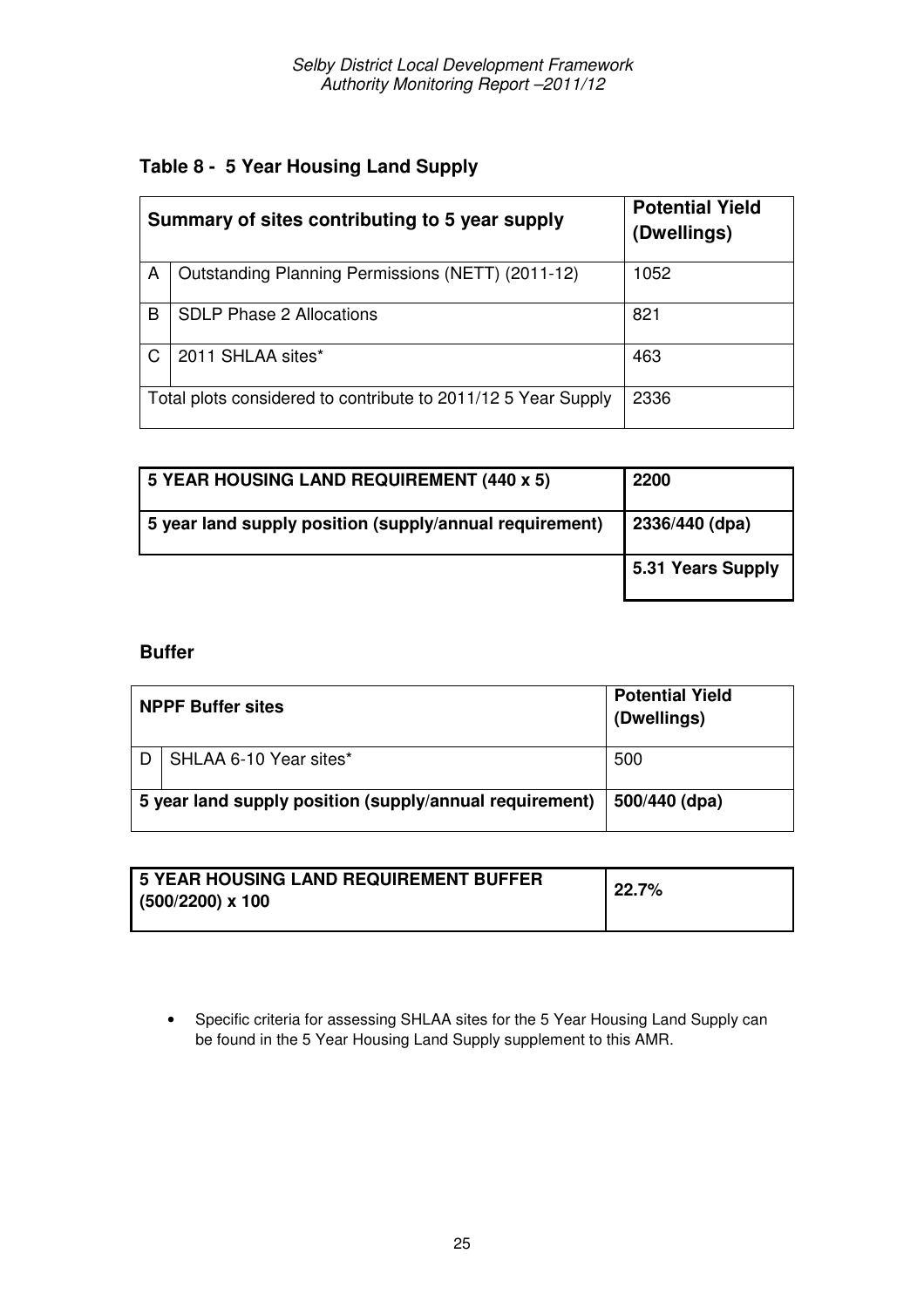#### **5. Creating Sustainable Communities**

#### **Affordable Housing**

#### **Housing Need - Strategic Housing Market Assessment 2009**

- 5.1 Consultants arc4 were commissioned in November 2008 by Selby District Council to undertake a Strategic Housing Market Assessment (SHMA) to look at current housing provision and future requirements.
- 5.2 The SHMA forms a fundamental part of the evidence base for the progression and implementation of the Council's Local Development Framework and the North Yorkshire sub-regional Housing Strategy and Local Action Plans. The report provides a detailed analysis of the current and future housing market and the types of housing requirements specific to the district and can be accessed via the Council's website.
- 5.3 Consultants GVA have undertaken a further North Yorkshire Strategic Housing Market Assessment (NYSHMA) published in November 2011. Appendix 8 of the NYSHMA deals with Selby utilising the SHMA 2009 dataset which was considered to represent an up-to-date and robust data source. The NYSHMA provides some further analysis to complement the findings of the 2009 Selby SHMA.
- 5.4 The evidence from the Strategic Housing Market Assessment (SHMA) 2009 shows that there is a clear, strong need for affordable housing across Selby District. There is a gross annual shortfall of 409 affordable dwellings and a net shortfall of 378. A variety of affordable housing should be provided with particular emphasis on affordable housing for general needs (2 and 3 bed properties).

|                          | <b>Affordable</b> | <b>Market</b> | <b>Total Per</b><br>Annum |
|--------------------------|-------------------|---------------|---------------------------|
| Annual Requirement   409 |                   | 710           | 1,119                     |

#### **Table 9 – Affordable Housing Annual Requirement GROSS**

<sup>5.5</sup> There is a requirement for both affordable homes for rent and intermediate housing options; analysis in the SHMA suggests a split in the range 30-50% intermediate and 50-70% social rent across the District is appropriate.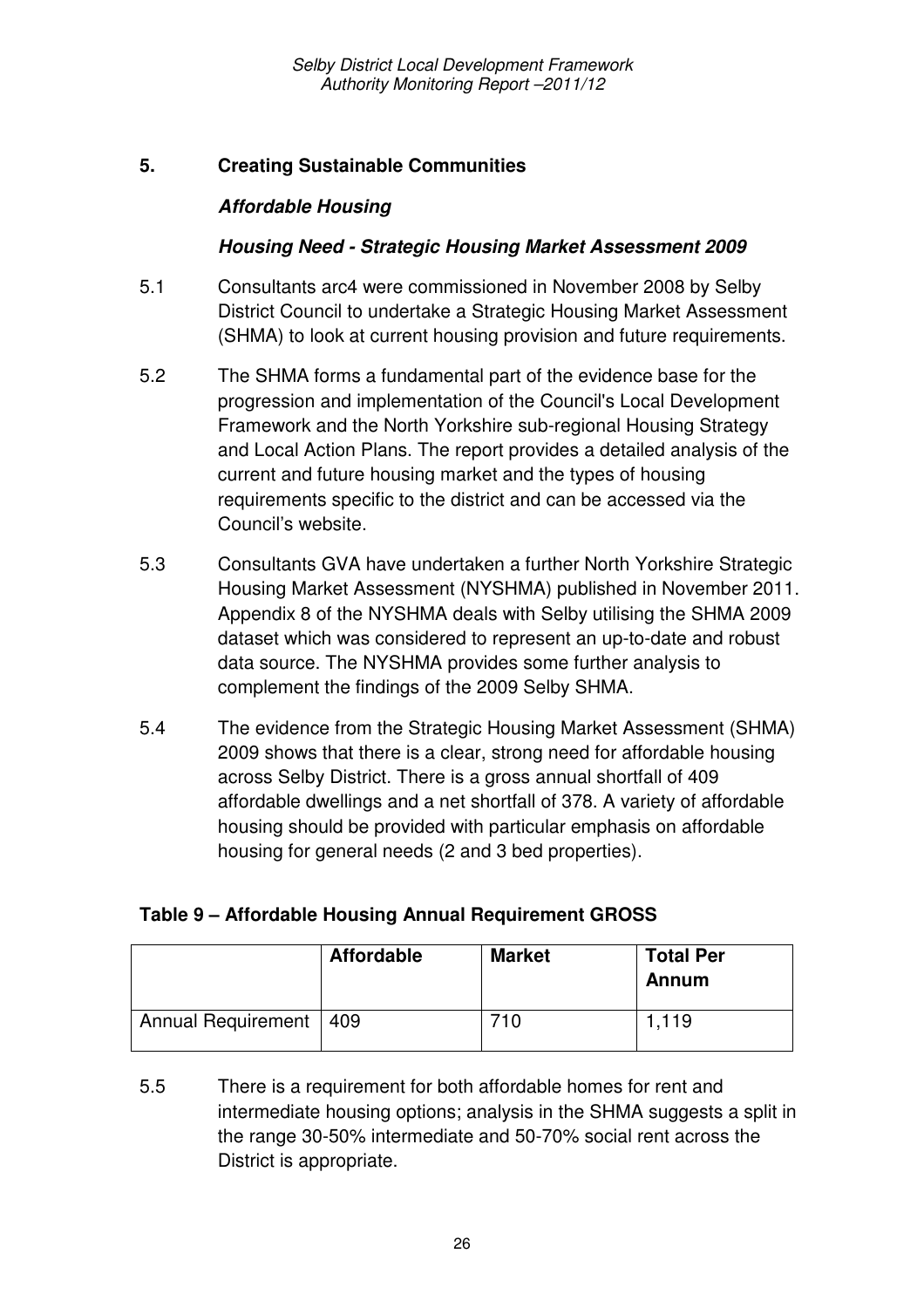#### **Gross Affordable housing completions split by tenure** (previously core indicator H5)

- 5.6 There were 72 new build affordable housing completions between 1 April 2011 and 31 March 2012 of which 40 were social rented, 32 were intermediate (including discounted for sale, shared ownership and intermediate rent). Details of these completions are provided in Appendix 1.
- 5.7 In 2011/12 affordable housing completions provided 36 two-beds, 35 three-beds and 1 four-bed properties.

## **Rural Exceptions**

5.8 The Council has a rural exception site policy which is a 'saved policy' from the Selby District Local Plan (Policy H11). There has been one rural exception site approved in Appleton Roebuck for 10 dwellings during this monitoring period. At 31 March 2012 one dwelling had been completed and 9 dwellings were nearing completion. The scheme provided 2 bungalows, one for sale and one for rent, and 8 no. 2 and 3 bed houses for rent and shared ownership.

## **Travelling Community**

**Net additional pitches (Gypsies and Travellers)** (previously core indicator H4)

5.9 During this monitoring period (1 April 2011 – 31 March 2012) there were two decisions given for applications for gypsy sites, as follows:

| <b>Settlement</b> | Planning ref.<br>No. | Details (summary)                                              | <b>Current Status as</b><br>at 31 March 2012 |
|-------------------|----------------------|----------------------------------------------------------------|----------------------------------------------|
| <b>Byram</b>      | 2011/1092/COU        | 3 year temporary permission<br>for siting of 4 no. caravans    | Application refused<br>$-8/11/11$            |
| Hillam            | 2011/0712/COU        | Change of use for siting of 2<br>no. static caravans and 2 no. | Application<br>approved                      |

## **Table 10 – Gypsy and Traveller planning decisions**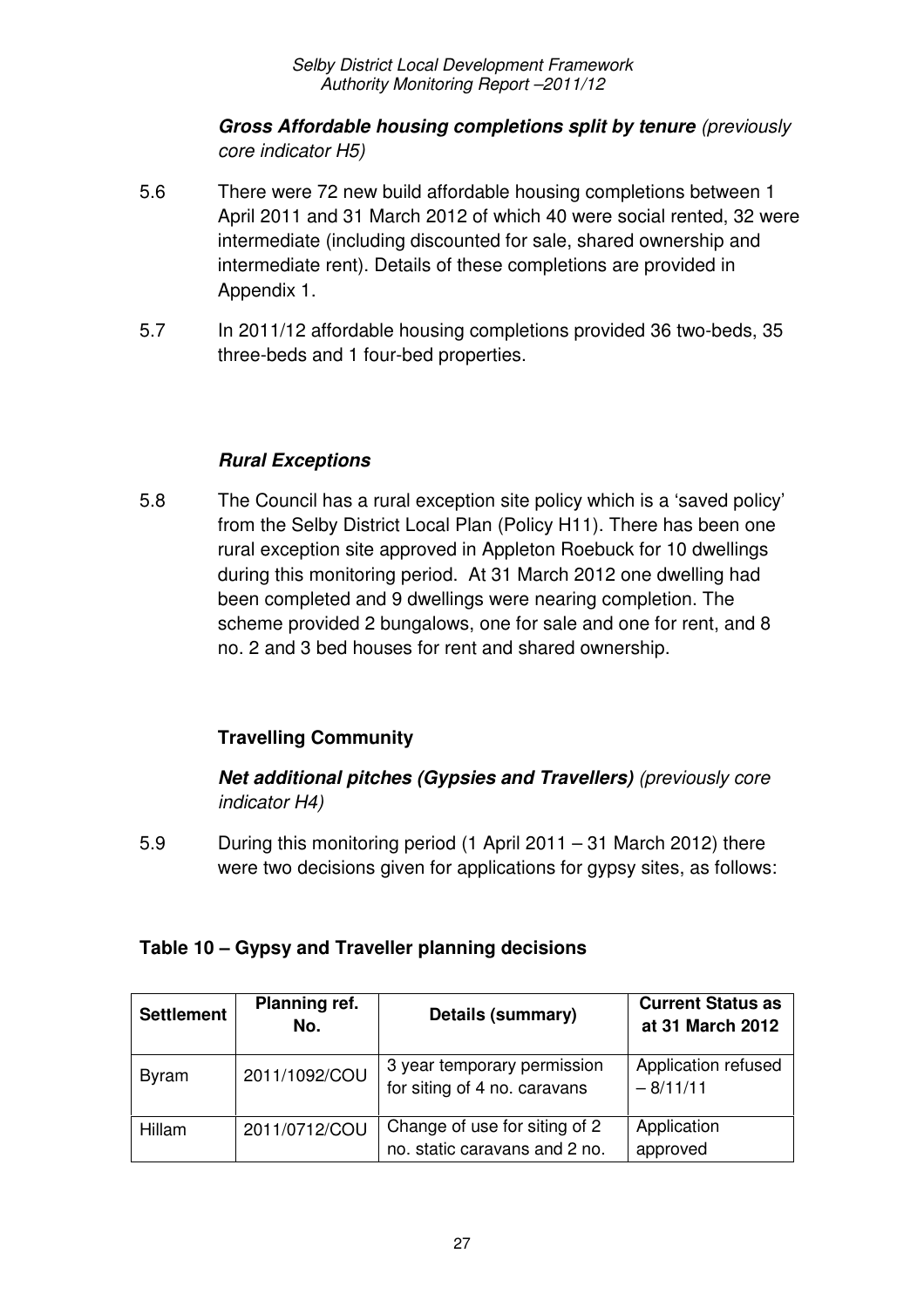| touring caravans | $-22/11/11$                                |
|------------------|--------------------------------------------|
|                  | (Temporary<br>permission until<br>30/06/14 |

- 5.10 There are currently 27 Local Authority managed pitches on two sites in Selby District, as well as a number of pitches on privately owned and managed sites.
- 5.11 In 2010 the Council agreed to receive the Gypsies and Travellers Accommodation Assessment (GTAA) report by consultants "arc4" as a indicative starting point and have therefore taken into account both historic and local considerations in line with the Localism Act. Planning Policy for Traveller Sites (March 2012) introduces the need for Local Authorities to provide five years' worth of sites. In reviewing the GTAA evidence it was recommended to the Executive to achieve a 5 year supply the Council requires 14 - 15 deliverable pitches: The GTAA identified a need of 20 pitches from 2010 – 2017. 20 divided by 7, multiplied by 5, equals 14.3 pitches.
- 5.12 The search for a suitable site to deliver this need has now moved forward significantly with the agreement in principle of the Homes and Communities Agency to be a willing seller if planning permission is secured for the development of 15 pitches at Burn Airfield. Grant Funding has been applied for (a decision is expected early 2013), and a planning application is being prepared to be submitted once the funding is established. Should the project be successful, the pitches are anticipated to be available by March 2014.

#### **Access to services, community facilities, and infrastructure**

#### **Open Space - New Open Space Provision/Contributions**

- 5.13 Policy RT2 of Selby District Local Plan requires developers to provide recreation open space (ROS) for schemes comprising 5 dwellings or more. The policy allows for the provision of ROS in a variety of ways depending on the proposal for example on site, within the locality or through a commuted sum, which is administered in accordance with the Council's Developer Contribution Supplementary Planning Document (2007).
- 5.14 Periodic Parishes Services Surveys will provide the data to identify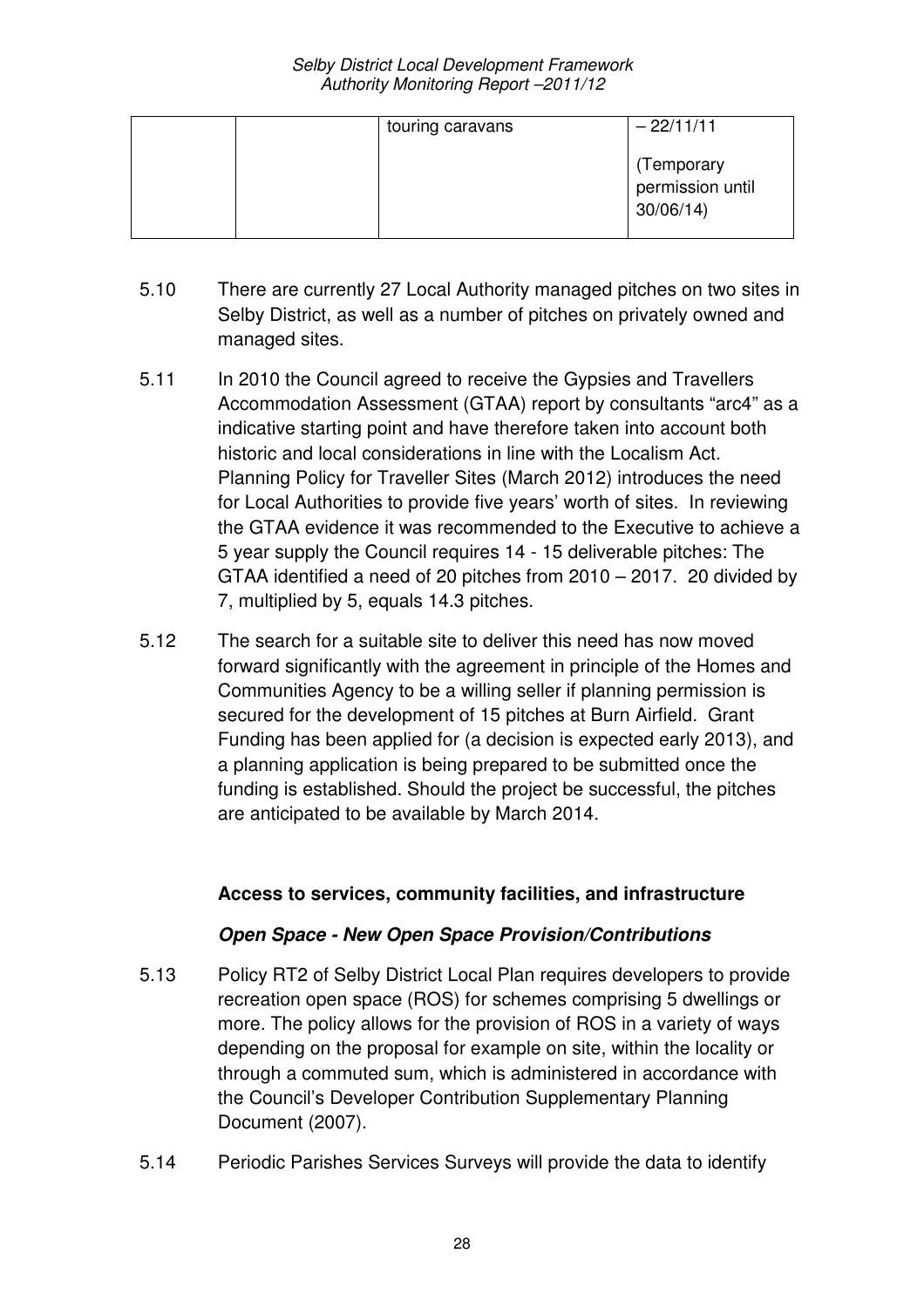where there are losses and gains of ROS and Green Infrastructure in the District.

5.15 Contributions to the value of £154,194 have been received from schemes in 2011/12. A total of £189,342 has been paid out to Parishes for ROS schemes. The balance in the Commuted Sum Account at the 31 March 2012 was £411,262.91. See Table 11 below for a parish summary of the above figures.

#### **Table 11 – ROS commuted sum contributions (1 April 2011 – 31 March 2012)**

| <b>Parish</b>           | <b>Contributions</b><br>received from | <b>Contributions paid</b><br>to Parish Council's | <b>ROS commuted</b> |
|-------------------------|---------------------------------------|--------------------------------------------------|---------------------|
|                         | schemes for ROS<br>(E's)              | for ROS schemes<br>(E's)                         | sum balance (£'s)   |
| <b>Appleton Roebuck</b> | 6,937.00                              | 5,946.00                                         | 6,937.00            |
| <b>Brayton</b>          | $\overline{a}$                        | $\overline{\phantom{a}}$                         | 3,275.91            |
| <b>Brotherton</b>       | $\overline{\phantom{a}}$              | $\overline{\phantom{0}}$                         | 6,015.00            |
| Camblesforth            | $\overline{a}$                        | $\overline{a}$                                   | 11,196.00           |
| Carlton                 | $\frac{1}{2}$                         | $\overline{\phantom{0}}$                         | 30,755.00           |
| Cawood                  | $\overline{a}$                        |                                                  | 9,532.00            |
| <b>Church Fenton</b>    | $\overline{\phantom{a}}$              | 12,361.96                                        | $-749.49$           |
| Eggborough              | $\overline{\phantom{a}}$              | 24,000.00                                        | 2,280.00            |
| Escrick                 | $\overline{a}$                        | $\overline{a}$                                   | 5,760.00            |
| Hambleton               | $\overline{\phantom{a}}$              | $\frac{1}{2}$                                    | 65,049.25           |
| Riccall                 |                                       | 28,919.50                                        |                     |
| Selby                   | 95,631.00                             | 88,211.81                                        | 86,654.39           |
| Sherburn In Elmet       | 51,626.00                             | $\overline{a}$                                   | 104,012.00          |
| South Milford           | $\overline{a}$                        | 28,004.00                                        | 48,182.69           |
| Thorpe Willoughby       | $\frac{1}{2}$                         | 410.00                                           | 15,077.00           |
| <b>Ulleskelf</b>        | $\blacksquare$                        |                                                  | 3,669.00            |
| Wistow                  | $\overline{a}$                        | 1,488.84                                         | 13,617.16           |
| <b>TOTAL</b>            | £154,194.00                           | £189,342.11                                      | £411,262.91         |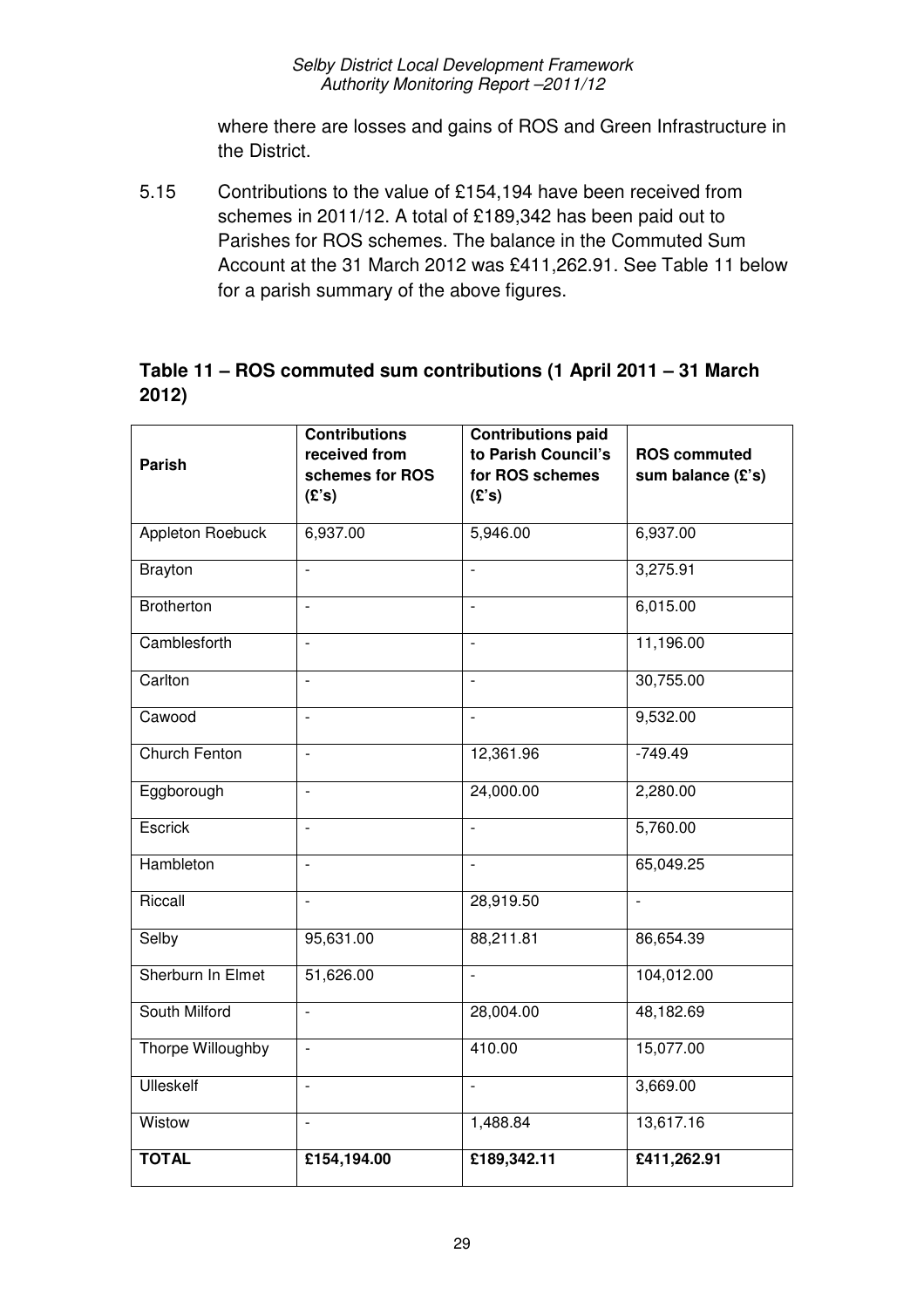#### **6. Promoting Economic Prosperity**

- 6.1 Achieving the right quantity, quality and spatial distribution of employment land is vital in terms of maximising an area's economic potential.
- 6.2 It is important to ensure that there is sufficient land available for inward investment and expansion of firms in the District to provide jobs and promote economic prosperity and to understand market activity. In order to do this, the Council, has undertaken Employment Land Reviews in 2007 and 2010 and intends to update those in 2013.
- 6.3 In addition, annual monitoring provides the key data to measure success against economic objectives. As such, the Council monitors the land available through outstanding planning permissions and allocations, annual planning permissions and annual completions across the District. Some monitoring of town centre uses is also undertaken.
- 6.4 However, the data under this section (section 6) has not been updated as part of this monitoring report and reflects the information as at 31 March 2011. AMR performance indicator data results are included in Appendix 1 of this report. It is intended that a detailed Employment Land Review (and an update to the Retail, Commercial and Leisure Study, 2009) will be undertaken during 2013 as part of the ongoing evidence base for emerging Local Pan documents and will provide comprehensive employment statistics in future monitoring periods.

## **Total amount of additional completed floorspace by use class** (previously core indicator BD1)

6.5 During the 2010/11 monitoring period, there was one recorded completion of 6,140 sq m of (B2) employment floorspace. This is an increase compared to the previous year (4,971 sqm) but this one is still a reflection of the current difficult economic climate halting many developments.

## **Total amount of employment floorspace completed on Previously Developed Land (PDL), and as a percentage of all employment floorspace completed (sqm)** (previously core indicator BD2)

6.6 The only completion for the 2010/11 monitoring year was on previously developed land, this represents a 100% figure for the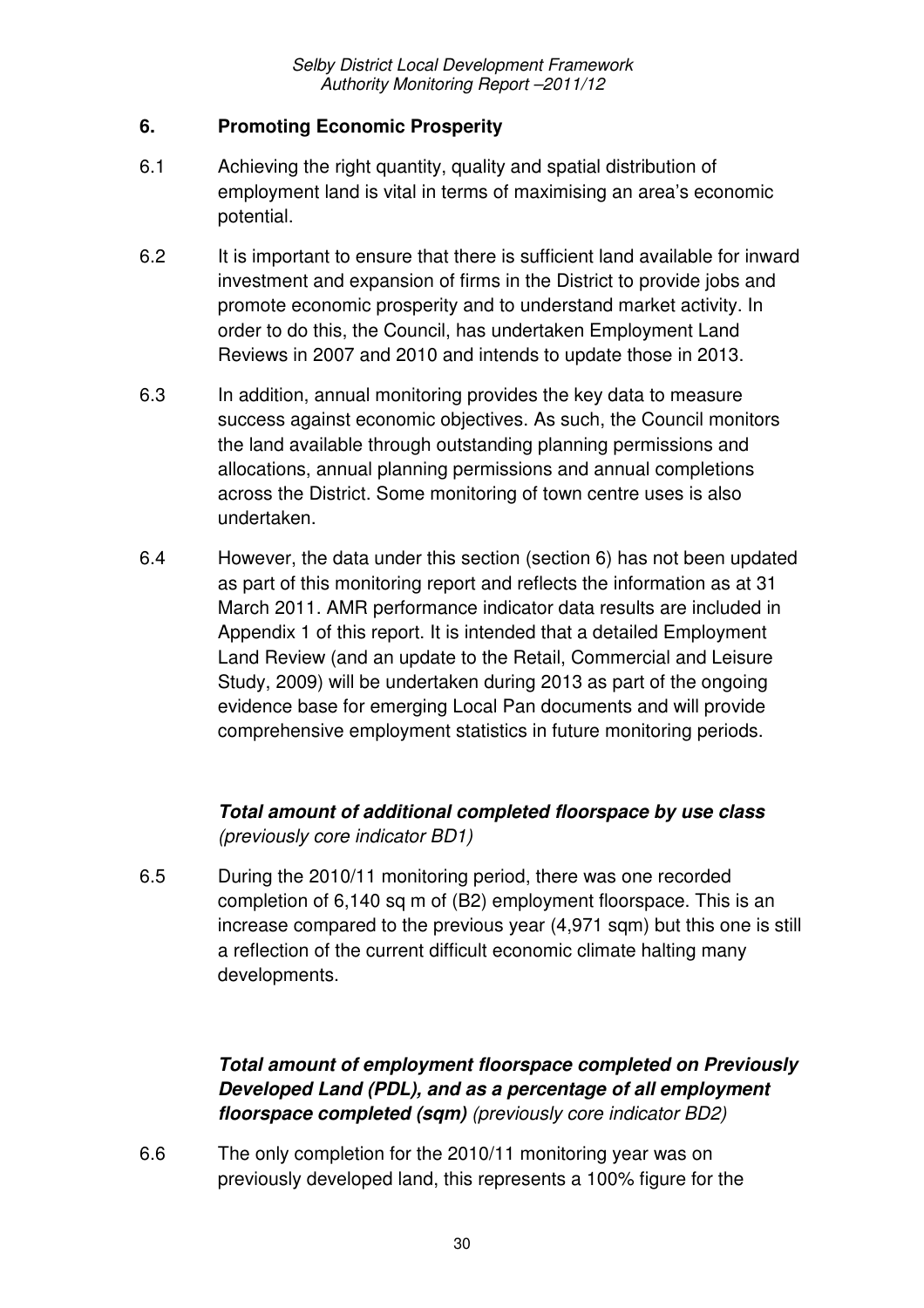percentage of completed employment floor space on PDL.

6.7 In 2009/10 20% of completed employment floorspace during the period was on previously developed land. In 08/09 96% of employment floorspace was completed on PDL. Clearly there has been significant fluctuations in the results over recent years.

#### **Total amount of employment floorspace granted planning permission and proportion on Previously Developed Land (PDL), and as a percentage of all employment floorspace granted (sqm)**

6.8 A total of 25,692 sq metres of employment permissions were granted relating to employment floorspace within 2010/11 monitoring year. Of these employment permissions 19,448 sq metres were on previously developed land. This equates to 75.6% of all employment floorspace granted permission within the monitoring year.

#### **Employment Land available by use class in hectares (Ha)** (previously core indicator BD3)

6.9 Information for this indicator is provided in Table 12 below and a further assessment of employment allocations (up to March 2012) is provided in Appendix 4.

## **Table 12 – Employment Land Available**

| <b>Amount</b><br>of land | <b>B1</b> | <b>B2</b> | B <sub>8</sub> | <b>Multiple</b> | <b>Allocations   Total</b> |       |
|--------------------------|-----------|-----------|----------------|-----------------|----------------------------|-------|
| available<br>(Ha)        | 205.24    | 19.37     | 14.36          | 10.89           | 37.04                      | 286.9 |

## **Vitality and Viability of Town Centres**

## **Number of units in the three town centres by unit use type**

6.10 Table 13 below breaks down the number of units within the town centres by use. Selby Town Centre has a relatively low proportion of convenience goods compared to Sherburn in Elmet and Tadcaster, and a higher percentage of comparison goods. All three town centres have a high proportion of service units. Selby and Tadcaster at the time of the survey had relatively high vacancy levels, compared to the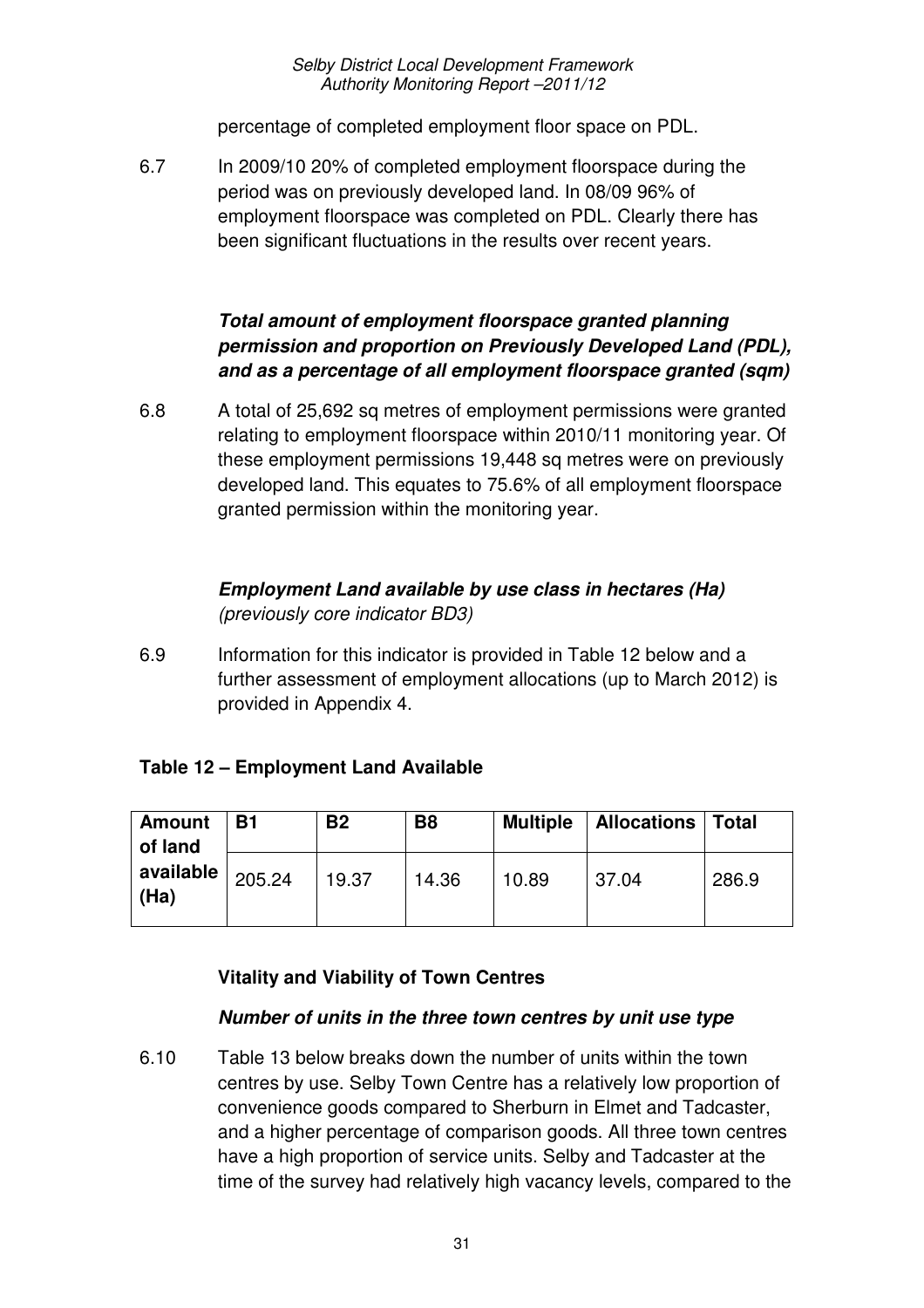11.36% national average, whereas Sherburn in Elmet had a very low level of vacant floor space.

|                             | <b>Selby</b>  |       | Sherburn in<br><b>Elmet</b> |                | <b>Tadcaster</b> |       |  |
|-----------------------------|---------------|-------|-----------------------------|----------------|------------------|-------|--|
| <b>Unit Type</b>            | <b>Number</b> | $\%$  | <b>Number</b>               | %              | <b>Number</b>    | $\%$  |  |
| <b>Convenience</b>          | 17            | 4.58  | 8                           | 15.38          | $\overline{7}$   | 13.27 |  |
| Comparison                  | 97            | 26.15 | 9                           | 17.31          | 22               | 19.80 |  |
| <b>Service</b>              | 102           | 27.49 | 22                          | 42.31          | 30               | 19.41 |  |
| <b>Charity</b>              | 9             | 2.43  | $\mathbf{1}$                | 1.92           | $\mathbf{1}$     | 0.39  |  |
| Pub,<br>restaurant,<br>café | 47            | 12.67 | 10                          | 19.23          | 17               | 16.94 |  |
| <b>Misc</b>                 | 46            | 12.40 | $\overline{0}$              | $\overline{0}$ | 21               | 17.30 |  |
| <b>Vacant</b>               | 53            | 14.29 | $\overline{2}$              | 3.85           | 22               | 12.91 |  |
| <b>Total</b>                | 371           | 100   | 52                          | 100            | 120              | 100   |  |

#### **Table 13 – Town Centre Health Check**

(Source: Drivers Jonas August 2009)

**Total amount of completed floorspace for town centre uses (sqm)** (previously core indicator BD4)

- 6.11 No completions were recorded for the 2010/11 monitoring year within the town centres.
- 6.12 A total of 790 sqm of floorspace for town centre uses was granted during the 2010/11 monitoring year. The majority of permissions were in relation to changes of use from A1 Retail to A2 use.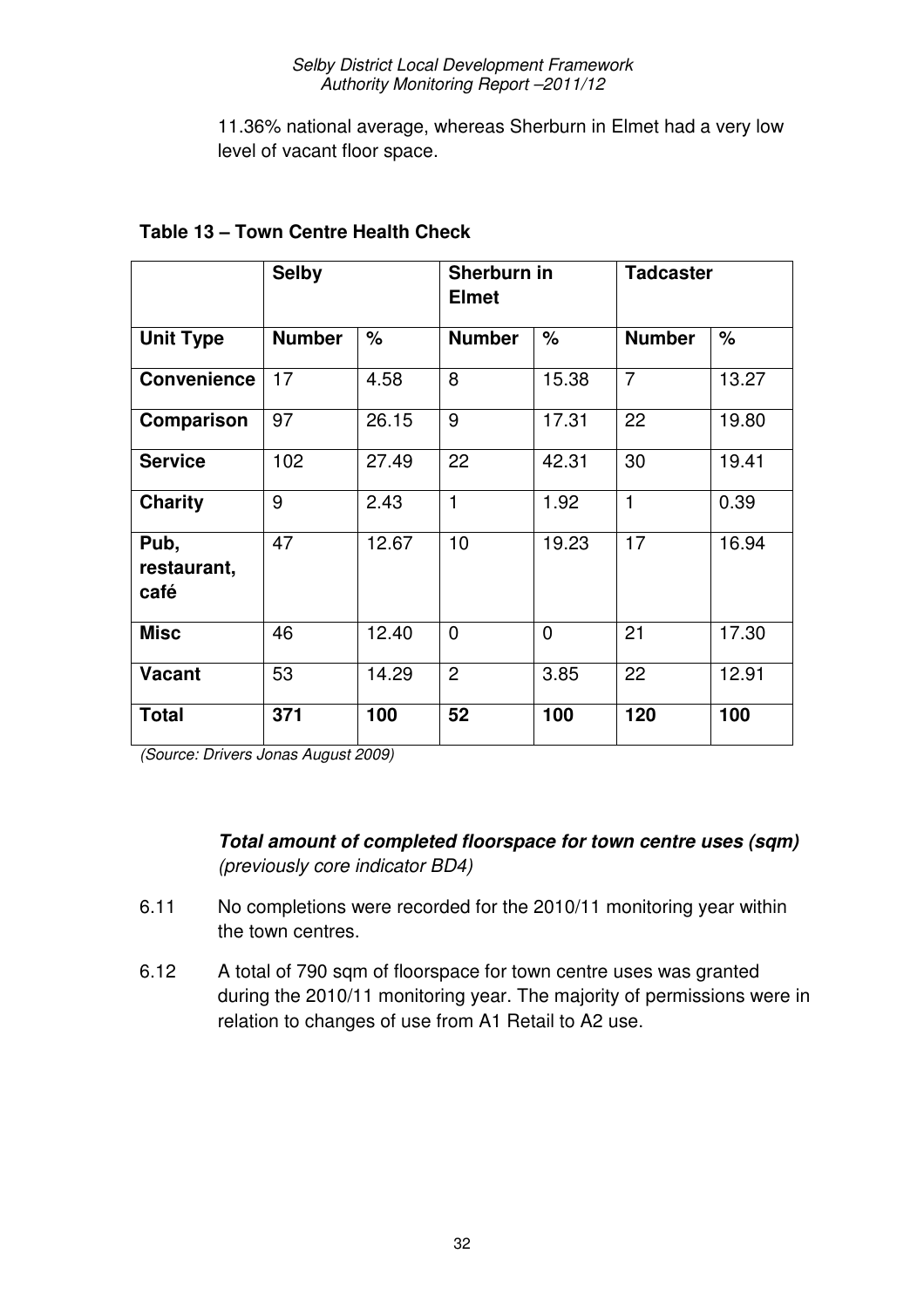#### **7. Improving Quality of Life**

#### **Climate Change**

**Number of planning permissions granted contrary to the advice of the Environment Agency on either flood defence grounds or water quality** (previously core indicator E1)

- 7.1 Objections were made to a total of 18 planning applications by the Environment Agency during this monitoring year on flood defence grounds or water quality.
- 7.2 As at 31 March 2012, 4 of these applications were resolved and approved, 2 were refused, 1 application was withdrawn and 11 are still pending consideration due to a number of outstanding matters.

#### **Renewable Energy**

#### **Grid Connected Renewable Energy Generation** (previously core indicator E3)

- 7.3 The adopted RS provides indicative local targets for Selby District for installed grid-connected renewable energy of 14 MW by 2010 and 32 MW by 2021. The draft Core Strategy incorporates these and sets out the strategic framework for future Local Plan documents to consider setting up-to-date / revised targets.
- 7.4 Rusholme Wind farm completed and was operational during the 2010/11 monitoring year. The 12 x 2MW turbines are grid connected and can generate 24 MW. This large scale grid connected scheme demonstrates that Selby District is actively seeking to contribute to tackling climate change and fulfils the District's grid-connected renewable energy target of 14MW by 2010.
- 7.5 Recent changes to the Town and Country Planning General Permitted Development Order has meant that the installation of small scale domestic renewable energy, in most cases, no longer require planning permission. Therefore, there may be more small scale domestic renewable energy installations within the District than reported annually.
- 7.6 During the monitoring year 2011/12 permission was granted for 8 individual domestic and commercial wind turbine applications (providing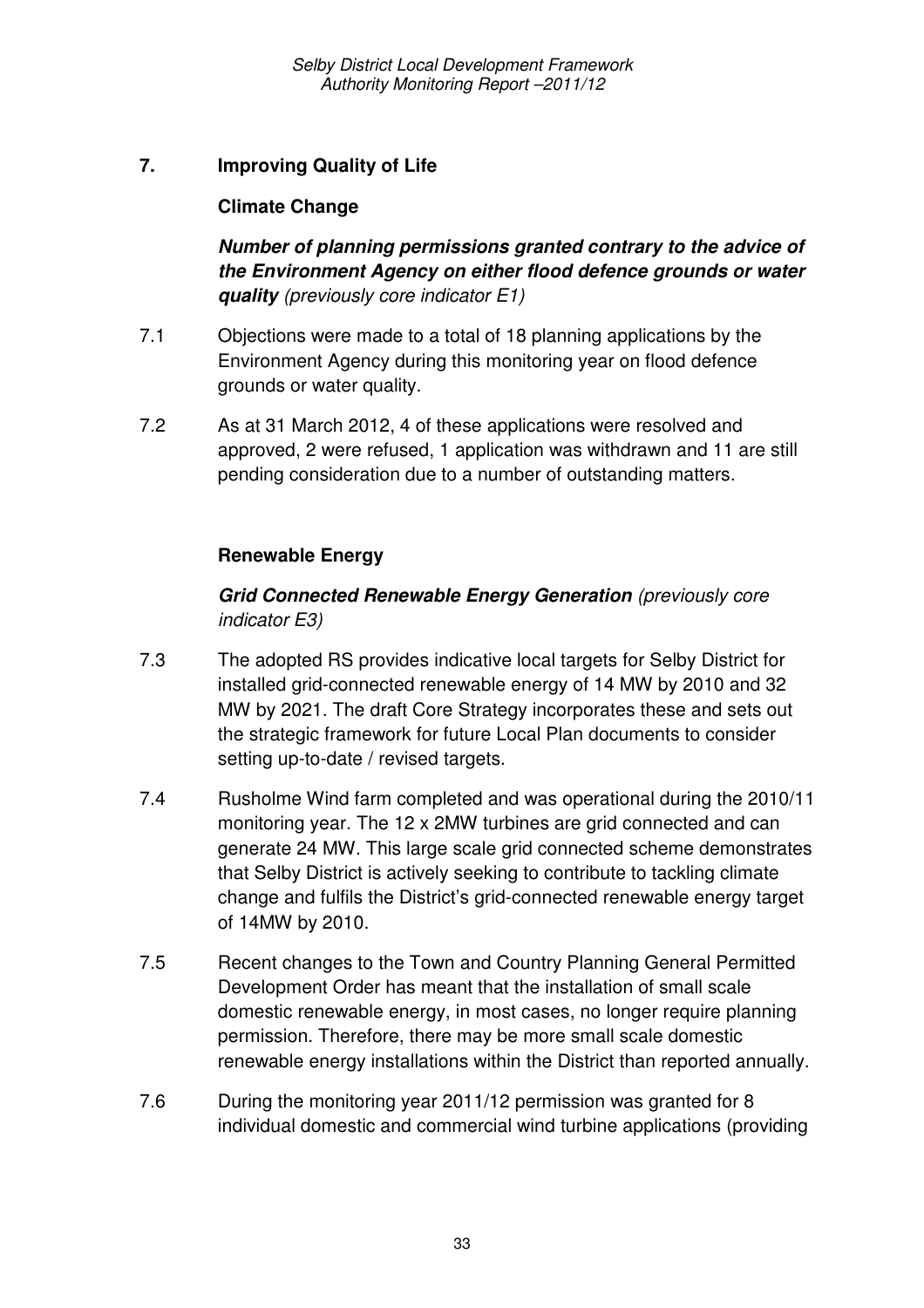a total of 9 wind turbines<sup>7</sup>) totalling 1312 KW<sup>8</sup>. Including the 2 permissions in the 2010/11 monitoring year of 50 KW and 11 KW, there is potential capacity to produce approximately 1373 KW from domestic/commercial wind turbines, as at 31 March 2012.

7.7 Along with the approved domestic/commercial scale wind turbine applications there are two large scale grid-connected wind farm applications which are still pending a decision as at 31 March 2012, and one which has been refused during the 2011/12 monitoring period and is been considered under the appeal regulations. Table 14 below provides a summary of these applications:

| Planning<br>application ref.        | <b>Address</b>                                                                 | <b>Status</b>                                                     | <b>MW</b> |
|-------------------------------------|--------------------------------------------------------------------------------|-------------------------------------------------------------------|-----------|
| 2009/0744/EIA                       | Cleek Hall, Turnham<br>Lane, Cliffe<br>- 5 no. 127 metre<br>high wind turbines | Refused 22/11/11<br>Currently been<br>considered under<br>appeal. | 12.5      |
| 2009/0464/FUL                       | Land south of Scalm<br>Park, Wistow<br>- 7 no. 125 metre<br>high wind turbines | Pending decision                                                  | 17.5      |
| 2009/0393/FUL                       | Wood Lane, Birkin<br>- 14 no. 125 metre<br>high wind turbines                  | Pending decision                                                  | 35        |
| Total potential additional capacity |                                                                                |                                                                   | 65        |

## **Table 14 – Wind Farm Applications (1 April 2011 – 31 March 2012)**

l

 $7$  Each application proposes only 1 domestic/commercial wind turbine, with the exception of one application for 2 wind turbines.<br><sup>8</sup> Note: 1000KW = 1MW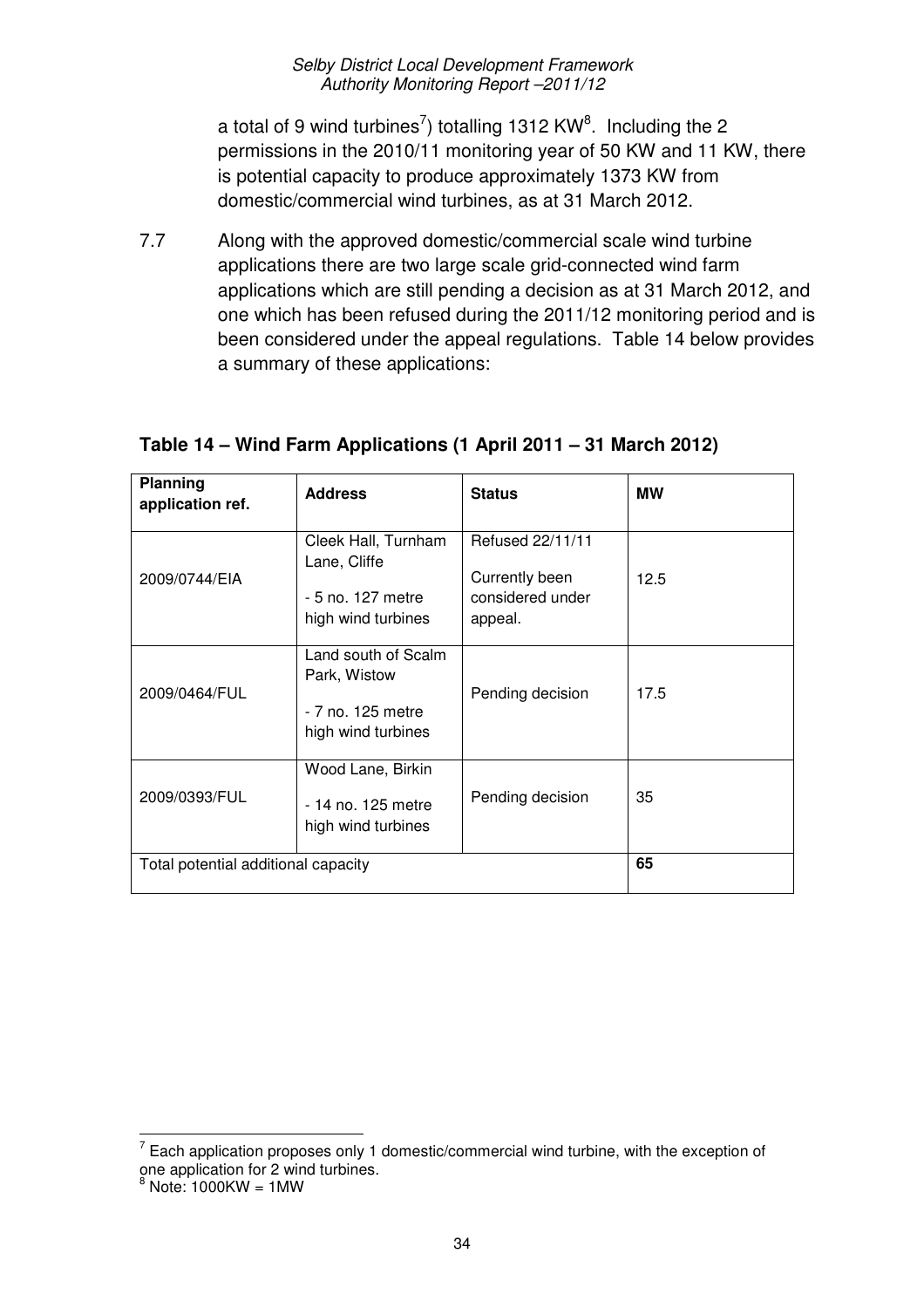#### **Protecting and Enhancing the Environment**

**Change in areas of Biodiversity importance** (previously core indicator E2)

7.8 There are 1973 hectares of land with biodiversity importance in Selby District (based on Sites of Importance for Nature Conservation, SINCs) at the end of the 08/09 monitoring year. This figure is only the baseline, this survey is currently undertaken by North Yorkshire County Council and there have been no additions to the SINC list in the 09/10, 10/11 or 11/12 monitoring year.

#### **Conservation**

| 7.9 | <b>Number of Listed Buildings</b>               | 619             |
|-----|-------------------------------------------------|-----------------|
|     | Number of Conservation Areas (April 2008)       | 23              |
|     | Size of Conservation Areas (April 2008)         | 449 hectares    |
|     | Area of designated Green Belt Land (March 2009) | 19,240 hectares |
|     | Sites of Importance to Nature Conservation      | 1,973 hectares  |

- 7.10 There has been no change in the figures above since the last monitoring year (2010/11).
- 7.11 The number of Sites of Special Scientific Interest (SSSIs) within Selby that are classed as favourable or recovering is slightly less than the North Yorkshire average, although still accounts for almost three quarter of SSSIs. Further information is available within Appendix 1.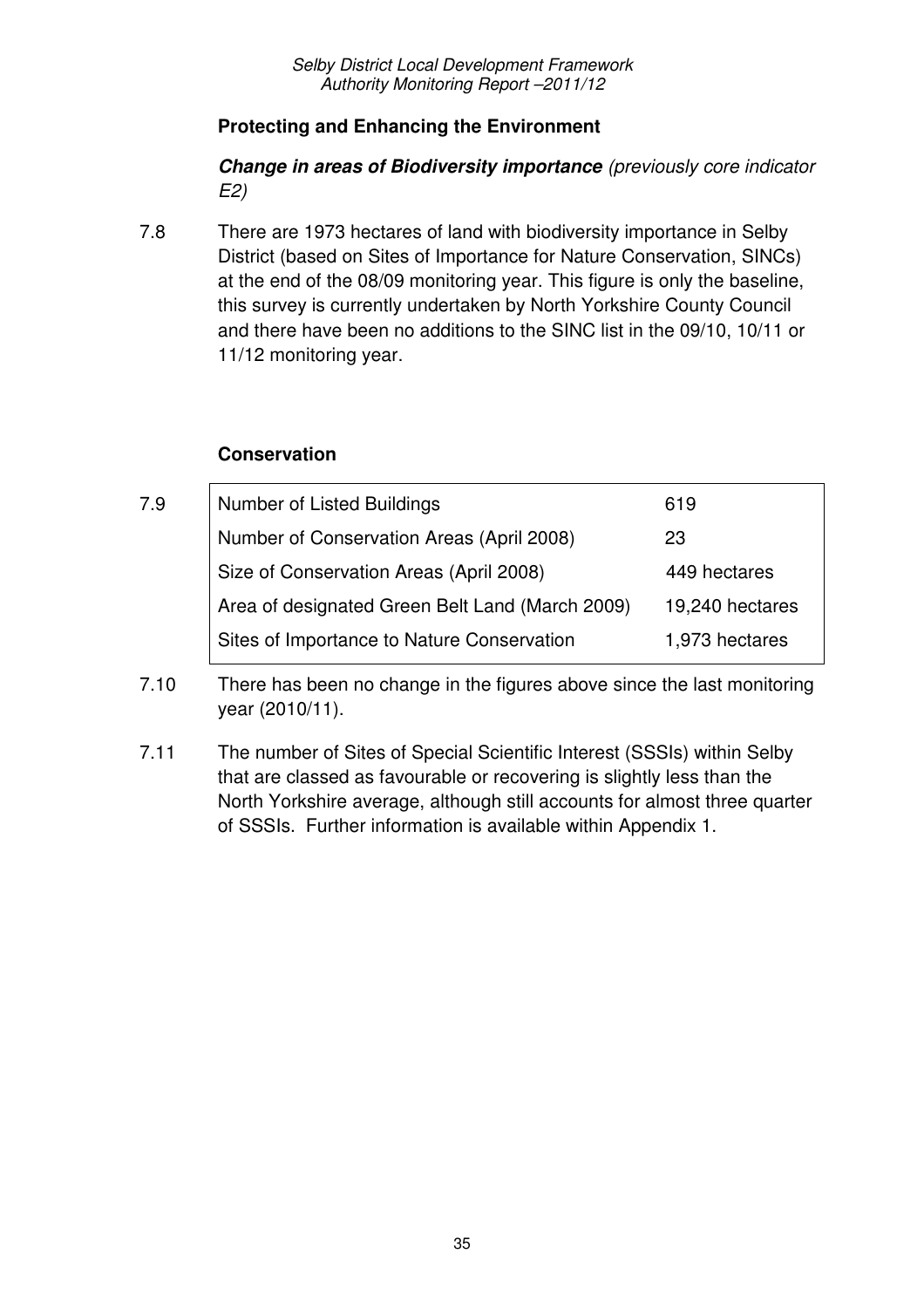## **LDF Authority Monitoring Report 2011/12**

**Appendices**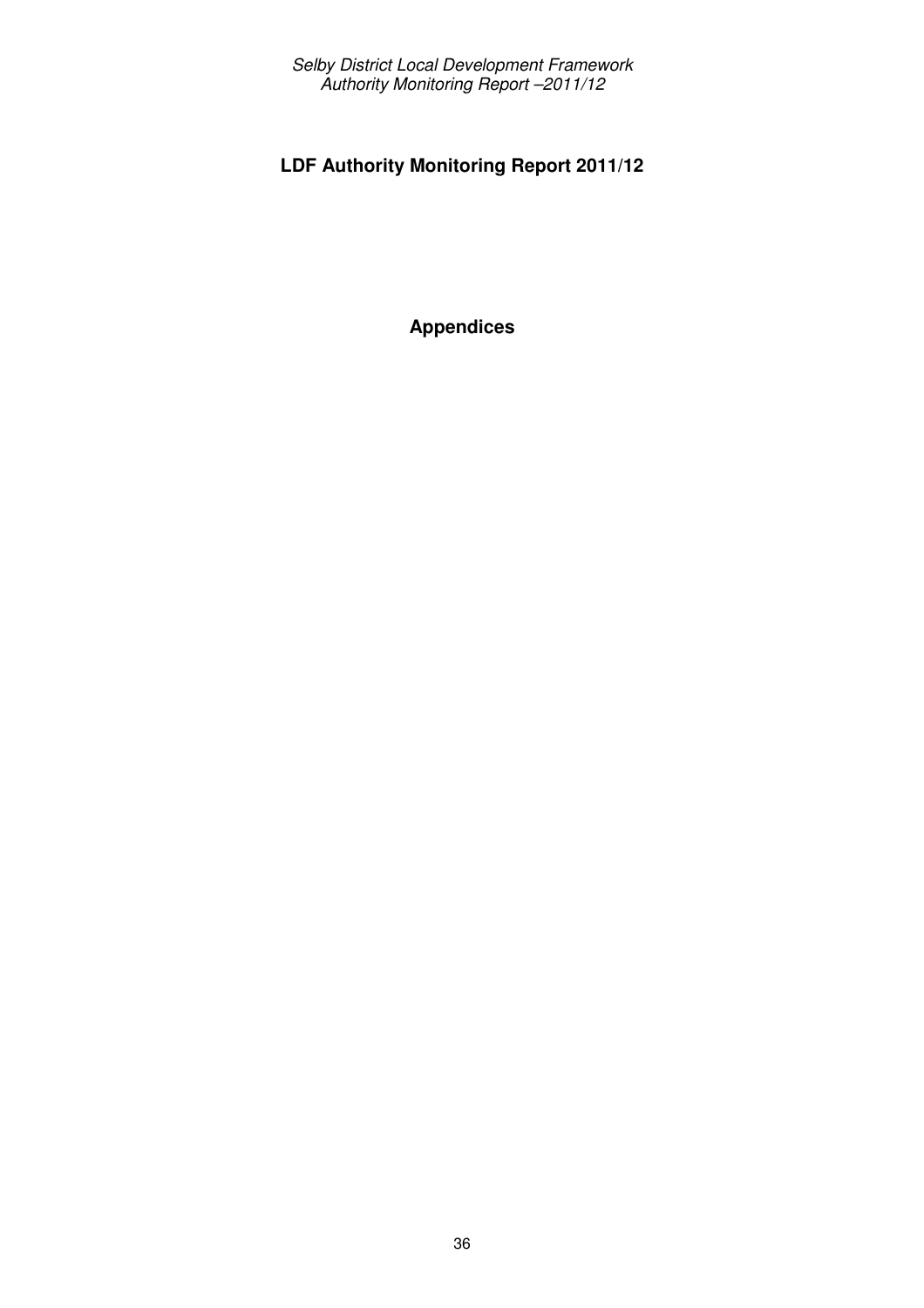#### **Appendix 1 Emerging Core Strategy Performance Indicators**

The following table identifies the targets and indicators as set out in the Submission Draft Core Strategy (May 2011). The Core Strategy is currently at EIP with anticipated adoption in 2013. The table will be updated prior to adoption and included in future AMRs.

| <b>Core Strategy Policy</b>                                                                               | Core Strategy<br><b>Objectives</b> | <b>Intended Outcome</b>                                                                                                                                                                                 | <b>Indicators</b>                                                                                                                                                                                 | <b>Target</b>                                                                                                                                         | On target?                                                                   |
|-----------------------------------------------------------------------------------------------------------|------------------------------------|---------------------------------------------------------------------------------------------------------------------------------------------------------------------------------------------------------|---------------------------------------------------------------------------------------------------------------------------------------------------------------------------------------------------|-------------------------------------------------------------------------------------------------------------------------------------------------------|------------------------------------------------------------------------------|
|                                                                                                           |                                    | What are we trying to achieve?                                                                                                                                                                          | What will we keep a check on in order to see if the<br>policy is working?                                                                                                                         | What is the measure to check if<br>the policy has been successful in<br>achieving the intended outcome?                                               | Are we meeting our<br>target 2011/12?                                        |
| Spatial Development Strategy and Housing Land Supply                                                      |                                    |                                                                                                                                                                                                         |                                                                                                                                                                                                   |                                                                                                                                                       |                                                                              |
| CP1/CP1A<br>Spatial Development<br>Strategy/<br>Management of<br>housing<br>development in<br>settlements | 1, 2, 3, 4, 5, 6,<br>7,8, and 14   | Concentrating development in towns<br>and local service centres;<br>Concentrating on reusing previously<br>developed land.                                                                              | Proportion of new development with planning<br>permission / completed in Selby, Sherburn in<br>Elmet, and Tadcaster.<br>By PDL                                                                    | At least 51% all development<br>within towns and local service<br>centres.<br>More than 40% of housing<br>development on PDL between<br>$2004 - 2017$ | New 2012/13<br>41% Housing<br>completions<br>100% employment<br>completions. |
|                                                                                                           |                                    | New and Converted dwellings on Previously Developed Land (PDL) Gross (previously CLG Core Indicator H3).<br>completions on PDL for the 2011/12 monitoring year. Further data is provided in Appendix 2. | New and Converted <del>Dwellings</del> on Previously Developed Land (PDL) - Gross; Out of a total 338 new completions 140 were built on previously developed land, this equates to 41% of housing |                                                                                                                                                       |                                                                              |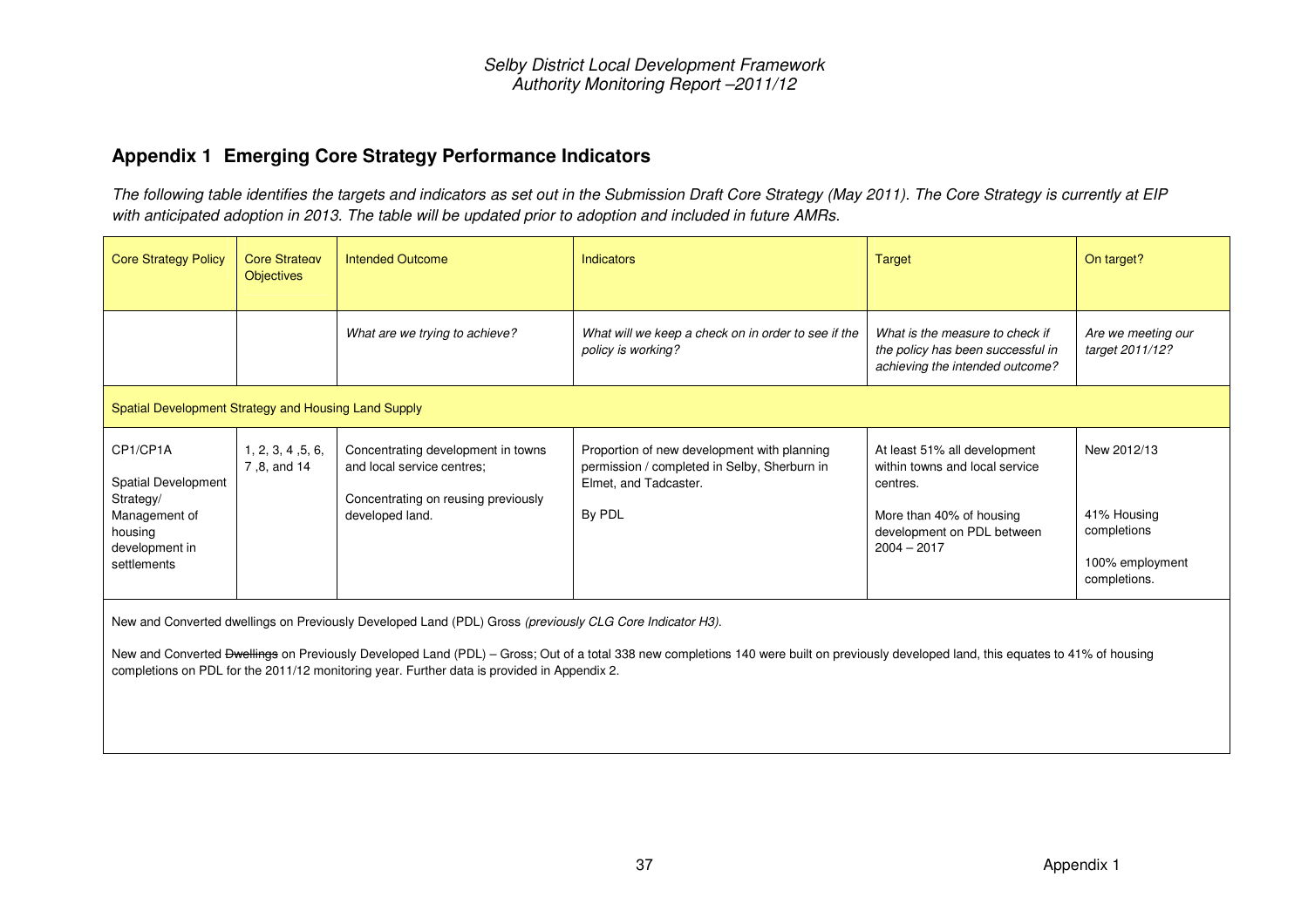| <b>Core Strategy Policy</b>                                                                           | Core Strategy<br><b>Objectives</b>                                                                                                                                                                   | <b>Intended Outcome</b>                                                                                                                                | <b>Indicators</b>                                                                                                                                                                                            | Target                                                                                                                                                  | On target?                              |  |  |  |  |  |
|-------------------------------------------------------------------------------------------------------|------------------------------------------------------------------------------------------------------------------------------------------------------------------------------------------------------|--------------------------------------------------------------------------------------------------------------------------------------------------------|--------------------------------------------------------------------------------------------------------------------------------------------------------------------------------------------------------------|---------------------------------------------------------------------------------------------------------------------------------------------------------|-----------------------------------------|--|--|--|--|--|
| CP2/CP2A<br>Scale and<br>Distribution of<br>Housing/<br>Olympia Park<br>Strategic<br>Development Site | 1, 3, 4, 5, 6, 7,<br>8 and 14                                                                                                                                                                        | Meeting established housing target in<br>accordance with preferred spatial<br>distribution.                                                            | Overall completions.<br>Amount of new development approved<br>/completed by location. (Selby, Sherburn in Elmet,<br>Tadcaster, Designated Service Villages and<br>Secondary Villages)                        | 440 dwellings completions per<br>year District wide.<br>Minimum of 7480 new dwellings<br>up to 2026 -distributed<br>approximately as set out in policy. | New 2012/13                             |  |  |  |  |  |
|                                                                                                       | Plan period and housing targets (previously CLG Core Indicator H1)<br>There were 338 new housing completions throughout the 2011/12 Monitoring year. A breakdown by Parish is set out in Appendix 2. |                                                                                                                                                        |                                                                                                                                                                                                              |                                                                                                                                                         |                                         |  |  |  |  |  |
| CP <sub>3</sub><br>Housing Land<br>Supply                                                             | 1, 2, 3, 5, 7<br>and 8                                                                                                                                                                               | Maintenance of a Five Year land supply<br>Overall housing delivery achieves<br>levels indicated in the housing<br>trajectory                           | Number of dwellings with planning permission /<br>completed.                                                                                                                                                 | To achieve a 5-year land supply                                                                                                                         | 5.3 Years Supply, plus<br>22.7% buffer. |  |  |  |  |  |
|                                                                                                       |                                                                                                                                                                                                      | Housing Trajectory (previously CLG Core Indicator H2 (a) to (d))<br>on the methodology and a list of sites included, this is available on the website. | As a result of the 2011/12 review of the 5 year housing land supply, monitoring indicated that a 5.3 year supply is available. A supporting paper on the 5 year housing land supply provides further details |                                                                                                                                                         |                                         |  |  |  |  |  |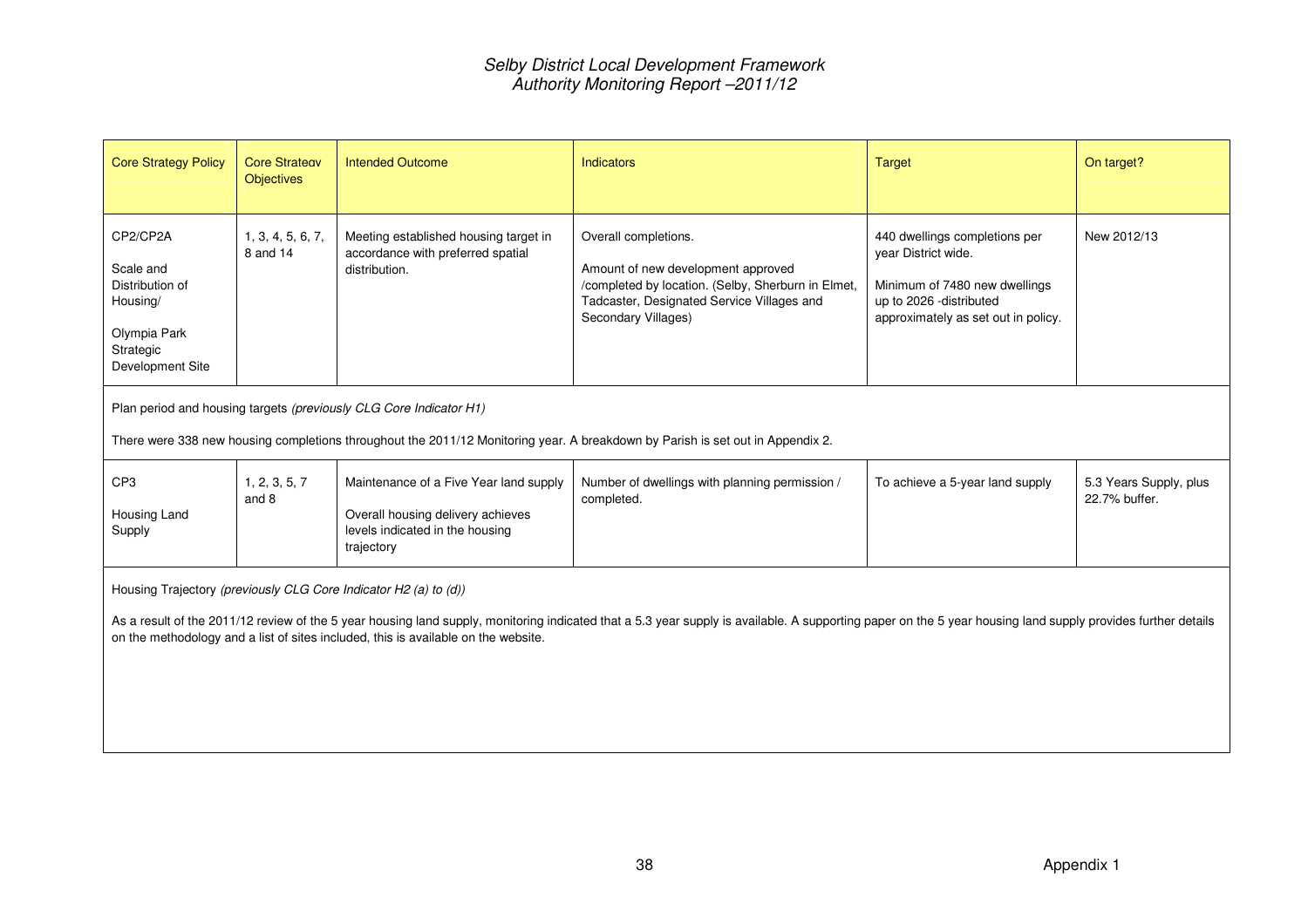| <b>Core Strategy Policy</b>             | Core Strategy<br><b>Objectives</b> | <b>Intended Outcome</b>                                                                                       | Indicators                                                                              | <b>Target</b>                                                                                                                              | On target?  |
|-----------------------------------------|------------------------------------|---------------------------------------------------------------------------------------------------------------|-----------------------------------------------------------------------------------------|--------------------------------------------------------------------------------------------------------------------------------------------|-------------|
| <b>Creating Sustainable Communities</b> |                                    |                                                                                                               |                                                                                         |                                                                                                                                            |             |
| CP <sub>4</sub><br>Housing Mix          | 5                                  | Mixed and balanced communities<br>meeting identified demand and profile<br>of households.                     | Completed new dwellings by number of bedrooms<br>and dwelling type.                     | To match housing mix<br>requirements in SHMA or latest<br>housing market assessment/needs<br>survey.                                       | New 2012/13 |
| CP <sub>5</sub><br>Affordable Housing   | 2, 3 and 5                         | To provide for the identified housing<br>needs of District residents unable to<br>access open market housing. | Level of affordable housing approved and<br>completed                                   | Meet the overall target for<br>affordable housing provision of<br>40%, from all sources (unless<br>viability case proven).                 | New 2012/13 |
|                                         |                                    |                                                                                                               | Proportion of affordable homes split between<br>intermediate and social rented tenures. | To broadly achieve a tenure mix of<br>40% for intermediate housing and<br>60% for social renting, through<br>new affordable housing.       | New 2012/13 |
|                                         |                                    |                                                                                                               | Range of dwellings types.                                                               | To reflect the size and types of<br>homes in the market housing<br>scheme or reflect SHMA/local<br>needs assessment for 100% AH<br>schemes | New 2012/13 |
|                                         |                                    |                                                                                                               | Commuted sums collected and spent on providing<br>affordable homes.                     | That 100% of collected monies are<br>spent on providing AH                                                                                 | New 2012/13 |

Gross Affordable housing completions split by tenure (previously CLG Core indicator H5)

In 2011/12, 72 new affordable homes were built in the District, based on the information we are provided by Registered Social Landlords (RSLs) on a quarterly basis. Of these completions the tenure split was as follows; 40 (55.6%) were Social Rented, 8 (11.1%) Discount for Sale, 12 (16.7%) Intermediate Rent and 12 (16.7%) Mortgage Rescue properties.

In terms of the type of new affordable homes built in the District, the table on the next page provides a breakdown of the house type: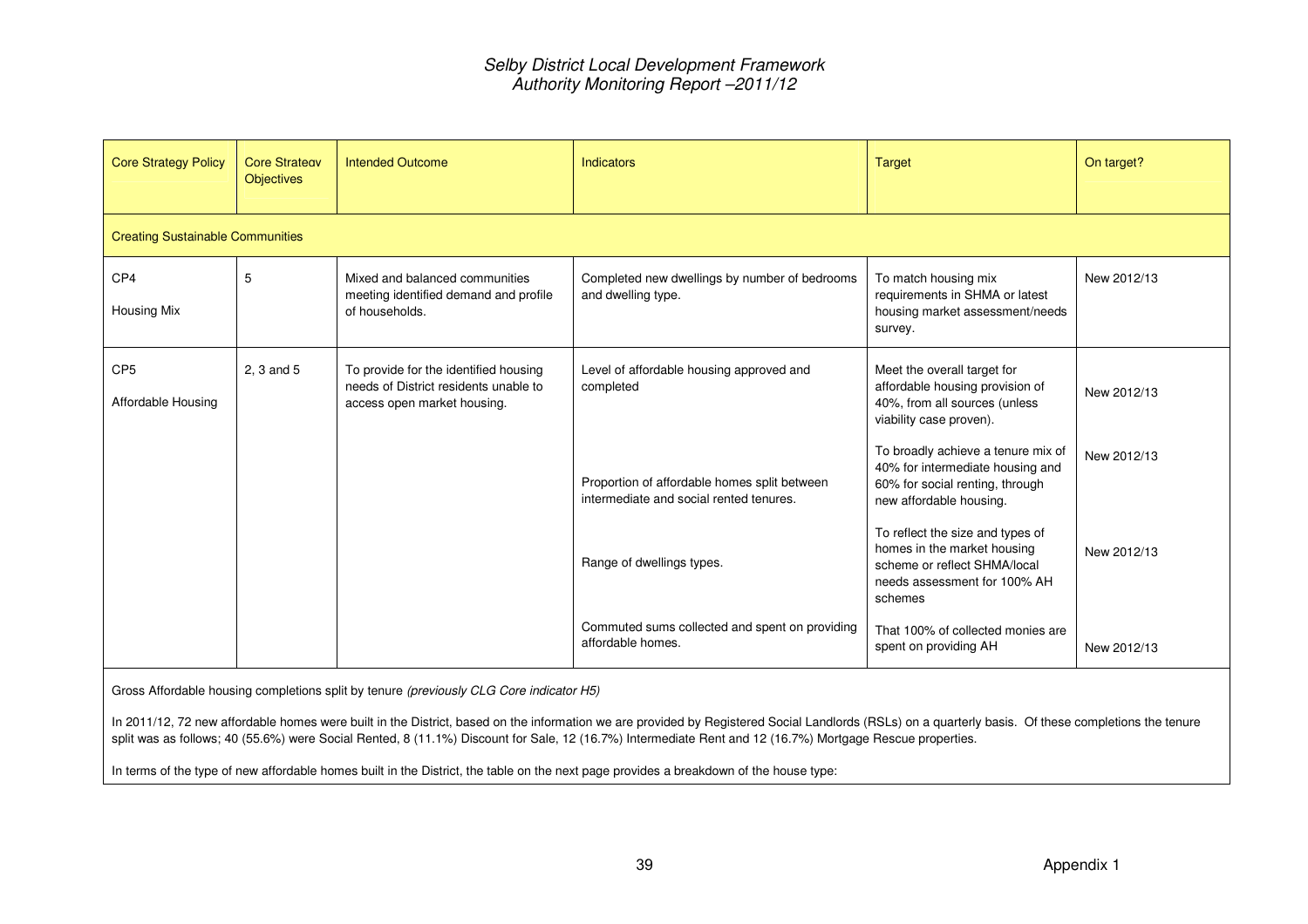| <b>Core Strategy Policy</b>                | <b>Core Strategy</b><br><b>Objectives</b> | <b>Intended Outcome</b>                                    |                                                                                                                                                          |           | <b>Indicators</b>                                                                                                                                                        |                |                                                                                                                                                   |              | <b>Target</b>                                                                      |              |  | On target?                                                                                                                          |
|--------------------------------------------|-------------------------------------------|------------------------------------------------------------|----------------------------------------------------------------------------------------------------------------------------------------------------------|-----------|--------------------------------------------------------------------------------------------------------------------------------------------------------------------------|----------------|---------------------------------------------------------------------------------------------------------------------------------------------------|--------------|------------------------------------------------------------------------------------|--------------|--|-------------------------------------------------------------------------------------------------------------------------------------|
|                                            |                                           | <b>Tenure</b>                                              |                                                                                                                                                          | 1 bed     |                                                                                                                                                                          | 2 bed          | 3 bed                                                                                                                                             | 4 bed        |                                                                                    | <b>Total</b> |  |                                                                                                                                     |
|                                            |                                           |                                                            | Intermediate Rent                                                                                                                                        |           |                                                                                                                                                                          | 5              | $\overline{7}$                                                                                                                                    |              |                                                                                    | 12           |  |                                                                                                                                     |
|                                            |                                           |                                                            | Social Rented                                                                                                                                            |           |                                                                                                                                                                          | 22             | 17                                                                                                                                                | $\mathbf{1}$ |                                                                                    | 40           |  |                                                                                                                                     |
|                                            |                                           |                                                            | Discount for Sale                                                                                                                                        |           |                                                                                                                                                                          | 4              | 4                                                                                                                                                 |              |                                                                                    | 8            |  |                                                                                                                                     |
|                                            |                                           | Mortgage Rescue                                            |                                                                                                                                                          |           | 5                                                                                                                                                                        | $\overline{7}$ |                                                                                                                                                   |              | 12                                                                                 |              |  |                                                                                                                                     |
|                                            |                                           |                                                            |                                                                                                                                                          |           |                                                                                                                                                                          | 36             | 35                                                                                                                                                | $\mathbf{1}$ |                                                                                    | 72           |  |                                                                                                                                     |
|                                            |                                           |                                                            |                                                                                                                                                          |           |                                                                                                                                                                          |                |                                                                                                                                                   |              |                                                                                    |              |  |                                                                                                                                     |
| CP <sub>6</sub><br><b>Rural Exceptions</b> | 2, 3 and 5<br>through CP5.                |                                                            | To provide rural affordable housing to<br>meet identified needs in smaller<br>settlements and rural areas where<br>other opportunities are not available | villages. |                                                                                                                                                                          |                | Number of dwellings in 100% affordable housing<br>schemes with planning permission / completed<br>within or adjoining Development Limits in rural |              | To meet identified local needs in<br>terms of numbers, sizes, types and<br>tenure. |              |  | Approval for 10<br>dwellings at Appleton<br>Roebuck, 1 complete<br>and 9 outstanding.<br>Remaining completions<br>expected 2012/13. |
| CP7<br>Travelling<br>Community             | 3, 4, 5, 6, 8, 9<br>and 17                | To cater for the needs of all sectors of<br>the community. |                                                                                                                                                          |           | Number of pitches with planning permission /<br>completed for gypsies / travellers.<br>Number of new 'quarters' with planning<br>permission / completed for Showpersons. |                |                                                                                                                                                   |              | To meet identified needs from an<br>up-to-date local needs<br>assessment.          |              |  | New 2012/13                                                                                                                         |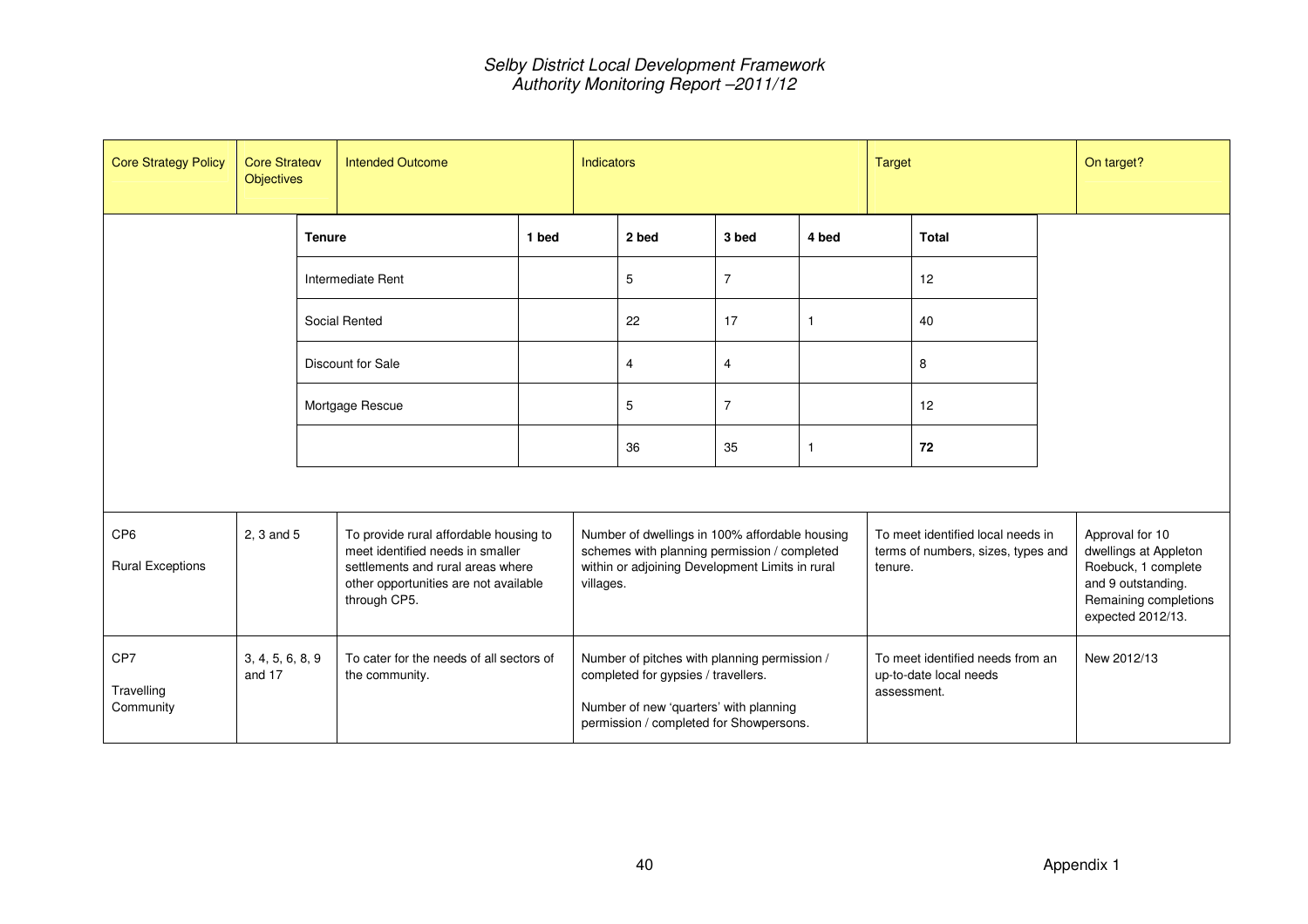| <b>Core Strategy Policy</b>                                               | Core Strategy<br><b>Objectives</b>                                             | <b>Intended Outcome</b>                                                                                                                                                                                                                                   | <b>Indicators</b>                                                                                                                                                                           | Target                                                                                                                                                               | On target?  |  |  |  |  |  |
|---------------------------------------------------------------------------|--------------------------------------------------------------------------------|-----------------------------------------------------------------------------------------------------------------------------------------------------------------------------------------------------------------------------------------------------------|---------------------------------------------------------------------------------------------------------------------------------------------------------------------------------------------|----------------------------------------------------------------------------------------------------------------------------------------------------------------------|-------------|--|--|--|--|--|
|                                                                           | An application for 4 pitches was granted during the monitoring year at Hillam. |                                                                                                                                                                                                                                                           |                                                                                                                                                                                             |                                                                                                                                                                      |             |  |  |  |  |  |
| CP8<br>Access to services.<br>community facilities,<br>and infrastructure | 1, 2, 3, 8, 10,<br>12, 13, 14 and<br>17                                        | To ensure the appropriate services,<br>facilities and infrastructure is provided<br>to meet the needs of new<br>developments.<br>Including utilities, highways<br>infrastructure, access to health<br>services, and provision of green<br>infrastructure. | Net gains and losses of services / facilities and<br>ROS / green infrastructure within Parishes.<br>Commuted sums collected for ROS and other<br>Community Facilities.                      | Net gains in ROS / green<br>infrastructure land area.<br>Improved quality of ROS / green<br>infrastructure as evidenced<br>through assessment and regular<br>review. | New 2012/13 |  |  |  |  |  |
|                                                                           |                                                                                | Account at the 31 March 2012 was £411,262.91. S106 Spend on Recreation Open Space provided by SDC Finance Team.                                                                                                                                           | Contributions to the value of £154,194.00 have been received from schemes in 2011/12. A total of £189,342.11 has been paid out to Parishes for ROS schemes. The balance in the Commuted Sum |                                                                                                                                                                      |             |  |  |  |  |  |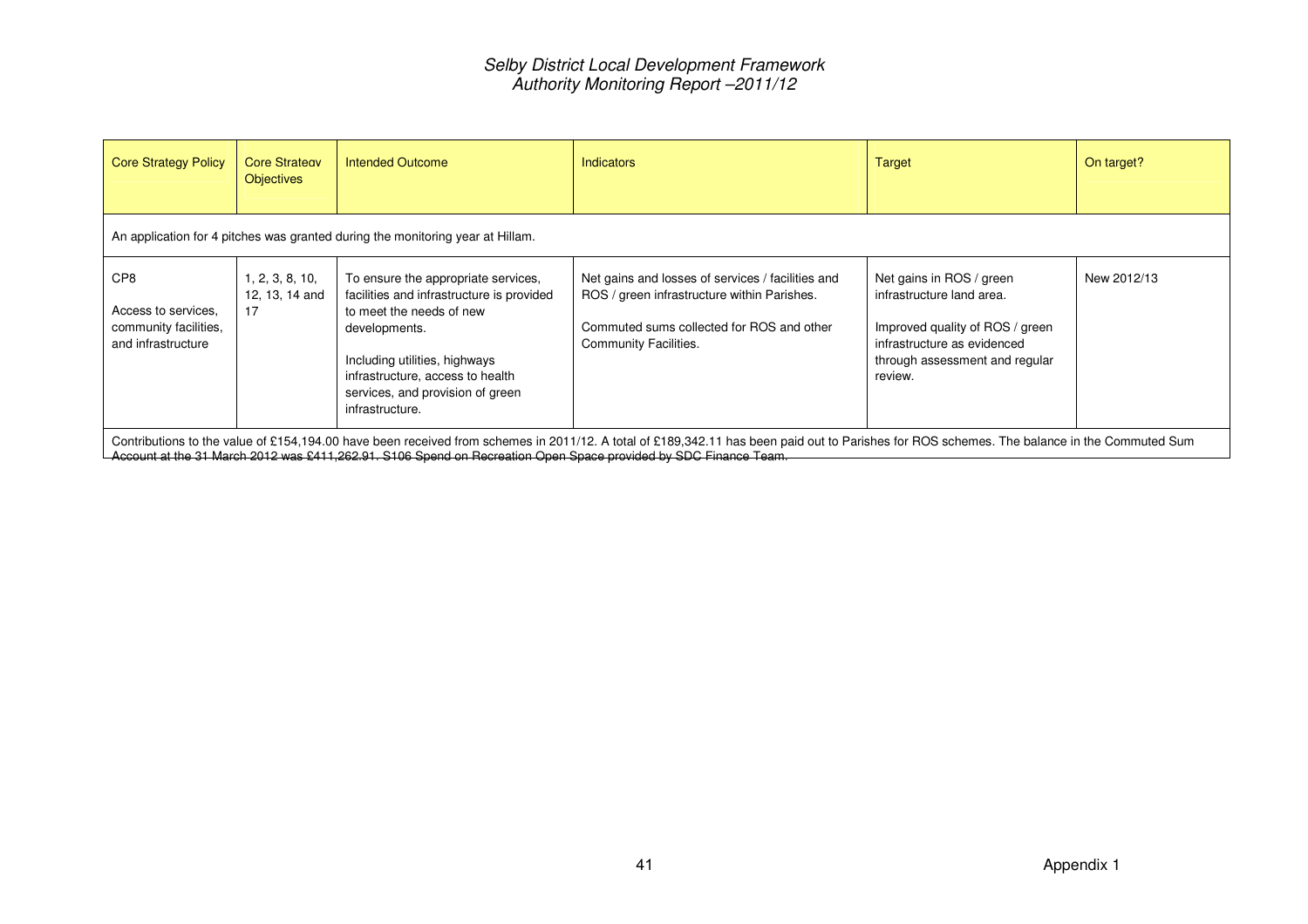| <b>Promoting Economic Prosperity</b> |                                             |                                                                                             |                                                                                                                            |                                                                                                       |                            |
|--------------------------------------|---------------------------------------------|---------------------------------------------------------------------------------------------|----------------------------------------------------------------------------------------------------------------------------|-------------------------------------------------------------------------------------------------------|----------------------------|
| CP <sub>9</sub><br>Economic Growth   | 1, 2, 3, 4, 6, 7,<br>8, 9, 10, 13<br>and 15 | Developing and revitalising the local<br>economy by:<br>Providing land to meet needs;       | Supply of land developed for employment by Use<br>Class and by Location.<br>Net losses and gains of employment floor space | Planning permissions granted /<br>completion of $37 - 52$ ha<br>employment land uses.                 | See 2010/11 figures        |
|                                      |                                             | Giving priority to higher value business<br>in the right location;                          | on existing employment sites / allocations.<br>Additional recreation and leisure uses.                                     | No net loss of existing employment<br>floor space.                                                    | New 2012/13<br>New 2012/13 |
|                                      |                                             | Supporting efficient use of existing sites<br>and safeguarding existing/allocated<br>sites. | Achieve growth in number of jobs within District.                                                                          | Net gains in recreation and leisure.<br>Net gains in number of jobs per<br>year and in total by 2026. | New 2012/13                |
|                                      |                                             | Promoting recreation and leisure uses.                                                      |                                                                                                                            | Reduced outward commuting<br>patterns by 2021 Census.                                                 | New 2012/13                |
|                                      |                                             | Increase the number of people who<br>combine living and working in the<br>District.         | Results of the SHMA updated on a 3 yearly basis.                                                                           | No net loss in number of people<br>travelling out of the District for<br>work.                        | New 2012/13                |

Total amount of additional completed floorspace by use class (previously CLG Core Indicator BD1)

In terms of employment, there was one completion recorded during the 2010/11 monitoring year, 6140 sq m of B2 additional floorspace on a brownfield site. Due to the one completion this would be a 100% of employment developed on PDL for the 2010/11 monitoring year.

Total amount of additional completed floorspace on previously developed land and as a percentage of all employment floorspace completed (previously CLG Core Indicator BD2).

100% as above

Employment Land Available by use class (Ha) (CLG Core indicator BD3) – see overleaf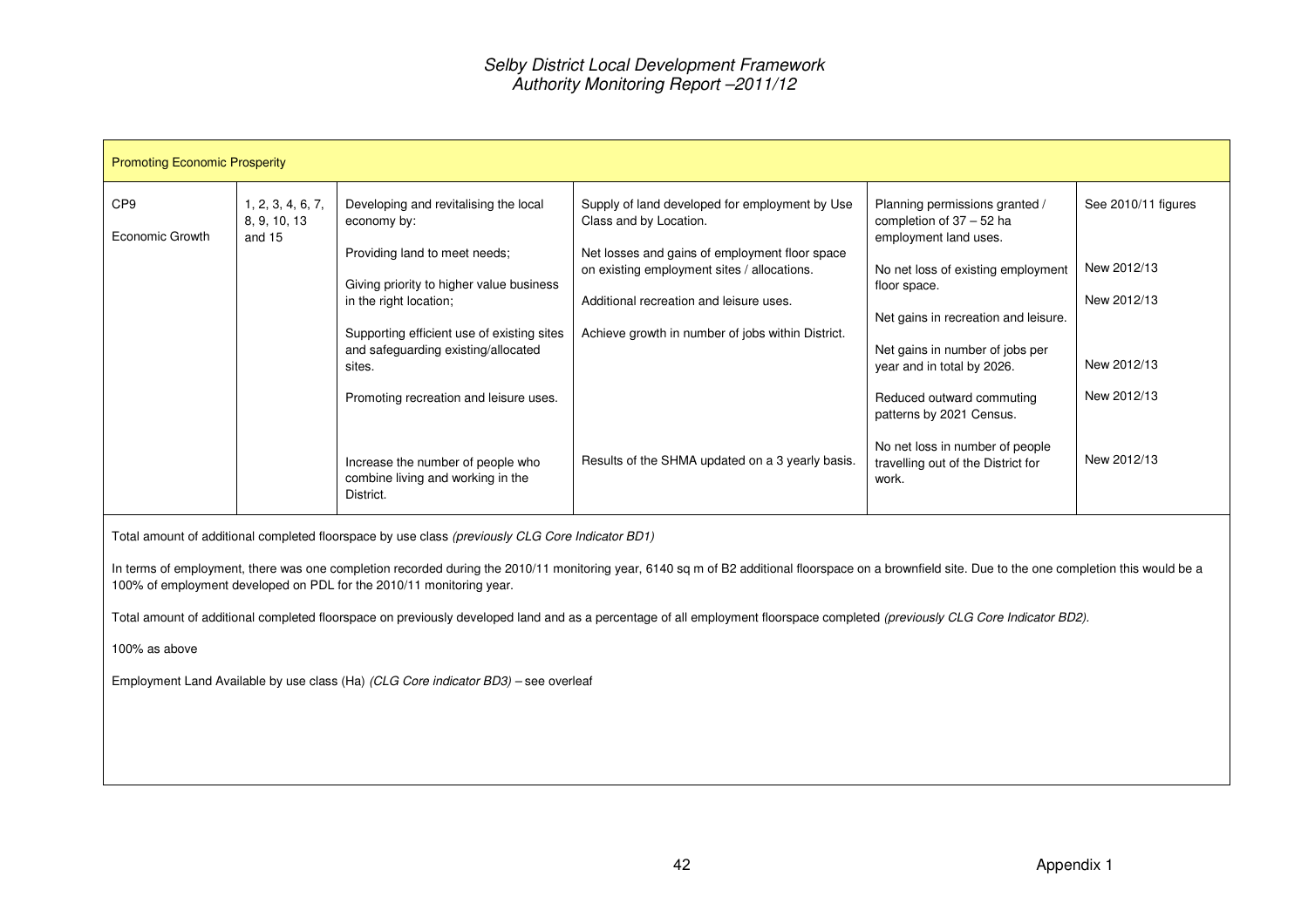$\blacksquare$ 

|                                                                    |                                | Amount of<br>land                                                                                                                                                                       | <b>B1</b>                                                                                                                                                                                                                                                                                                                                                                                                | <b>B2</b> |                                                                                                                                                                                                                                                                                   | <b>B8</b>                                                                                                                                                                                                                                                                                           | <b>Multiple</b> | <b>Allocations</b> |                                                                                       | <b>Total</b>                                                                                                                                                                                                                                                                                                                                                                       |  |                                                                  |
|--------------------------------------------------------------------|--------------------------------|-----------------------------------------------------------------------------------------------------------------------------------------------------------------------------------------|----------------------------------------------------------------------------------------------------------------------------------------------------------------------------------------------------------------------------------------------------------------------------------------------------------------------------------------------------------------------------------------------------------|-----------|-----------------------------------------------------------------------------------------------------------------------------------------------------------------------------------------------------------------------------------------------------------------------------------|-----------------------------------------------------------------------------------------------------------------------------------------------------------------------------------------------------------------------------------------------------------------------------------------------------|-----------------|--------------------|---------------------------------------------------------------------------------------|------------------------------------------------------------------------------------------------------------------------------------------------------------------------------------------------------------------------------------------------------------------------------------------------------------------------------------------------------------------------------------|--|------------------------------------------------------------------|
|                                                                    |                                | available<br>(Ha)                                                                                                                                                                       | 205.24                                                                                                                                                                                                                                                                                                                                                                                                   | 19.37     |                                                                                                                                                                                                                                                                                   | 14.36                                                                                                                                                                                                                                                                                               | 10.89           | 37.04              |                                                                                       | 286.9                                                                                                                                                                                                                                                                                                                                                                              |  |                                                                  |
| See Appendix 4 for status of employment allocations.               |                                |                                                                                                                                                                                         |                                                                                                                                                                                                                                                                                                                                                                                                          |           |                                                                                                                                                                                                                                                                                   |                                                                                                                                                                                                                                                                                                     |                 |                    |                                                                                       |                                                                                                                                                                                                                                                                                                                                                                                    |  |                                                                  |
| CP <sub>10</sub><br><b>Rural Diversification</b>                   | 2, 3, 4, 7, 8, 9,<br>12 and 13 | Provide employment opportunities in<br>rural locations to maintain the viability<br>of rural communities and to reduce the<br>need to travel.<br>Selby to be main focus for town centre |                                                                                                                                                                                                                                                                                                                                                                                                          |           | New floor space in extensions or re-use of<br>existing premises within the existing curtilage of<br>rural properties.<br>New / extended farm diversification enterprises.<br>New / extended recreation and tourism activity in<br>rural areas.<br>No. of jobs within rural areas. |                                                                                                                                                                                                                                                                                                     |                 |                    | Net gains in rural diversification<br>floor space by use.<br>Net gains in rural jobs. |                                                                                                                                                                                                                                                                                                                                                                                    |  | New 2012/13                                                      |
| CP <sub>11</sub><br>Vitality and Viability<br>of Town and Villages | 1, 2, 3, 7, 8, 9,<br>10 and 13 | uses.<br>be strengthened<br>facilities.                                                                                                                                                 | The role and performance of the<br>existing local service centres of<br>Tadcaster and Sherburn in Elmet will<br>The role of villages, serving the every<br>day needs of the local community will<br>be protected by resisting the loss of<br>retail floor space and other existing<br>Vitality and viability of town centres<br>strengthened by resisting the loss of<br>existing shops and services and |           | villages.                                                                                                                                                                                                                                                                         | Planning permissions / completions of floor space<br>for town centre uses, broken down by use-class<br>within the 3 town centres by location<br>Regular town centre health checks in line with<br>Government guidance.<br>Parish Services Survey.<br>Gains and losses in services and facilities in |                 |                    | centres.                                                                              | Net gains in retail floor space and<br>town centre uses in defined town<br>Improved performance on health<br>check assessment.<br>Improved retail performance of<br>town centres over a five year<br>period within regional hierarchy<br>using Ranking in MHE UK<br>Shopping Index<br>No net loss in viable retail floor<br>space and other existing facilities<br>within villages |  | See 2010/11 figures<br>New 2012/13<br>New 2012/13<br>New 2012/13 |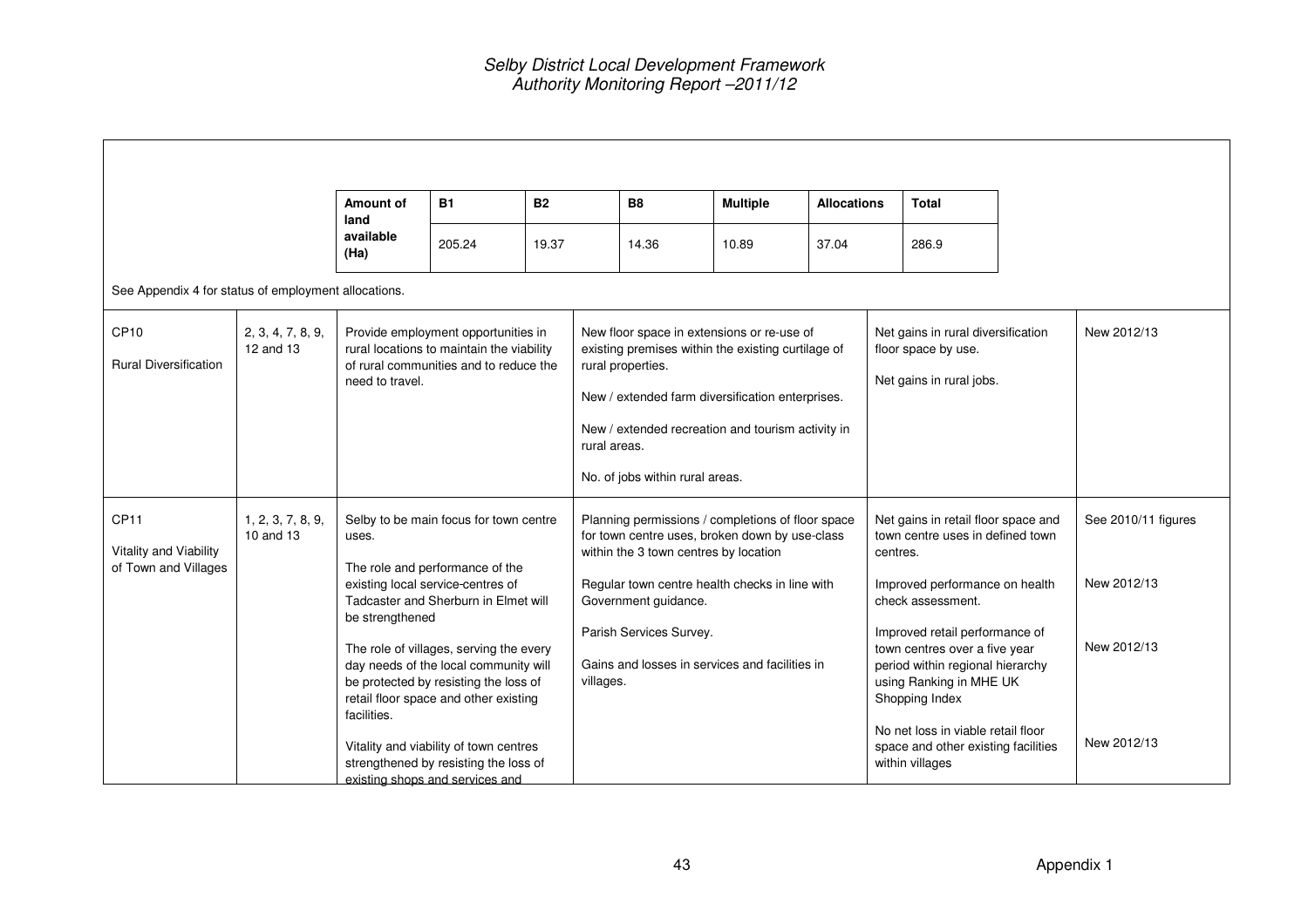|                                                                                                       | encouraging the provision of a variety<br>of shops (sizes and types); and<br>focussing proposals for offices within<br>the defined town centres or in office<br>park locations as identified by future<br>DPDs. |                  |       |                          |             |                  |       |  |  |
|-------------------------------------------------------------------------------------------------------|-----------------------------------------------------------------------------------------------------------------------------------------------------------------------------------------------------------------|------------------|-------|--------------------------|-------------|------------------|-------|--|--|
| - Total amount of completed floorspace for town centre uses (sqm) (previously CLG Core Indicator BD4) |                                                                                                                                                                                                                 |                  |       |                          |             |                  |       |  |  |
| No town centre completions recorded for the 2010/11 monitoring year.                                  |                                                                                                                                                                                                                 |                  |       |                          |             |                  |       |  |  |
|                                                                                                       |                                                                                                                                                                                                                 | <b>Selby</b>     |       | <b>Sherburn in Elmet</b> |             | <b>Tadcaster</b> |       |  |  |
|                                                                                                       | <b>Unit Type</b>                                                                                                                                                                                                | <b>Number</b>    | $\%$  | <b>Number</b>            | $\%$        | <b>Number</b>    | $\%$  |  |  |
|                                                                                                       | Convenience                                                                                                                                                                                                     | 17               | 4.58  | $\bf 8$                  | 15.38       | $\overline{7}$   | 13.27 |  |  |
|                                                                                                       | Comparison                                                                                                                                                                                                      | 97               | 26.15 | $\boldsymbol{9}$         | 17.31       | 22               | 19.80 |  |  |
|                                                                                                       | <b>Service</b>                                                                                                                                                                                                  | 102              | 27.49 | 22                       | 42.31       | $30\,$           | 19.41 |  |  |
|                                                                                                       | Charity                                                                                                                                                                                                         | $\boldsymbol{9}$ | 2.43  | $\mathbf{1}$             | 1.92        | $\mathbf{1}$     | 0.39  |  |  |
|                                                                                                       | Pub, restaurant,<br>café                                                                                                                                                                                        | 47               | 12.67 | 10                       | 19.23       | 17               | 16.94 |  |  |
|                                                                                                       | <b>Misc</b>                                                                                                                                                                                                     | 46               | 12.40 | $\pmb{0}$                | $\mathbf 0$ | 21               | 17.30 |  |  |
|                                                                                                       | Vacant                                                                                                                                                                                                          | 53               | 14.29 | $\sqrt{2}$               | 3.85        | 22               | 12.91 |  |  |
|                                                                                                       | Total                                                                                                                                                                                                           | 371              | 100   | 52                       | 100         | 120              | 100   |  |  |
| Drivas Jonas Betail Commercial and Leisure Study 2009 - Town Centre Survey.                           |                                                                                                                                                                                                                 |                  |       |                          |             |                  |       |  |  |

re Study 2009 – Town Centre Survey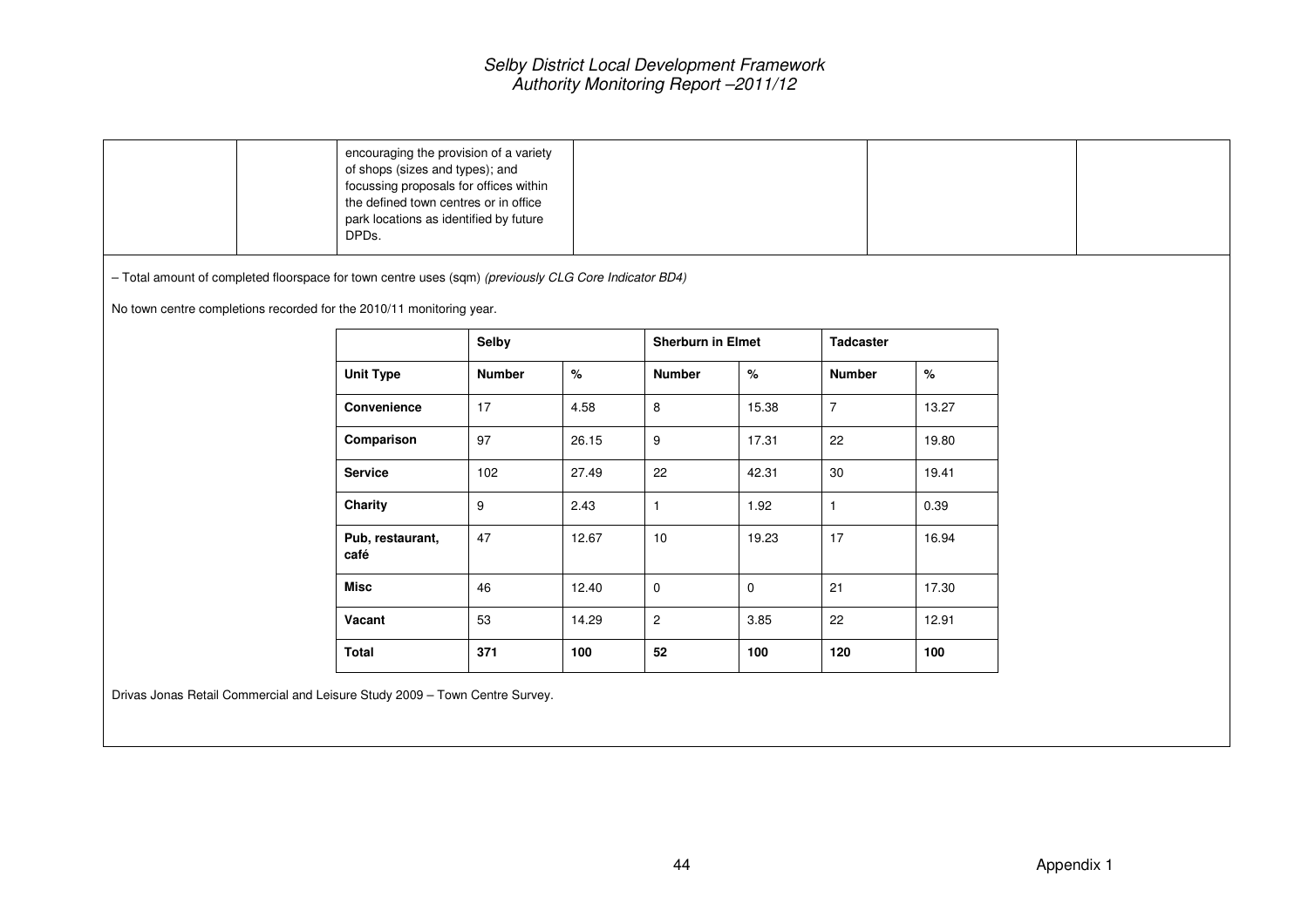|                                                      | Improving the Quality of Life |                                                                                                                                                                                                                 |                                                                                                                                                                                                                                                                                                                                                                                                                                                                                                                                |                                                                                                                                                                                                                                                                                                     |             |  |  |  |  |
|------------------------------------------------------|-------------------------------|-----------------------------------------------------------------------------------------------------------------------------------------------------------------------------------------------------------------|--------------------------------------------------------------------------------------------------------------------------------------------------------------------------------------------------------------------------------------------------------------------------------------------------------------------------------------------------------------------------------------------------------------------------------------------------------------------------------------------------------------------------------|-----------------------------------------------------------------------------------------------------------------------------------------------------------------------------------------------------------------------------------------------------------------------------------------------------|-------------|--|--|--|--|
| CP <sub>12</sub><br>Climate Change                   | 3, 6, 7, 8, 14,<br>15 and 16  | To address the causes and potential<br>impacts of climate change by reducing<br>green house gases, mitigating and<br>adapting to climate change, through<br>managing the design and location of<br>development. | NB This is an over-arching climate change policy.<br>The following are additional indicators not covered<br>elsewhere:<br>Reducing travel by private car<br>Increasing walking, cycling and use of public<br>transport<br>Permission granted contrary to outstanding EA<br>objection                                                                                                                                                                                                                                           | Rate of traffic growth is reduced<br>and commuting distances reduced.<br><b>Travel Assessments and Green</b><br>Travel Plans submitted for all<br>developments that warrant them.<br>Higher patronage of walking,<br>cycling, bus by end of plan period<br>No net loss of flood storage<br>capacity | New 2012/13 |  |  |  |  |
|                                                      |                               |                                                                                                                                                                                                                 | - Number of planning permissions granted contrary to the advice of the Environment Agency on either flood defence grounds or water quality (previously CLG Core Indicator E1).<br>Objections were made to a total of 18 planning applications by the Environment Agency during the monitoring year on flood defence grounds or water quality. 4 of these applications we approved and<br>resolved, 2 were refused, 1 application were withdrawn and 11 are still pending consideration due to a number of outstanding matters. |                                                                                                                                                                                                                                                                                                     |             |  |  |  |  |
| CP <sub>13</sub><br>Improving Resource<br>Efficiency | 12, 15, 16 and<br>17          | Promote increased resource efficiency<br>and reduction in resource use.                                                                                                                                         | % of residential and non-res schemes meeting<br>threshold and achieving minimum 10%<br>requirement for energy use from decentralised,<br>renewable or low carbon sources.                                                                                                                                                                                                                                                                                                                                                      | 100% unless viability case proven                                                                                                                                                                                                                                                                   | New 2012/13 |  |  |  |  |
|                                                      |                               |                                                                                                                                                                                                                 | No. of strategic development sites and other<br>designated allocations using the following<br>technologies for the majority of their energy<br>needs:                                                                                                                                                                                                                                                                                                                                                                          | 100%                                                                                                                                                                                                                                                                                                | New 2012/13 |  |  |  |  |
|                                                      |                               |                                                                                                                                                                                                                 | Local biomass technologies,                                                                                                                                                                                                                                                                                                                                                                                                                                                                                                    |                                                                                                                                                                                                                                                                                                     |             |  |  |  |  |
|                                                      |                               |                                                                                                                                                                                                                 | Energy from waste,                                                                                                                                                                                                                                                                                                                                                                                                                                                                                                             |                                                                                                                                                                                                                                                                                                     |             |  |  |  |  |
|                                                      |                               |                                                                                                                                                                                                                 | Combined Heat and Power schemes, and<br>Community Heating Projects.                                                                                                                                                                                                                                                                                                                                                                                                                                                            |                                                                                                                                                                                                                                                                                                     |             |  |  |  |  |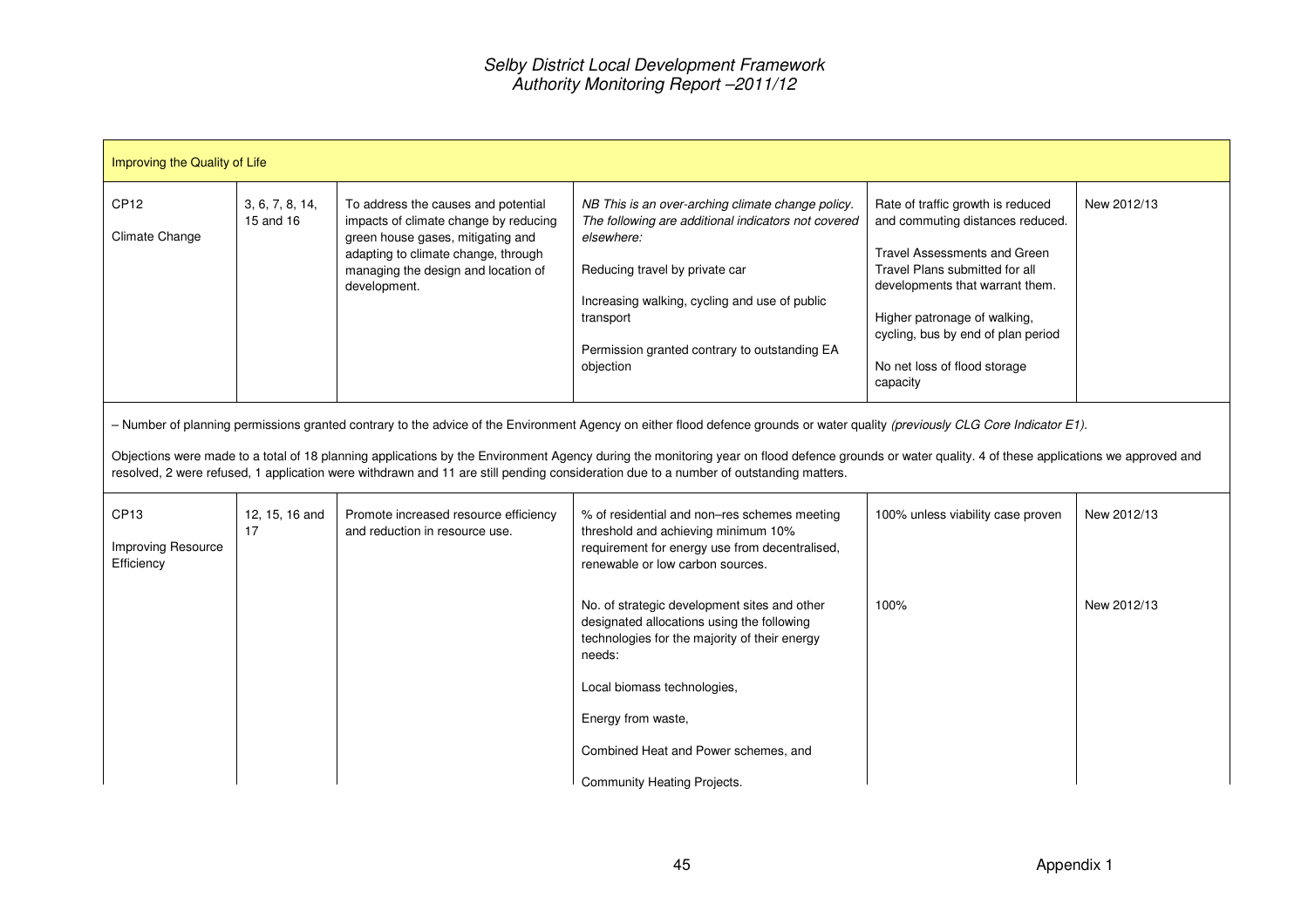|                                                                    |                                       |                                                                                                                                                                                                                                                                      | No. of houses built to 'Code for Sustainable<br>Homes' standards.                                                                                                                                                                                                                                                                        | Increase year on year                                                                                                                                                                                                                                                   | New 2012/13 |
|--------------------------------------------------------------------|---------------------------------------|----------------------------------------------------------------------------------------------------------------------------------------------------------------------------------------------------------------------------------------------------------------------|------------------------------------------------------------------------------------------------------------------------------------------------------------------------------------------------------------------------------------------------------------------------------------------------------------------------------------------|-------------------------------------------------------------------------------------------------------------------------------------------------------------------------------------------------------------------------------------------------------------------------|-------------|
|                                                                    |                                       |                                                                                                                                                                                                                                                                      | No. of non-residential developments built to<br>BREEAM standards.                                                                                                                                                                                                                                                                        | Increase year on year                                                                                                                                                                                                                                                   | New 2012/13 |
| CP <sub>14</sub><br>Renewable Energy                               | 12, 15, 16 and<br>17                  | Reduction in reliance on non-renewable<br>energy sources by increased<br>renewable energy capacity to exceed<br>District targets.                                                                                                                                    | Permitted stand alone renewable schemes (MW)<br>that are installed and grid connected.<br>Permitted 'micro-generation' schemes - not grid<br>connected.                                                                                                                                                                                  | At least 32MW by 2021 (subject to<br>review).<br>Increase year on year.                                                                                                                                                                                                 | New 2012/13 |
|                                                                    |                                       | Renewable Energy Generation (previously CLG Core Indicator E3)<br>demonstrates that Selby District is actively seeking to contribute to tackling climate change.                                                                                                     | Rusholme Wind farm completed and was operational during the 2010/11 monitoring year. The 12 x 2MW turbines are grid connected and can generate 24 MW. This large scale grid connected scheme<br>During the monitoring year permission was granted for 9 wind turbines (where the turbine is over 20m to the blade tip) providing 1312Kw. |                                                                                                                                                                                                                                                                         |             |
| CP <sub>15</sub><br>Protecting and<br>Enhancing the<br>Environment | 2, 3, 11, 12,<br>14, 15, 16 and<br>17 | The District's high quality natural and<br>man-made environment safeguarded<br>and enhanced by:<br>Protecting the historic environment;<br>Promoting effective stewardship of the<br>District's wildlife;<br>Supporting the creation and restoration<br>of habitats. | Safeguarding protected historic and natural sites.<br>Amount of green infrastructure<br>Numbers of heritage assets and assets at risk as<br>recorded in 'Heritage Counts' and 'Heritage at<br>Risk Register'                                                                                                                             | No net losses in protected areas.<br>Net gain in biodiversity.<br>No net losses of assets to the 'at<br>risk register'.<br>Meeting habitat targets in the<br>National strategies and the local<br>Selby Biodiversity Action Plan.<br>Net gains in green infrastructure. | New 2012/13 |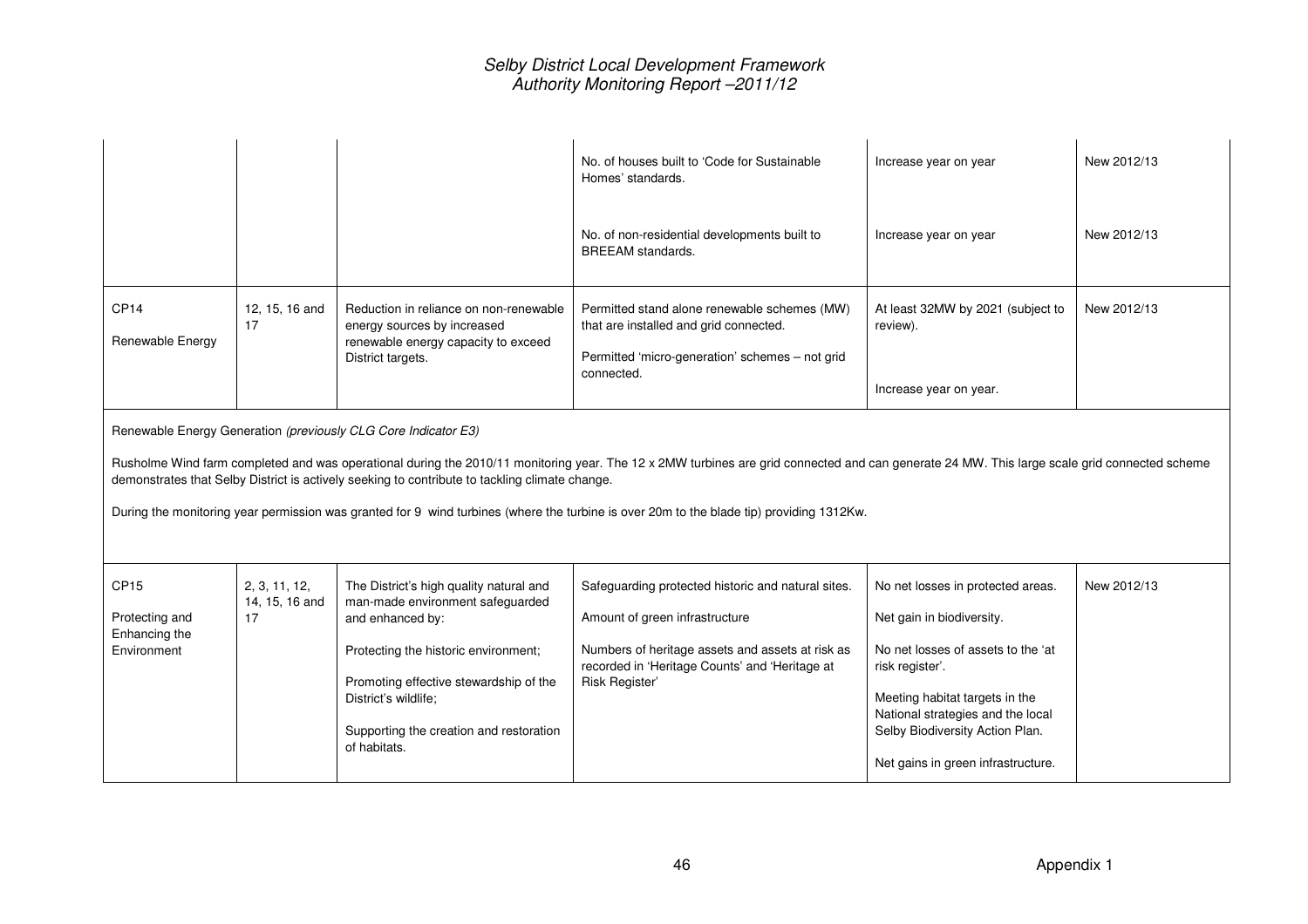| Change in areas of Biodiversity importance (previously CLG Core Indicator E2)                                                                                                                                                                                                                                                                                                                                                                                                  |                                                                                                                                                                                                                                                                                                                                                                                                  |  |                                                                                         |  |                                                                                                                                                                          |             |  |  |  |
|--------------------------------------------------------------------------------------------------------------------------------------------------------------------------------------------------------------------------------------------------------------------------------------------------------------------------------------------------------------------------------------------------------------------------------------------------------------------------------|--------------------------------------------------------------------------------------------------------------------------------------------------------------------------------------------------------------------------------------------------------------------------------------------------------------------------------------------------------------------------------------------------|--|-----------------------------------------------------------------------------------------|--|--------------------------------------------------------------------------------------------------------------------------------------------------------------------------|-------------|--|--|--|
|                                                                                                                                                                                                                                                                                                                                                                                                                                                                                | There are 1973 hectares of land with biodiversity importance in Selby District (based on Sites of Importance for Nature Conservation, SINCs) at the end of the 08/09 monitoring year. This figure is only<br>the baseline, this survey is currently undertaken by North Yorkshire County Council and there have been no additions to the SINC list in the 09/10, 10/11 or 11/12 monitoring year. |  |                                                                                         |  |                                                                                                                                                                          |             |  |  |  |
|                                                                                                                                                                                                                                                                                                                                                                                                                                                                                |                                                                                                                                                                                                                                                                                                                                                                                                  |  | Sites of Special Scientific Interest (SSSIs) in Favourable or Recovering Condition 2008 |  |                                                                                                                                                                          |             |  |  |  |
| Selby                                                                                                                                                                                                                                                                                                                                                                                                                                                                          | 70.1%*                                                                                                                                                                                                                                                                                                                                                                                           |  |                                                                                         |  |                                                                                                                                                                          |             |  |  |  |
| North Yorkshire                                                                                                                                                                                                                                                                                                                                                                                                                                                                | 90.7%                                                                                                                                                                                                                                                                                                                                                                                            |  |                                                                                         |  |                                                                                                                                                                          |             |  |  |  |
|                                                                                                                                                                                                                                                                                                                                                                                                                                                                                |                                                                                                                                                                                                                                                                                                                                                                                                  |  |                                                                                         |  | Source: Natural England; Progress in York and North Yorkshire March 2010 08/09 figure; no further regional comparison has been undertaken by Natural England at present. |             |  |  |  |
|                                                                                                                                                                                                                                                                                                                                                                                                                                                                                |                                                                                                                                                                                                                                                                                                                                                                                                  |  |                                                                                         |  |                                                                                                                                                                          |             |  |  |  |
| <b>Conservation</b>                                                                                                                                                                                                                                                                                                                                                                                                                                                            |                                                                                                                                                                                                                                                                                                                                                                                                  |  |                                                                                         |  |                                                                                                                                                                          |             |  |  |  |
| Number of Listed Buildings                                                                                                                                                                                                                                                                                                                                                                                                                                                     |                                                                                                                                                                                                                                                                                                                                                                                                  |  | 619                                                                                     |  |                                                                                                                                                                          |             |  |  |  |
| Number of Conservation Areas (April 2008)                                                                                                                                                                                                                                                                                                                                                                                                                                      |                                                                                                                                                                                                                                                                                                                                                                                                  |  | 23                                                                                      |  |                                                                                                                                                                          |             |  |  |  |
| Size of Conservation Areas (April 2008)                                                                                                                                                                                                                                                                                                                                                                                                                                        |                                                                                                                                                                                                                                                                                                                                                                                                  |  | 449 hectares                                                                            |  |                                                                                                                                                                          |             |  |  |  |
| Area of designated Greenbelt Land (March 2009)                                                                                                                                                                                                                                                                                                                                                                                                                                 |                                                                                                                                                                                                                                                                                                                                                                                                  |  | 19,240 hectares                                                                         |  |                                                                                                                                                                          |             |  |  |  |
| Sites of Importance to Nature Conservation                                                                                                                                                                                                                                                                                                                                                                                                                                     |                                                                                                                                                                                                                                                                                                                                                                                                  |  | 1973 hectares                                                                           |  |                                                                                                                                                                          |             |  |  |  |
| CP <sub>16</sub><br>Achieving development of high quality<br>No of homes:<br>8, 11, 12, 14<br>Increase year on year.<br>design, which has regard to the local<br>and 15<br>Design Quality<br>character, identity and context of its<br>adopting Lifetime Neighbourhood<br>objectives<br>surroundings.<br>achieving 'Very Good', 'Building for Life'<br>Homes meeting residents' needs in<br>standard<br>long term.<br>meeting 'Lifetime Homes' Standards.<br>Safer communities |                                                                                                                                                                                                                                                                                                                                                                                                  |  |                                                                                         |  |                                                                                                                                                                          | New 2012/13 |  |  |  |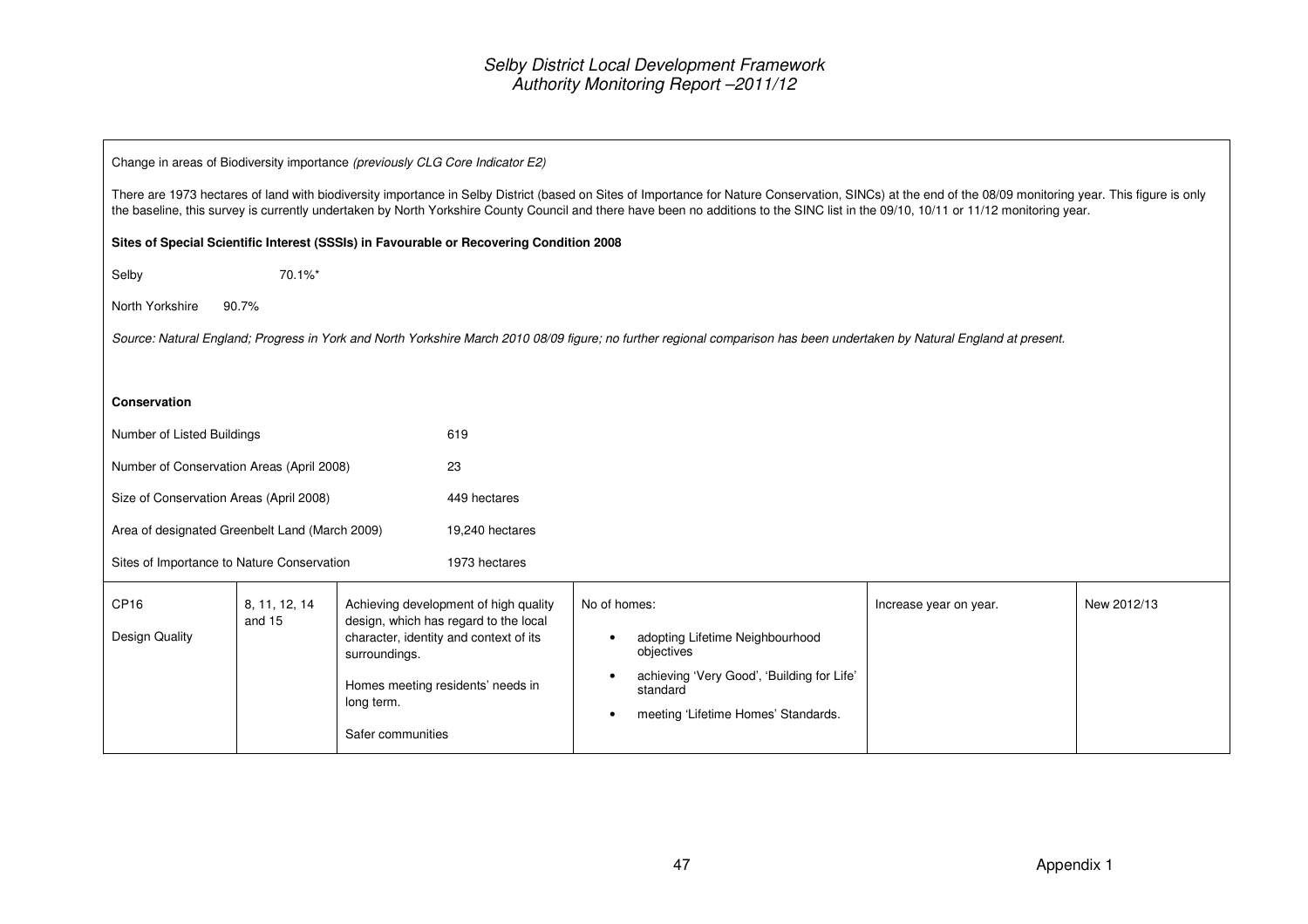## **Appendix 2 - Residential Completions by Parish (Gross) March 2012**

**Residential Completions GROSS (01/04/2011 – 31/03/2012)** 

| <b>PARISH</b>           |                  | <b>GREENFIELD</b>                                     |                                       | PREVIOUSLY DEVELOPED LAND TOTAL |                            |                         |
|-------------------------|------------------|-------------------------------------------------------|---------------------------------------|---------------------------------|----------------------------|-------------------------|
|                         | <b>NEW BUILD</b> | <b>AGRICULTURAL</b><br>REDEVELOPMEN   CONVERSION<br>т | <b>AGRICULTURA NEW BUILD</b><br>/ COU |                                 | CONVERSION /<br><b>COU</b> |                         |
| <b>ACASTER SELBY</b>    | $\mathbf{0}$     | $\mathbf{0}$                                          | $\overline{0}$                        | $\mathbf{0}$                    | $\mathbf{0}$               | $\mathbf{0}$            |
| <b>APPLETON ROEBUCK</b> | 10               | $\mathbf 0$                                           | $\pmb{0}$                             | $\mathbf{1}$                    | $\mathbf{1}$               | 12                      |
| <b>BALNE</b>            | $\pmb{0}$        | $\mathbf{0}$                                          | $\pmb{0}$                             | $\pmb{0}$                       | $\pmb{0}$                  | $\pmb{0}$               |
| <b>BARKSTON ASH</b>     | $\pmb{0}$        | $\mathbf 0$                                           | $\pmb{0}$                             | $\pmb{0}$                       | $\mathbf{0}$               | $\mathbf 0$             |
| <b>BARLBY</b>           | $\pmb{0}$        | $\pmb{0}$                                             | $\pmb{0}$                             | $\mathbf 0$                     | $\mathbf 0$                | $\pmb{0}$               |
| <b>BARLOW</b>           | $\pmb{0}$        | $\pmb{0}$                                             | $\pmb{0}$                             | $\mathbf{1}$                    | $\mathbf 0$                | $\mathbf{1}$            |
| <b>BEAL</b>             | $\mathbf{0}$     | $\pmb{0}$                                             | $\pmb{0}$                             | $\pmb{0}$                       | $\mathbf{0}$               | $\mathbf{0}$            |
| <b>BIGGIN</b>           | $\pmb{0}$        | $\mathbf{0}$                                          | $\mathbf{0}$                          | $\mathbf{0}$                    | $\mathbf{0}$               | $\mathbf{0}$            |
| <b>BILBROUGH</b>        | $\mathbf{1}$     | $\mathbf 0$                                           | $\pmb{0}$                             | $\mathbf{3}$                    | $\mathbf 0$                | $\overline{\mathbf{4}}$ |
| <b>BIRKIN</b>           | $\pmb{0}$        | $\mathbf 0$                                           | $\pmb{0}$                             | $\pmb{0}$                       | $\pmb{0}$                  | $\pmb{0}$               |
| <b>BOLTON PERCY</b>     | $\pmb{0}$        | $\mathbf 0$                                           | $\pmb{0}$                             | $\mathbf{0}$                    | $\mathbf{0}$               | $\mathbf{0}$            |
| <b>BRAYTON</b>          | $\mathbf{1}$     | $\mathbf 0$                                           | $\mathbf{0}$                          | $\overline{2}$                  | $\mathbf 0$                | $\mathbf{3}$            |
| <b>BROTHERTON</b>       | $\pmb{0}$        | $\mathbf 0$                                           | $\pmb{0}$                             | $\pmb{0}$                       | $\mathbf{0}$               | $\mathbf{0}$            |
| <b>BURN</b>             | $\mathbf 0$      | $\pmb{0}$                                             | $\pmb{0}$                             | $\mathbf{0}$                    | $\mathbf{0}$               | $\pmb{0}$               |
| <b>BURTON SALMON</b>    | $\pmb{0}$        | $\pmb{0}$                                             | $\mathbf 0$                           | $\mathbf 0$                     | $\mathbf{0}$               | $\pmb{0}$               |
| <b>BYRAM CUM SUTTON</b> | $\mathbf 0$      | $\pmb{0}$                                             | $\pmb{0}$                             | $\mathbf 0$                     | $\mathbf{0}$               | $\pmb{0}$               |
| <b>CAMBLESFORTH</b>     | $\pmb{0}$        | $\pmb{0}$                                             | $\pmb{0}$                             | $\mathbf{1}$                    | $\pmb{0}$                  | $\mathbf{1}$            |
| <b>CARLTON</b>          | $\pmb{0}$        | $\pmb{0}$                                             | $\pmb{0}$                             | $\pmb{0}$                       | $\mathbf{0}$               | $\pmb{0}$               |
| <b>CATTERTON</b>        | $\pmb{0}$        | $\overline{0}$                                        | $\pmb{0}$                             | $\pmb{0}$                       | $\pmb{0}$                  | $\pmb{0}$               |
| <b>CAWOOD</b>           | $\pmb{0}$        | $\pmb{0}$                                             | $\pmb{0}$                             | $\pmb{0}$                       | $\pmb{0}$                  | $\pmb{0}$               |
| <b>CHAPEL HADDLESEY</b> | $\pmb{0}$        | $\pmb{0}$                                             | $\pmb{0}$                             | $\pmb{0}$                       | $\mathbf 0$                | $\mathbf 0$             |
| <b>CHURCH FENTON</b>    | $\pmb{0}$        | $\overline{0}$                                        | $\pmb{0}$                             | $\mathbf{1}$                    | $\mathbf{1}$               | 2 <sup>1</sup>          |
| CLIFFE and S. DUFFIELD  | $\pmb{0}$        | $\pmb{0}$                                             | $\mathbf{1}$                          | $\mathbf{3}$                    | $\pmb{0}$                  | $\overline{4}$          |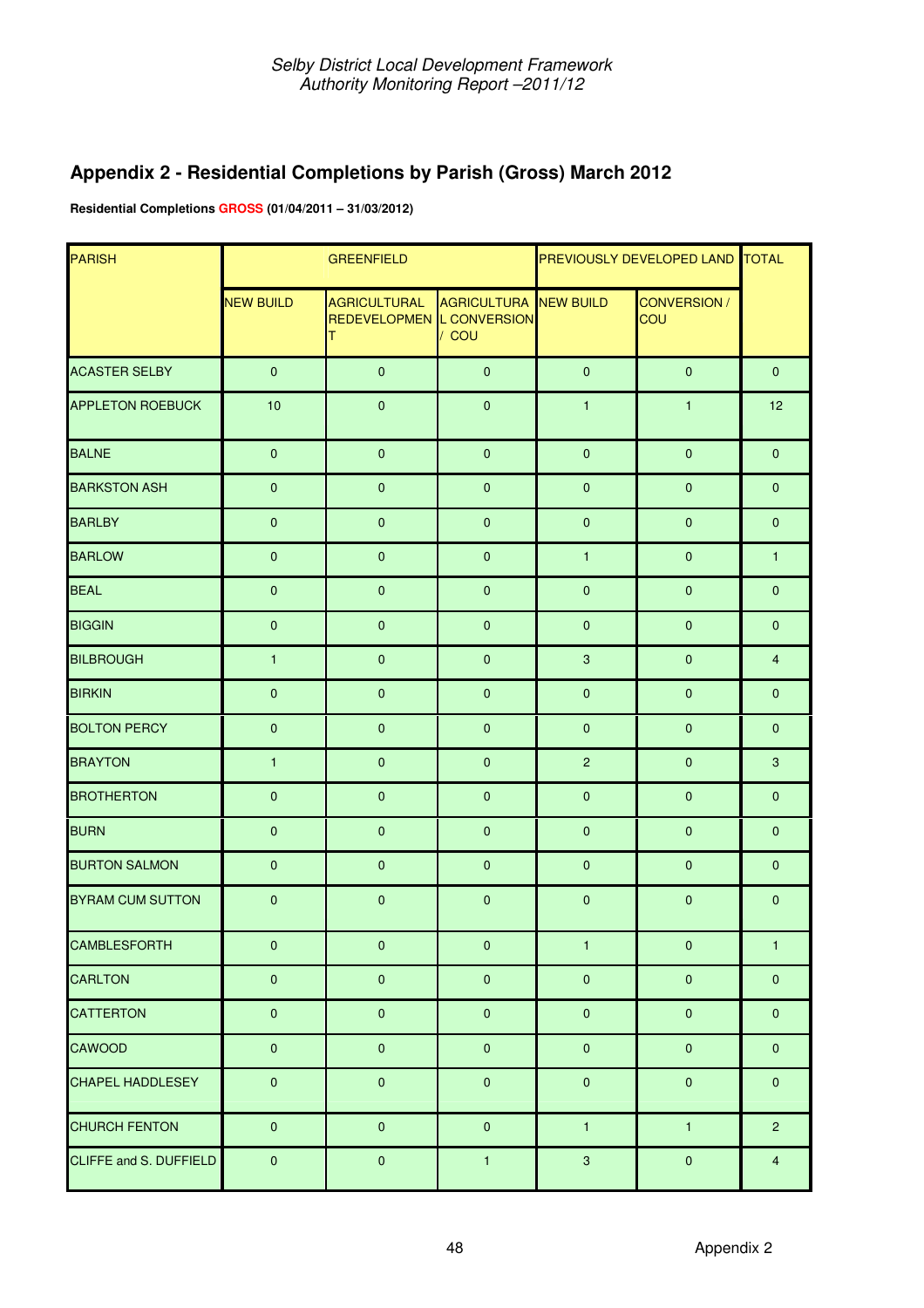| <b>COLTON</b>                      | $\pmb{0}$    | $\pmb{0}$   | $\pmb{0}$ | $\pmb{0}$      | $\pmb{0}$           | $\overline{\mathbf{0}}$ |
|------------------------------------|--------------|-------------|-----------|----------------|---------------------|-------------------------|
| <b>CRIDLING STUBBS</b>             | $\pmb{0}$    | $\pmb{0}$   | $\pmb{0}$ | $\pmb{0}$      | $\mathbf 0$         | $\overline{0}$          |
| <b>DRAX</b>                        | $\pmb{0}$    | $\pmb{0}$   | $\pmb{0}$ | $\overline{c}$ | $\pmb{0}$           | $\overline{2}$          |
| <b>EGGBOROUGH</b>                  | $\mathbf{3}$ | $\pmb{0}$   | $\pmb{0}$ | $\pmb{0}$      | $\pmb{0}$           | $\overline{3}$          |
| <b>ESCRICK</b>                     | $\pmb{0}$    | $\pmb{0}$   | $\pmb{0}$ | $\pmb{0}$      | $\mathbf 0$         | $\overline{\mathbf{0}}$ |
| <b>FAIRBURN</b>                    | $\pmb{0}$    | $\pmb{0}$   | $\pmb{0}$ | $\pmb{0}$      | $\pmb{0}$           | $\overline{0}$          |
| <b>GATEFORTH</b>                   | $\pmb{0}$    | $\pmb{0}$   | $\pmb{0}$ | $\pmb{0}$      | $\pmb{0}$           | $\overline{0}$          |
| <b>GRIMSTON</b>                    | $\pmb{0}$    | $\pmb{0}$   | $\pmb{0}$ | $\pmb{0}$      | $\pmb{0}$           | $\overline{0}$          |
| <b>HAMBLETON</b>                   | $\pmb{0}$    | $\pmb{0}$   | $\pmb{0}$ | $\mathbf{1}$   | $\pmb{0}$           | $\mathbf{1}$            |
| <b>HEALAUGH</b>                    | $\pmb{0}$    | $\pmb{0}$   | $\pmb{0}$ | $\pmb{0}$      | $\pmb{0}$           | $\overline{0}$          |
| <b>HECK</b>                        | $\pmb{0}$    | $\mathbf 0$ | $\pmb{0}$ | $\mathbf{1}$   | $\mathbf 0$         | $\overline{1}$          |
| <b>HEMINGBROUGH</b>                | $\pmb{0}$    | $\pmb{0}$   | $\pmb{0}$ | $\pmb{0}$      | $\mathbf{3}$        | $\overline{3}$          |
| <b>HENSALL</b>                     | $\pmb{0}$    | $\pmb{0}$   | $\pmb{0}$ | $\pmb{0}$      | $\pmb{0}$           | $\overline{\mathbf{0}}$ |
| <b>HILLAM</b>                      | $\pmb{0}$    | $\pmb{0}$   | $\pmb{0}$ | $\pmb{0}$      | $\mathbf 0$         | $\overline{0}$          |
| <b>HIRST COURTNEY</b>              | $\pmb{0}$    | $\pmb{0}$   | $\pmb{0}$ | $\pmb{0}$      | $\pmb{0}$           | $\overline{\mathbf{0}}$ |
| HIJDDI FSTON +<br><b>NEWTHORPE</b> | $\pmb{0}$    | $\pmb{0}$   | $\pmb{0}$ | $\pmb{0}$      | $\mathbf{1}$        | $\overline{1}$          |
| <b>KELFIELD</b>                    | $\pmb{0}$    | $\pmb{0}$   | $\pmb{0}$ | $\pmb{0}$      | $\pmb{0}$           | $\overline{0}$          |
| <b>KELLINGTON</b>                  | $\mathbf{1}$ | $\pmb{0}$   | $\pmb{0}$ | $\pmb{0}$      | $\mathbf{1}$        | $\overline{2}$          |
| <b>KIRK SMEATON</b>                | $\pmb{0}$    | $\pmb{0}$   | $\pmb{0}$ | $\pmb{0}$      | $\pmb{0}$           | $\overline{0}$          |
| <b>KIRKBY WHARFE</b>               | $\pmb{0}$    | $\pmb{0}$   | $\pmb{0}$ | $\pmb{0}$      | $\pmb{0}$           | $\overline{0}$          |
| <b>LEAD</b>                        | $\pmb{0}$    | $\pmb{0}$   | $\pmb{0}$ | $\pmb{0}$      | $\pmb{0}$           | $\mathbf 0$             |
| <b>LITTLE FENTON</b>               | $\pmb{0}$    | $\pmb{0}$   | $\pmb{0}$ | $\pmb{0}$      | $\mathsf{O}\xspace$ | $\overline{0}$          |
| <b>LITTLE SMEATON</b>              | $\mathbf{1}$ | $\pmb{0}$   | $\pmb{0}$ | $\pmb{0}$      | $\pmb{0}$           | $\overline{1}$          |
| <b>LONG DRAX</b>                   | $\pmb{0}$    | $\pmb{0}$   | $\pmb{0}$ | $\pmb{0}$      | $\pmb{0}$           | $\mathbf 0$             |
| <b>MONK FRYSTON</b>                | $\mathbf{1}$ | $\pmb{0}$   | $\pmb{0}$ | $\pmb{0}$      | $\pmb{0}$           | $\overline{1}$          |
| N KYMF CLIM<br><b>TOULSTON</b>     | $\pmb{0}$    | $\pmb{0}$   | $\pmb{0}$ | $\pmb{0}$      | $\pmb{0}$           | $\overline{0}$          |
| <b>NEWLAND</b>                     | $\pmb{0}$    | $\pmb{0}$   | $\pmb{0}$ | $\pmb{0}$      | $\pmb{0}$           | $\overline{0}$          |
| <b>NORTH DUFFIELD</b>              | $\pmb{0}$    | $\pmb{0}$   | $\pmb{0}$ | $\pmb{0}$      | $\overline{c}$      | $\overline{2}$          |
| <b>OXTON</b>                       | $\pmb{0}$    | $\pmb{0}$   | $\pmb{0}$ | $\pmb{0}$      | $\pmb{0}$           | $\overline{0}$          |
| <b>RICCALL</b>                     | $\pmb{0}$    | $\pmb{0}$   | $\pmb{0}$ | 58             | $\pmb{0}$           | 58                      |
| <b>RYTHER</b>                      | $\pmb{0}$    | $\pmb{0}$   | $\pmb{0}$ | $\pmb{0}$      | $\pmb{0}$           | $\mathbf 0$             |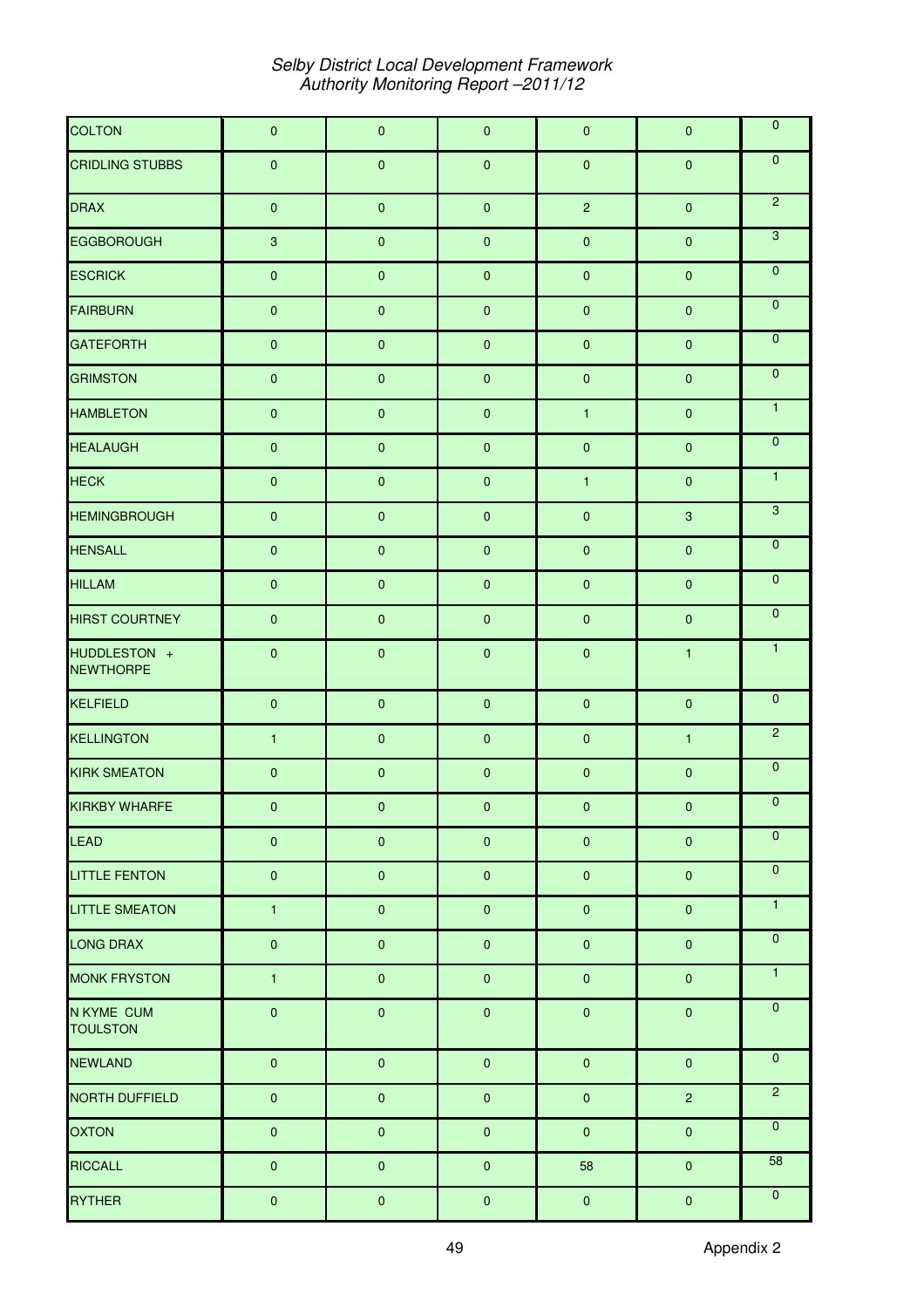| SAXTON CLIM<br><b>SCARTHINGWELL</b> | $\overline{c}$ | $\pmb{0}$    | $\pmb{0}$               | $\pmb{0}$                 | $\pmb{0}$           | $\overline{2}$   |
|-------------------------------------|----------------|--------------|-------------------------|---------------------------|---------------------|------------------|
| <b>SELBY</b>                        | 74             | $\mathbf{0}$ | $\pmb{0}$               | 26                        | $\boldsymbol{6}$    | 106              |
| SHERBURN IN ELMET                   | 67             | $\pmb{0}$    | $\pmb{0}$               | $\overline{\mathbf{4}}$   | $\overline{2}$      | 73               |
| <b>SKIPWITH</b>                     | $\pmb{0}$      | $\pmb{0}$    | $\pmb{0}$               | $\mathbf{0}$              | $\mathbf 0$         | $\mathbf{0}$     |
| <b>SOUTH MILFORD</b>                | $\pmb{0}$      | $\pmb{0}$    | $\pmb{0}$               | 17                        | $\overline{2}$      | 19               |
| <b>STAPLETON</b>                    | $\pmb{0}$      | $\pmb{0}$    | $\pmb{0}$               | $\pmb{0}$                 | $\pmb{0}$           | $\pmb{0}$        |
| <b>STEETON</b>                      | $\pmb{0}$      | $\pmb{0}$    | $\pmb{0}$               | $\pmb{0}$                 | $\pmb{0}$           | $\pmb{0}$        |
| <b>STILLINGFLEET</b>                | $\pmb{0}$      | $\pmb{0}$    | $\pmb{0}$               | $\pmb{0}$                 | $\mathbf{0}$        | $\mathbf{0}$     |
| STIJTTON +<br><b>HAZLEWOOD</b>      | $\pmb{0}$      | $\pmb{0}$    | $\pmb{0}$               | $\pmb{0}$                 | $\mathsf{O}\xspace$ | $\pmb{0}$        |
| <b>TADCASTER</b><br>$($ EAST)       | $\pmb{0}$      | $\pmb{0}$    | $\pmb{0}$               | $\pmb{0}$                 | $\pmb{0}$           | $\pmb{0}$        |
| <b>TADCASTER</b><br>(WEST)          | $\pmb{0}$      | $\pmb{0}$    | $\pmb{0}$               | $\pmb{0}$                 | $\mathbf 0$         | $\mathbf 0$      |
| <b>TEMPLE HIRST</b>                 | $\pmb{0}$      | $\pmb{0}$    | $\pmb{0}$               | $\pmb{0}$                 | $\mathbf{0}$        | $\mathbf{0}$     |
| <b>THORGANBY</b>                    | $\pmb{0}$      | $\pmb{0}$    | $\pmb{0}$               | $\pmb{0}$                 | $\mathbf{0}$        | $\pmb{0}$        |
| <b>THORPE WILLOUGHBY</b>            | $\mathbf{1}$   | $\pmb{0}$    | $\pmb{0}$               | $\pmb{0}$                 | $\pmb{0}$           | $\mathbf{1}$     |
| <b>TOWTON</b>                       | $\pmb{0}$      | $\pmb{0}$    | $\pmb{0}$               | $\pmb{0}$                 | $\pmb{0}$           | $\pmb{0}$        |
| <b>ULLESKELF</b>                    | $\pmb{0}$      | $\pmb{0}$    | $\pmb{0}$               | $\pmb{0}$                 | $\pmb{0}$           | $\pmb{0}$        |
| <b>WALDEN STUBBS</b>                | $\pmb{0}$      | $\pmb{0}$    | $\pmb{0}$               | $\pmb{0}$                 | $\pmb{0}$           | $\mathbf{0}$     |
| WEST HADDLESEY                      | $\pmb{0}$      | $\pmb{0}$    | $\pmb{0}$               | $\pmb{0}$                 | $\pmb{0}$           | $\pmb{0}$        |
| <b>WHITLEY BRIDGE</b>               | 29             | $\pmb{0}$    | $\pmb{0}$               | $\pmb{0}$                 | $\pmb{0}$           | 29               |
| <b>WISTOW</b>                       | $\overline{5}$ | $\pmb{0}$    | $\mathbf{1}$            | $\pmb{0}$                 | $\pmb{0}$           | $\boldsymbol{6}$ |
| <b>WOMERSLEY</b>                    | $\pmb{0}$      | $\pmb{0}$    | $\pmb{0}$               | $\pmb{0}$                 | $\pmb{0}$           | $\pmb{0}$        |
|                                     |                |              |                         |                           |                     |                  |
| Sub-Totals                          | 196            | $\pmb{0}$    | $\overline{\mathbf{2}}$ | 121                       | $19$                | 338              |
|                                     |                | Greenfield   |                         | Previously Developed Land |                     | <b>TOTAL</b>     |
| <b>LAND USE TOTALS</b>              |                | 198          |                         | 140                       |                     | 338              |

COMPLETIONS ON PREVIOUSLY DEVELOPED LAND = 140 DWELLINGS (GROSS)

TOTAL COMPLETIONS FOR PERIOD 2011/12 = 338 DWELLINGS (GROSS)

COMPLETIONS ON PREVIOUSLY DEVELOPED LAND = 41.4%

COMPLETIONS ON GREENFIELD LAND = 58.6%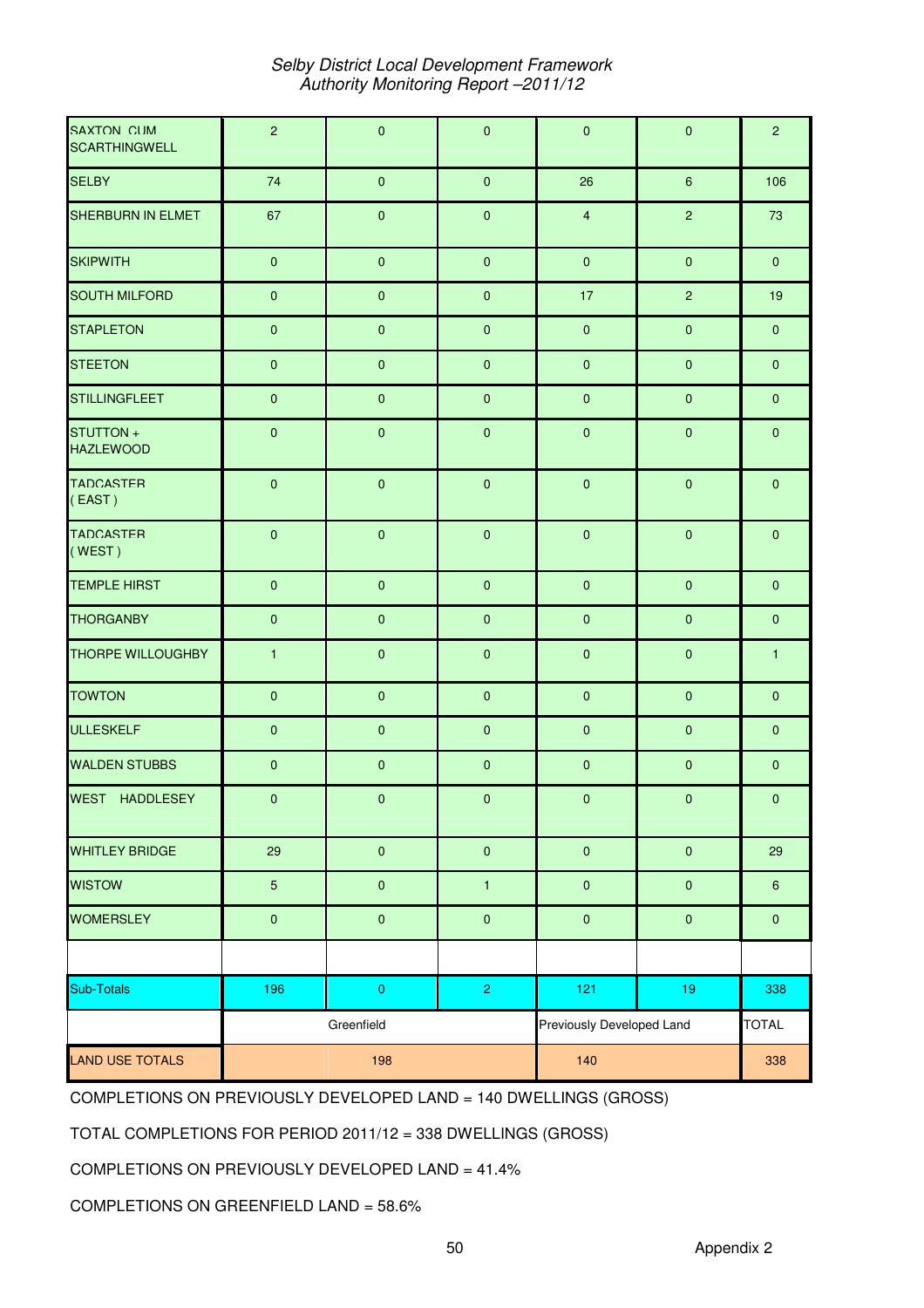| Appendix 3 - Number of Outstanding Planning Permissions - GROSS - by Parish |  |
|-----------------------------------------------------------------------------|--|
| <b>March 2012.</b>                                                          |  |

| <u> 1291412111211 1</u><br>шич     |                  | $\sim$<br><b>GREENFIELD</b>                                |                                                        | PREVIOUSI Y DEVELOPED<br><b>LAND</b> |                     | <b>TOTAL</b>            |
|------------------------------------|------------------|------------------------------------------------------------|--------------------------------------------------------|--------------------------------------|---------------------|-------------------------|
| <b>PARISH</b>                      | <b>NEW BUILD</b> | <b>AGRICULTUR</b><br>AI<br><b>REDEVELOPM</b><br><b>ENT</b> | <b>AGRICULTU</b><br>RAI<br>CONVERSIO<br>$N = 1$<br>COU | <b>NEW BUILD</b>                     | CONVERSION /<br>COU |                         |
| <b>ACASTER SELBY</b>               | $\mathbf{0}$     | $\mathsf{O}\xspace$                                        | $\overline{0}$                                         | $\mathbf{0}$                         | $\mathbf{0}$        | $\overline{0}$          |
| <b>APPI FTON</b><br><b>ROEBUCK</b> | $\mathbf{0}$     | $\mathbf 0$                                                | $\mathbf 0$                                            | 13                                   | $\mathbf{1}$        | 14                      |
| <b>BALNE</b>                       | $\mathbf{0}$     | $\mathbf 0$                                                | $\mathbf{1}$                                           | $\mathbf{0}$                         | $\mathbf{0}$        | $\mathbf{1}$            |
| <b>BARKSTON ASH</b>                | $\mathbf{1}$     | $\mathbf 0$                                                | $\mathbf{3}$                                           | $\mathbf 0$                          | $\overline{0}$      | $\overline{4}$          |
| <b>BARLBY</b>                      | 3                | $\mathbf 0$                                                | $\overline{4}$                                         | $5\phantom{.0}$                      | $\mathbf{1}$        | 13                      |
| <b>BARLOW</b>                      | $\mathbf{0}$     | $\pmb{0}$                                                  | $\overline{4}$                                         | $\overline{2}$                       | $\pmb{0}$           | $6\phantom{1}$          |
| <b>BEAL</b>                        | $5\phantom{.0}$  | $\mathbf 0$                                                | $\mathbf{0}$                                           | $\overline{7}$                       | $\mathbf{0}$        | 12 <sup>2</sup>         |
| <b>BIGGIN</b>                      | $\mathbf{0}$     | $\pmb{0}$                                                  | $\mathbf{0}$                                           | $\overline{0}$                       | $\mathbf{0}$        | $\overline{0}$          |
| <b>BILBROUGH</b>                   | $\mathbf{0}$     | $\mathbf 0$                                                | $\mathbf{0}$                                           | $\mathbf{0}$                         | $\overline{0}$      | $\overline{0}$          |
| <b>BIRKIN</b>                      | $\mathbf{0}$     | $\pmb{0}$                                                  | $\overline{0}$                                         | $\mathbf{0}$                         | $\mathbf 0$         | $\mathbf{0}$            |
| <b>BOLTON PERCY</b>                | $\mathbf{0}$     | $\mathbf 0$                                                | $5\phantom{.0}$                                        | $\pmb{0}$                            | $\mathbf{0}$        | $5\phantom{.0}$         |
| <b>BRAYTON</b>                     | $\overline{2}$   | $\mathbf 0$                                                | $\overline{0}$                                         | $\mathbf{1}$                         | $\mathbf{1}$        | $\overline{4}$          |
| <b>BROTHERTON</b>                  | $\mathbf{0}$     | $\mathbf 0$                                                | $\mathbf{0}$                                           | 17                                   | $\mathbf{1}$        | 18                      |
| <b>BURN</b>                        | $\mathbf{0}$     | $\mathbf 0$                                                | $\overline{0}$                                         | 13                                   | $\overline{0}$      | 13                      |
| <b>BURTON SALMON</b>               | $\mathbf{0}$     | $\mathbf 0$                                                | $\overline{0}$                                         | $\overline{0}$                       | $\overline{0}$      | $\overline{0}$          |
| <b>BYRAM CLIM</b><br><b>SUTTON</b> | $\pmb{0}$        | $\pmb{0}$                                                  | $\pmb{0}$                                              | $\overline{\mathbf{4}}$              | $\pmb{0}$           | $\overline{\mathbf{4}}$ |
| CAMBLESFORTH                       | $\bf 8$          | $\pmb{0}$                                                  | $\mathbf{1}$                                           | 10                                   | $\overline{c}$      | 21                      |
| CARLTON                            | $\pmb{0}$        | $\pmb{0}$                                                  | $\pmb{0}$                                              | 13                                   | $\pmb{0}$           | 13                      |
| <b>CATTERTON</b>                   | $\pmb{0}$        | $\pmb{0}$                                                  | $\mathsf{O}\xspace$                                    | $\pmb{0}$                            | $\pmb{0}$           | $\pmb{0}$               |
| CAWOOD                             | $\mathbf{1}$     | $\pmb{0}$                                                  | $\pmb{0}$                                              | $\mathbf{1}$                         | $\overline{4}$      | $6\phantom{.}6$         |
| CHAPFI<br><b>HADDLESEY</b>         | $\pmb{0}$        | $\pmb{0}$                                                  | $\pmb{0}$                                              | $\pmb{0}$                            | $\pmb{0}$           | $\pmb{0}$               |
| <b>CHURCH FENTON</b>               | $\pmb{0}$        | $\pmb{0}$                                                  | $\mathbf{1}$                                           | 12                                   | $\pmb{0}$           | 13                      |
| CLIFFE and S.                      | $\boldsymbol{6}$ | $\pmb{0}$                                                  | $\mathbf{3}$                                           | 13                                   | $\pmb{0}$           | 22                      |

**Residential Outsnadings GROSS (01/04/2011 – 31/03/2012)**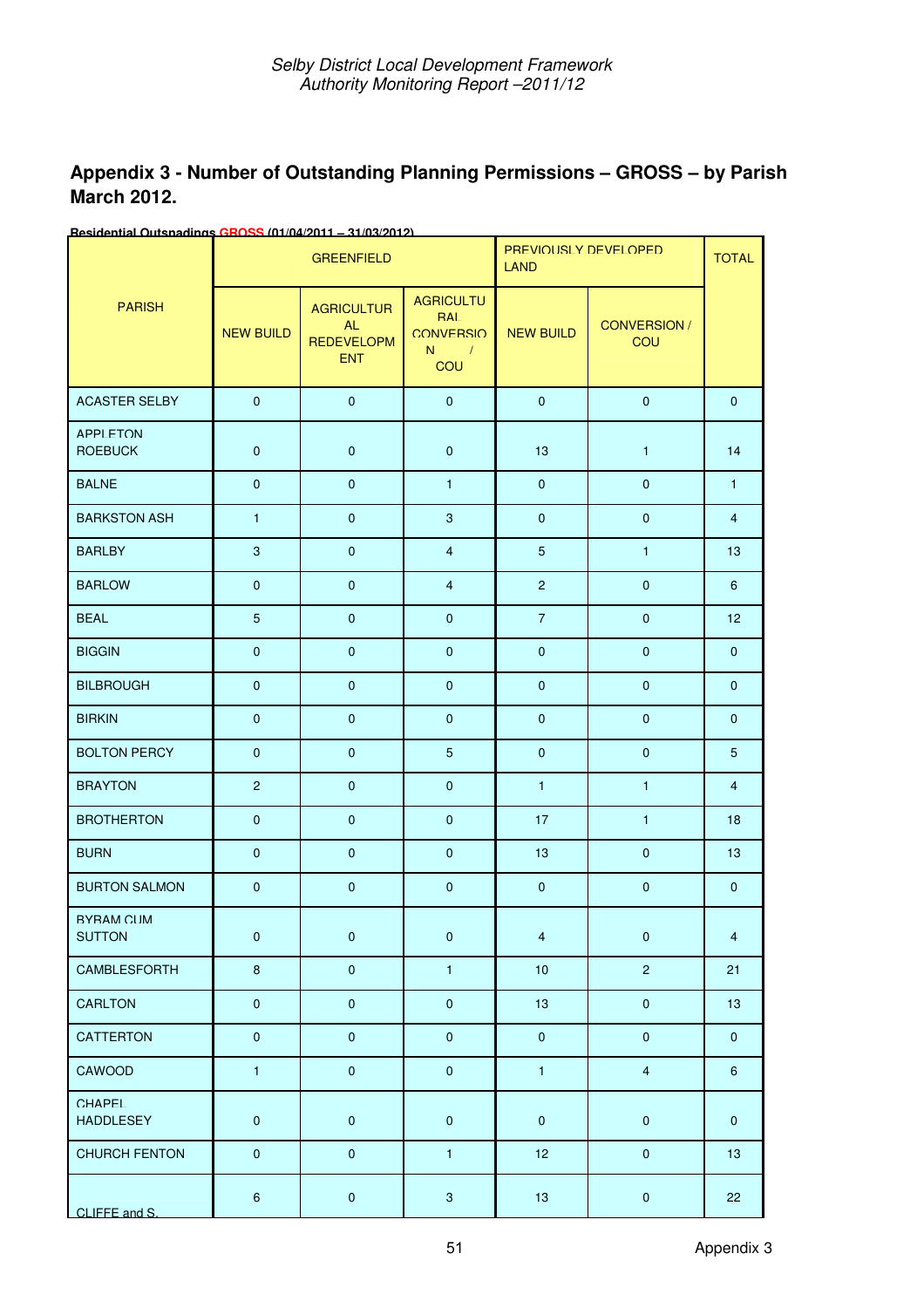| <b>DUFFIELD</b>                    |                |             |                     |                  |                |                |
|------------------------------------|----------------|-------------|---------------------|------------------|----------------|----------------|
| <b>COLTON</b>                      | $\mathbf{1}$   | $\pmb{0}$   | $\pmb{0}$           | $\mathbf{1}$     | $\mathbf 0$    | $\overline{2}$ |
| <b>CRIDLING STUBBS</b>             | $\mathbf{1}$   | $\pmb{0}$   | $\pmb{0}$           | $\pmb{0}$        | $\pmb{0}$      | $\mathbf{1}$   |
| <b>DRAX</b>                        | $\pmb{0}$      | $\mathbf 0$ | $\mathsf{O}\xspace$ | $\pmb{0}$        | $\mathbf{0}$   | $\mathbf{0}$   |
| <b>EGGBOROUGH</b>                  | $\pmb{0}$      | $\pmb{0}$   | $\mathsf{O}\xspace$ | $9\,$            | $\pmb{0}$      | 9              |
| <b>ESCRICK</b>                     | $\mathbf{1}$   | $\pmb{0}$   | $\overline{2}$      | $\pmb{0}$        | $\pmb{0}$      | $\mathbf{3}$   |
| <b>FAIRBURN</b>                    | $\mathbf 0$    | $\mathbf 0$ | $\mathbf 0$         | $\overline{4}$   | $\pmb{0}$      | $\overline{4}$ |
| <b>GATEFORTH</b>                   | $\overline{5}$ | $\mathbf 0$ | $\mathbf 0$         | $\mathbf{1}$     | $\pmb{0}$      | 6              |
| <b>GRIMSTON</b>                    | $\pmb{0}$      | $\pmb{0}$   | $\mathsf{O}\xspace$ | $\pmb{0}$        | $\mathbf{0}$   | $\mathbf{0}$   |
| <b>HAMBLETON</b>                   | $\mathbf{1}$   | $\pmb{0}$   | $\mathsf{O}\xspace$ | $\overline{4}$   | $\mathbf 0$    | 5              |
| <b>HEALAUGH</b>                    | $\pmb{0}$      | $\pmb{0}$   | $\pmb{0}$           | $\pmb{0}$        | $\pmb{0}$      | $\mathbf 0$    |
| <b>HECK</b>                        | $\mathbf 0$    | $\mathbf 0$ | $\mathbf 0$         | $\overline{7}$   | $\mathbf{0}$   | $\overline{7}$ |
| <b>HEMINGBROUGH</b>                | $\overline{2}$ | $\pmb{0}$   | $\pmb{0}$           | $\pmb{0}$        | $\pmb{0}$      | $\overline{2}$ |
| <b>HENSALL</b>                     | $\pmb{0}$      | $\pmb{0}$   | $\mathbf{0}$        | $\mathbf{3}$     | $\pmb{0}$      | $\mathbf{3}$   |
| <b>HILLAM</b>                      | $\pmb{0}$      | $\pmb{0}$   | $\pmb{0}$           | $\overline{2}$   | $\mathbf{1}$   | $\mathbf{3}$   |
| <b>HIRST COURTNEY</b>              | $\pmb{0}$      | $\pmb{0}$   | $\pmb{0}$           | $\mathbf{3}$     | $\mathbf{1}$   | $\overline{4}$ |
| HIJDDI FSTON +<br><b>NEWTHORPE</b> | $\pmb{0}$      | $\pmb{0}$   | $\pmb{0}$           | $\pmb{0}$        | $\pmb{0}$      | $\overline{0}$ |
| <b>KELFIELD</b>                    | $\mathbf{1}$   | $\mathbf 0$ | $\pmb{0}$           | 11               | $\pmb{0}$      | 12             |
| <b>KELLINGTON</b>                  | $\pmb{0}$      | $\pmb{0}$   | $\pmb{0}$           | $\overline{4}$   | 5              | 9              |
| <b>KIRK SMEATON</b>                | $\sqrt{3}$     | $\mathbf 0$ | $\mathbf{1}$        | $\boldsymbol{6}$ | $\pmb{0}$      | 10             |
| <b>KIRKBY WHARFE</b>               | $\pmb{0}$      | $\mathbf 0$ | $\pmb{0}$           | $\pmb{0}$        | $\pmb{0}$      | $\mathbf{0}$   |
| LEAD                               | $\pmb{0}$      | $\pmb{0}$   | $\pmb{0}$           | $\pmb{0}$        | $\pmb{0}$      | $\mathbf 0$    |
| <b>LITTLE FENTON</b>               | $\pmb{0}$      | $\pmb{0}$   | $\pmb{0}$           | $\pmb{0}$        | $\pmb{0}$      | $\mathbf 0$    |
| <b>LITTLE SMEATON</b>              | $\mathbf{1}$   | $\pmb{0}$   | $\pmb{0}$           | $\overline{2}$   | $\pmb{0}$      | $\mathbf{3}$   |
| LONG DRAX                          | $\pmb{0}$      | $\pmb{0}$   | $\pmb{0}$           | $\pmb{0}$        | $\pmb{0}$      | $\mathbf{0}$   |
| <b>MONK FRYSTON</b>                | $\pmb{0}$      | $\pmb{0}$   | $\overline{2}$      | $\overline{4}$   | $\pmb{0}$      | 6              |
| N KYMF CUM<br><b>TOULSTON</b>      | $\mathbf{1}$   | $\pmb{0}$   | $\pmb{0}$           | 140              | $\pmb{0}$      | 141            |
| <b>NEWLAND</b>                     | $\pmb{0}$      | $\pmb{0}$   | $\mathbf{3}$        | $5\phantom{.0}$  | $\pmb{0}$      | 8              |
| NORTH DUFFIELD                     | $\pmb{0}$      | $\pmb{0}$   | $\pmb{0}$           | $\overline{4}$   | $\mathbf{1}$   | 5              |
| <b>OXTON</b>                       | $\pmb{0}$      | $\pmb{0}$   | $\pmb{0}$           | $\pmb{0}$        | $\pmb{0}$      | $\overline{0}$ |
| <b>RICCALL</b>                     | $\mathbf{1}$   | $\pmb{0}$   | $\mathbf 0$         | 18               | $\overline{5}$ | 24             |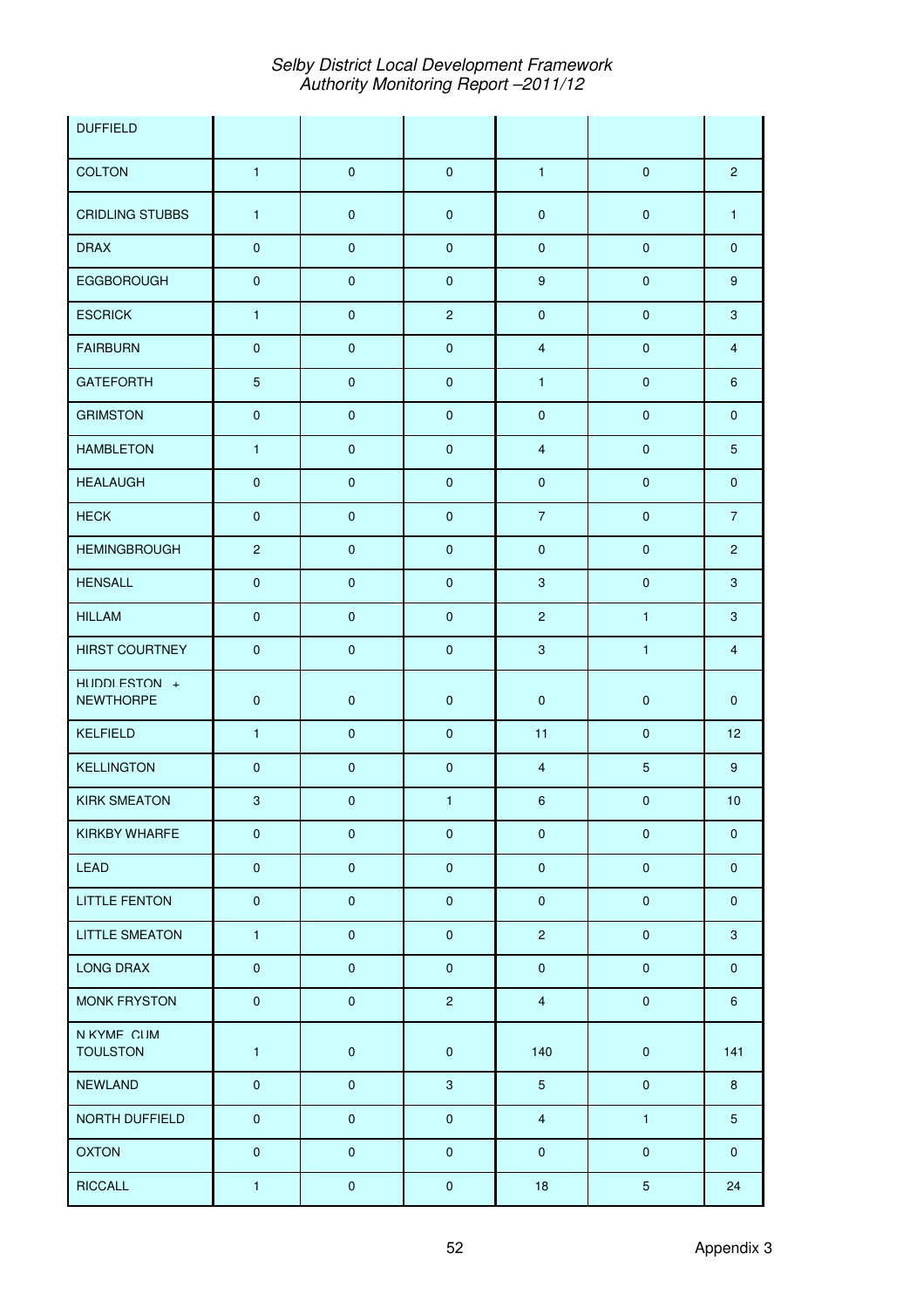| <b>RYTHER</b>                             | $\mathbf 0$      | $\pmb{0}$    | $\pmb{0}$      | $\mathbf{1}$     | $\pmb{0}$      | $\mathbf{1}$     |
|-------------------------------------------|------------------|--------------|----------------|------------------|----------------|------------------|
| <b>SAXTON CUM</b><br><b>SCARTHINGWELL</b> | $\sqrt{3}$       | $\pmb{0}$    | $\overline{2}$ | 15               | $\mathbf{0}$   | 20               |
| <b>SELBY</b>                              | 1048             | $\pmb{0}$    | $\pmb{0}$      | 88               | 24             | 1160             |
| SHERBURN IN<br><b>ELMET</b>               | $\mathbf 0$      | $\pmb{0}$    | $\pmb{0}$      | 8                | $\overline{5}$ | 13               |
| <b>SKIPWITH</b>                           | $\pmb{0}$        | $\pmb{0}$    | $\pmb{0}$      | $\mathbf{1}$     | $\pmb{0}$      | $\mathbf{1}$     |
| SOUTH MILFORD                             | $\overline{2}$   | $\mathbf{1}$ | $\pmb{0}$      | 30               | $\overline{5}$ | 38               |
| <b>STAPLETON</b>                          | $\mathbf 0$      | $\pmb{0}$    | $\pmb{0}$      | $\pmb{0}$        | $\pmb{0}$      | $\mathbf{0}$     |
| <b>STEETON</b>                            | $\pmb{0}$        | $\pmb{0}$    | $\pmb{0}$      | $\pmb{0}$        | $\pmb{0}$      | $\mathbf{0}$     |
| <b>STILLINGFLEET</b>                      | $\overline{4}$   | $\pmb{0}$    | $\overline{2}$ | $\pmb{0}$        | $\pmb{0}$      | $\boldsymbol{6}$ |
| STUTTON+<br><b>HAZLEWOOD</b>              | $\overline{2}$   | $\mathbf 0$  | $\pmb{0}$      | $\mathbf{1}$     | 3              | 6                |
| <b>TADCASTER</b><br>(EAST)                | $\pmb{0}$        | $\pmb{0}$    | $\pmb{0}$      | 146              | $\pmb{0}$      | 146              |
| <b>TADCASTER</b><br>(WEST)                | $\overline{5}$   | $\pmb{0}$    | $\pmb{0}$      | 8                | $\overline{4}$ | 17               |
| <b>TEMPLE HIRST</b>                       | $\pmb{0}$        | $\pmb{0}$    | $\mathbf{1}$   | $\pmb{0}$        | $\pmb{0}$      | $\mathbf{1}$     |
| <b>THORGANBY</b>                          | $\mathbf{0}$     | $\mathbf 0$  | $\mathbf{1}$   | $\mathbf{1}$     | $\overline{c}$ | $\overline{4}$   |
| <b>THORPF</b><br><b>WILLOUGHBY</b>        | $\pmb{0}$        | $\pmb{0}$    | $\pmb{0}$      | $\boldsymbol{9}$ | $\pmb{0}$      | $9\,$            |
| <b>TOWTON</b>                             | $\mathbf{0}$     | $\mathbf 0$  | $\mathbf 0$    | $\mathbf 0$      | $\mathbf{0}$   | $\overline{0}$   |
| <b>ULLESKELF</b>                          | $\pmb{0}$        | $\pmb{0}$    | $\pmb{0}$      | 13               | $\pmb{0}$      | 13               |
| <b>WALDEN STUBBS</b>                      | $\pmb{0}$        | $\pmb{0}$    | $\pmb{0}$      | $\pmb{0}$        | $\mathbf{1}$   | $\mathbf{1}$     |
| WEST HADDLESEY                            | $8\phantom{1}$   | $\pmb{0}$    | $\pmb{0}$      | $\mathbf{1}$     | $\pmb{0}$      | 9                |
| <b>WHITLEY BRIDGE</b>                     | 17               | $\pmb{0}$    | $\pmb{0}$      | $\overline{4}$   | $\pmb{0}$      | 21               |
| <b>WISTOW</b>                             | $\pmb{0}$        | $\mathbf 0$  | $\mathbf{0}$   | $\mathbf{3}$     | $\mathbf{1}$   | $\overline{4}$   |
| <b>WOMERSLEY</b>                          | $\boldsymbol{6}$ | $\pmb{0}$    | $\mathbf{3}$   | $\mathbf{3}$     | $\mathbf{1}$   | 13               |

| Sub-Totals      | 1139 |            | 39 | 671                       | 69 | 1919         |
|-----------------|------|------------|----|---------------------------|----|--------------|
|                 |      | Greenfield |    | Previously Developed Land |    | <b>TOTAL</b> |
| LAND USE TOTALS |      | 1179       |    | 740                       |    | 1919         |

#### **N.B. GROSS FIGURES % OUTSTANDING ON PDL = 38.6 %**

**Source : RESIDENTIAL PARS**